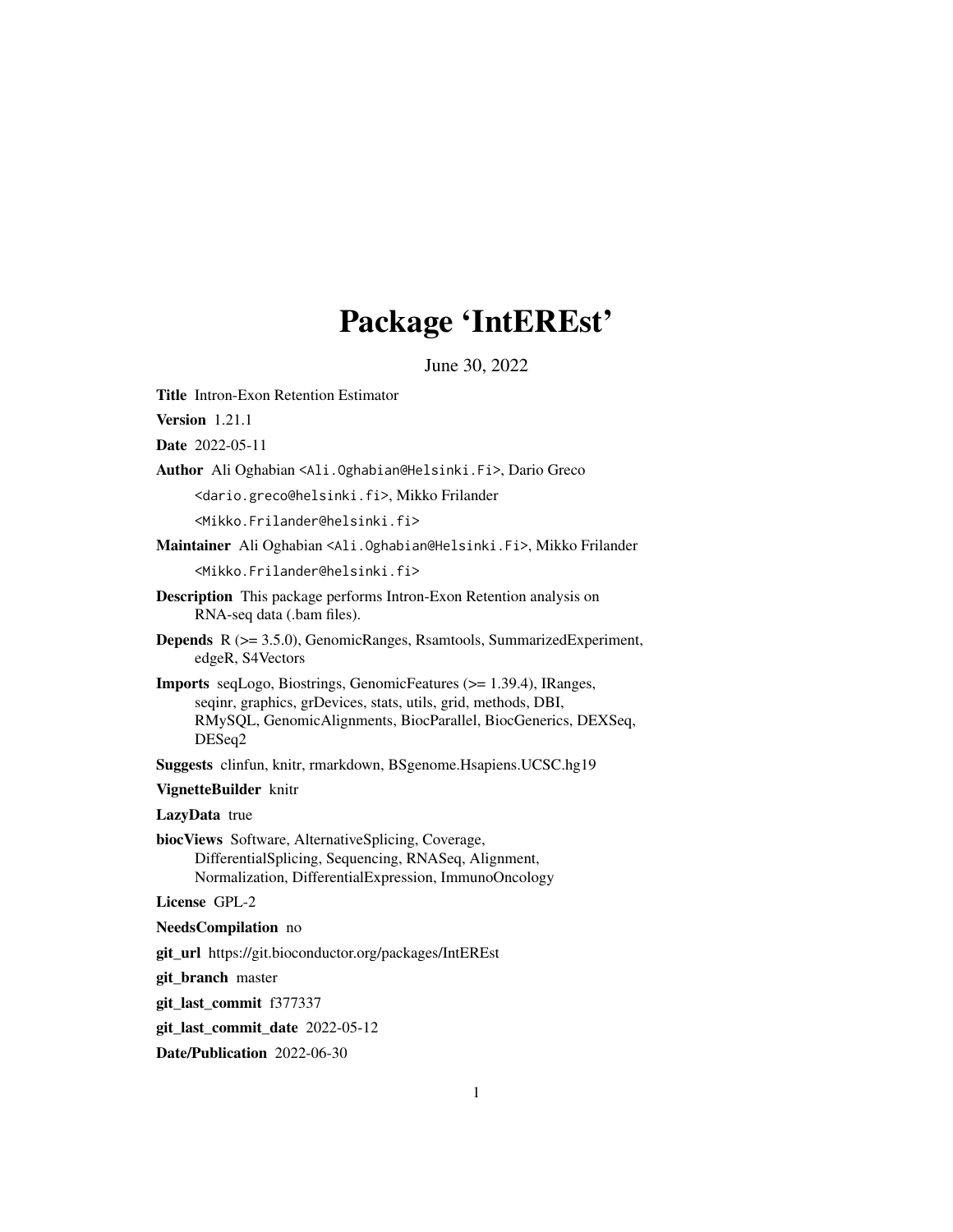# R topics documented:

|                                                                                                                                           | 3              |
|-------------------------------------------------------------------------------------------------------------------------------------------|----------------|
|                                                                                                                                           | $\overline{3}$ |
| $annotateU12$                                                                                                                             | $\overline{4}$ |
|                                                                                                                                           | $\overline{7}$ |
|                                                                                                                                           | 9              |
|                                                                                                                                           | 10             |
|                                                                                                                                           | 11             |
|                                                                                                                                           | 14             |
|                                                                                                                                           | 16             |
|                                                                                                                                           | 17             |
| $exactTest$ $\ldots$ $\ldots$ $\ldots$ $\ldots$ $\ldots$ $\ldots$ $\ldots$ $\ldots$ $\ldots$ $\ldots$ $\ldots$ $\ldots$ $\ldots$ $\ldots$ | 18             |
|                                                                                                                                           | 21             |
|                                                                                                                                           | 22             |
|                                                                                                                                           | 23             |
|                                                                                                                                           | 26             |
|                                                                                                                                           | 29             |
|                                                                                                                                           | 31             |
|                                                                                                                                           | 33             |
|                                                                                                                                           | 34             |
|                                                                                                                                           | 35             |
|                                                                                                                                           | 36             |
|                                                                                                                                           | 37             |
|                                                                                                                                           | 38             |
|                                                                                                                                           | 40             |
|                                                                                                                                           | 42             |
|                                                                                                                                           | 44             |
|                                                                                                                                           | 45             |
|                                                                                                                                           | 46             |
|                                                                                                                                           | 48             |
|                                                                                                                                           | 51             |
|                                                                                                                                           | 53             |
| u12                                                                                                                                       | 54             |
|                                                                                                                                           | 56             |
|                                                                                                                                           | 57             |
|                                                                                                                                           | 58             |
|                                                                                                                                           | 61             |
|                                                                                                                                           | 62             |
|                                                                                                                                           | 63             |
|                                                                                                                                           | 64             |
|                                                                                                                                           |                |

**Index**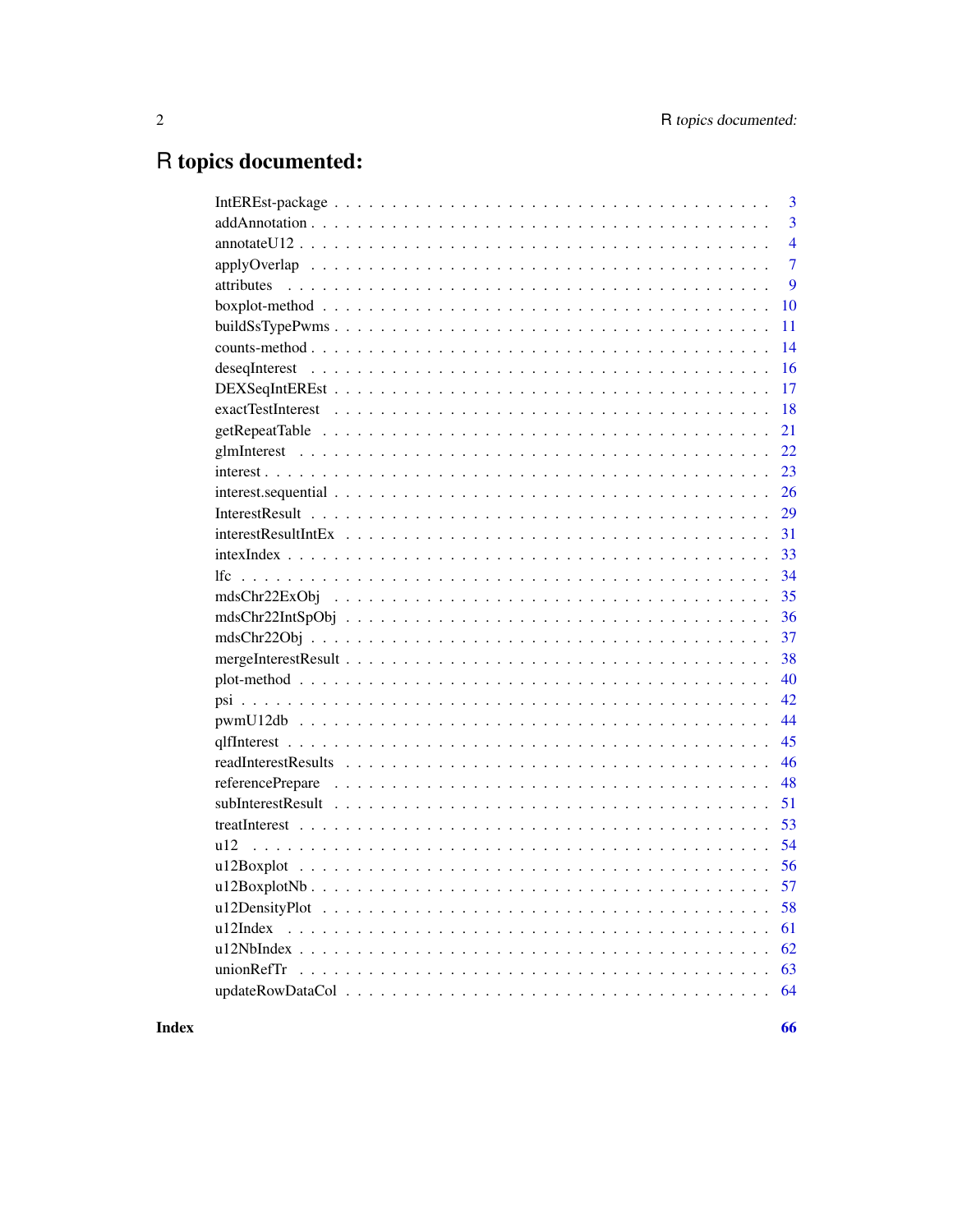<span id="page-2-0"></span>Intron/Exon retention estimator quantifies and normalizes Intron retention and Exon junction read levels by analyzing mapped reads (.bam) files.

#### Details

| Package:       | <b>IntEREst</b> |
|----------------|-----------------|
| Type:          | Package         |
| Version:       | 1.0             |
| Date:          | 2015-11-18      |
| License: GPL-2 |                 |

To run the pipeline use functions interest() or interest.sequential(), i.e. wrapper functions that run all the necessary functions.

### Author(s)

Ali Oghabian <Ali.Oghabian@Helsinki.Fi>, Dario Greco <dario.greco@helsinki.fi>, Mikko Frilander <Mikko.Frilander@helsinki.fi>

Maintainer: Ali Oghabian <Ali.Oghabian@Helsinki.Fi>, Mikko Frilander <Mikko.Frilander@helsinki.fi>

<span id="page-2-1"></span>addAnnotation *Adding sample annotations to a* SummarizedExperiment *object*

### Description

Adds a new sample annotation to the SummarizedExperiment object. In other words it adds and column with sample annotations to the colData of the SummarizedExperiment object.

#### Usage

```
addAnnotation(x, sampleAnnotationType, sampleAnnotation)
```
#### Arguments

x Object of type SummarizedExperiment.

sampleAnnotationType

The name of the new column to be added to the colData table of SummarizedExperiment object.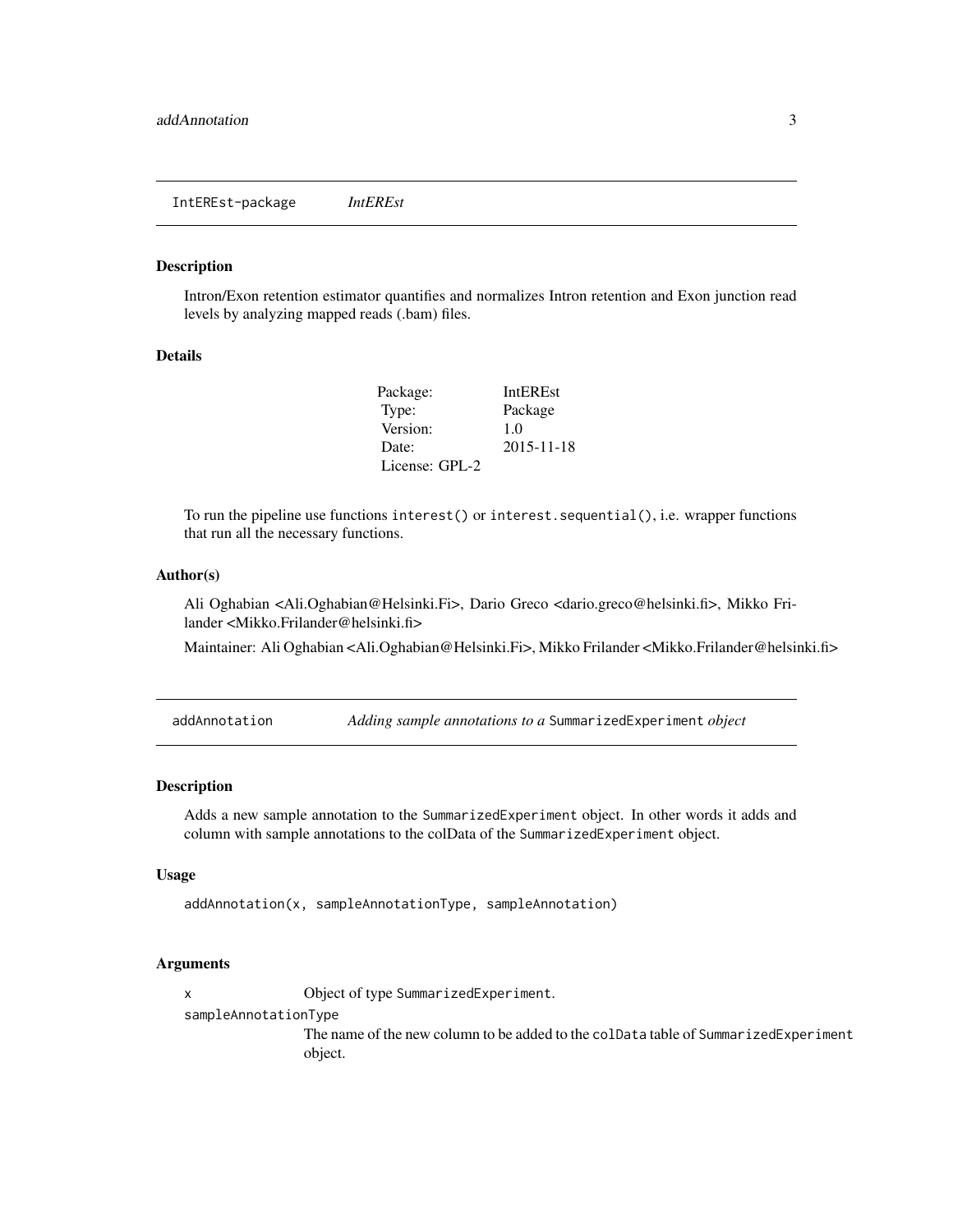#### <span id="page-3-0"></span>sampleAnnotation

Vector with the same length as the row-size of the colData attribute of the SummarizedExperiment object, which includes the sample annotations.

## Value

An InterestResult object.

# Author(s)

Ali Oghabian

### See Also

[getAnnotation](#page-8-1)

#### Examples

```
# Check the annotation table of mdsChr22Obj data
getAnnotation(mdsChr22Obj)
```

```
# Add a new sample annotation
newMdsChr22Obj <- addAnnotation(x=mdsChr22Obj,
sampleAnnotationType="sample_number",
sampleAnnotation=1:16
)
```

```
# Retrieve annotations of the new object
getAnnotation(newMdsChr22Obj)
```

```
annotateU12 Annotate the U12 (and U2) type introns
```
### Description

Receives coordinates, a reference genome and PWMs of splice site of U12 and U2 type introns, and returns a data.frame with 2 columns. The first column shows wheather the corresponding sequences matches U12, U2 or both (U12/U2) consensus sequences (based on their score when fitting the PWMs). The second column shows whether the match is on positive strand or negative when fitting the PWMs to the sequences.

### Usage

```
annotateU12(pwmU12U2=c(), pwmSsIndex=c(), referenceChr, referenceBegin,
referenceEnd, referenceIntronExon, intronExon='intron',
matchWindowRelativeUpstreamPos=c() , matchWindowRelativeDownstreamPos=c(),
minMatchScore='80%', refGenome='', setNaAs='U2', annotateU12Subtype=TRUE,
includeMatchScores=FALSE, ignoreHybrid=TRUE, filterReference)
```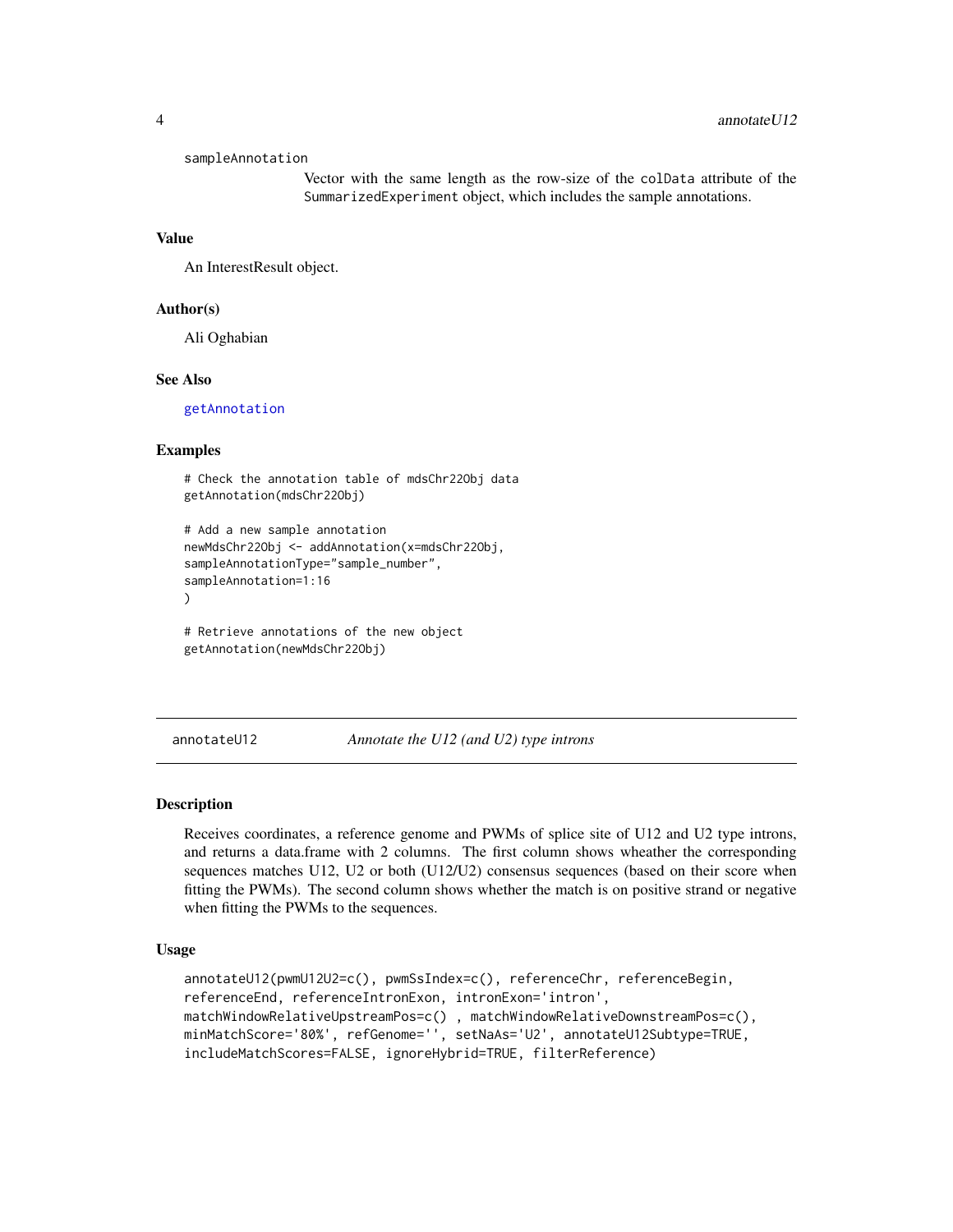# annotateU12 5

# Arguments

| pwmU12U2            | A list containing position weight matrices of (in order): Donor site, branch point,<br>and acceptor site of U12-type introns, and donor site and acceptor site of U2-<br>type introns. If not provided, the information related to pwmU12db data is used.                                                                                                                         |
|---------------------|-----------------------------------------------------------------------------------------------------------------------------------------------------------------------------------------------------------------------------------------------------------------------------------------------------------------------------------------------------------------------------------|
| pwmSsIndex          | A list (or vector) that contains the column number in each element of pwmU12U2<br>that represents the 5' or 3' Splice Site; The order should be equivalent to the<br>pwmU12U2. If not provided the information from pwmU12db data is used, i.e.<br>pwmSsIndex=list(indexDonU12=1,indexBpU12=1,indexAccU12=3,indexDonU2=1,<br>indexAccU2=3)                                        |
| referenceChr        | Chromosome names of the references (e.g. introns).                                                                                                                                                                                                                                                                                                                                |
|                     | reference Begin A vector that corresponds to the begin coordinates of the reference (e.g. introns).                                                                                                                                                                                                                                                                               |
| referenceEnd        | A vector that corresponds to the end coordinates of the reference (e.g. introns).<br>referenceEnd should be greater than or equal to referenceBegin.                                                                                                                                                                                                                              |
| referenceIntronExon |                                                                                                                                                                                                                                                                                                                                                                                   |
|                     | A vector with the same size as the referenceChr, referenceBegin and referenceEnd<br>which contains 'intron' and 'exon' describing what (either intron or exon)<br>each element of the 3 vectors represents.                                                                                                                                                                       |
| intronExon          | Should be assigned either 'intron' or 'exon' or c('intron', 'exon') based<br>on whether match the PWM to the intronic, exonic, or intronic and exonic<br>regions of the reference. By default it seeks matches in intronic regions (in-<br>tronExon='intron').                                                                                                                    |
|                     | matchWindowRelativeUpstreamPos                                                                                                                                                                                                                                                                                                                                                    |
|                     | A vector the same size as the pwmU12U2 (and the same order of donor/acceptor<br>sites' information in pwmU12U2) which consists of the upstream distance from<br>the donor/acceptor site from which each PWM should be tested (to see if they<br>match). If not provided, the information from pwmU12db data is used i.e. matchWindowRelativeUpstream<br>$c(NA, -29, NA, NA, NA).$ |
|                     | matchWindowRelativeDownstreamPos                                                                                                                                                                                                                                                                                                                                                  |
|                     | A vector the same size as the pwmU12U2 (and the same order of donor/acceptor<br>sites' information in pwmU12U2) which consists of the downstream distance from<br>the donor/acceptor site to which each PWM should be tested (to see if they<br>match). If not provided, the information from pwmU12db data is used i.e. matchWindowRelativeDownstre<br>$C(NA, -9, NA, NA, NA)$ . |
| minMatchScore       | Min percentage match score, when scoring matching of a sequence to pwm.<br>Different score thresholds could also be defined for the various sites (U12/U2<br>donors, the U12 branch point and U12/U2 acceptors); A vector with 5 elements<br>can be assigned which each shows the match score to use for each PWM in<br>pwmU12U2.                                                 |
| refGenome           | The reference genome; Object of class BSgenome. Use available.genome()<br>from the BSgenome package to see the available genomes. DNAStringSet ob-<br>jects (from Biostrings package) and fasta files are also accepted as input.                                                                                                                                                 |
| setNaAs             | Defines that if reference (e.g. intron) did not match any of U12 or U2 type<br>introns based on the scores obtained from PWM what should the function return.<br>If an intron was not proven to be U12 or U2 based on PWM scores it can be<br>considered as U2-type since the U12 type introns constitute for about 1% of                                                         |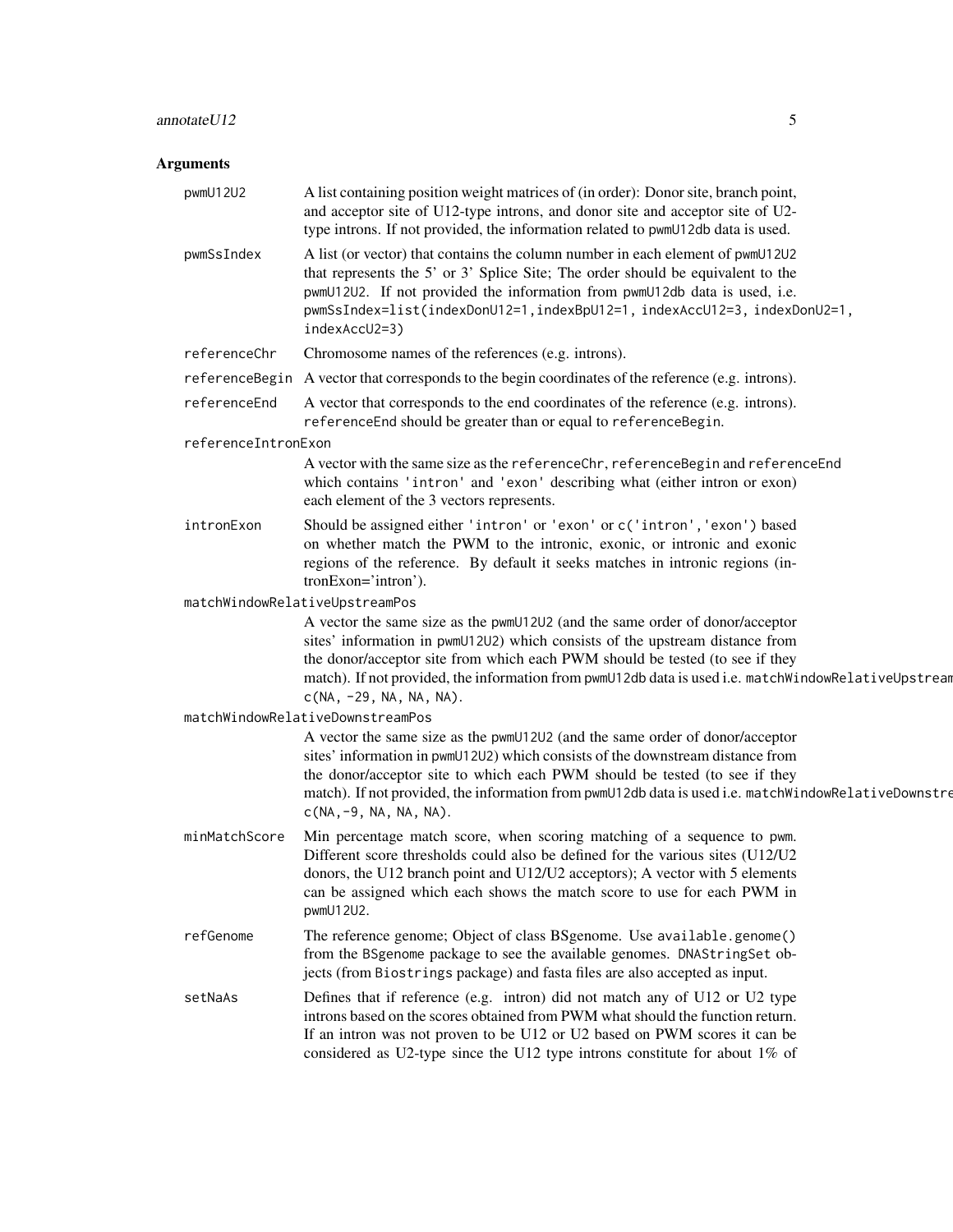introns in human genome and they are muxh more conserved than the U2 type introns, hence the default is 'U2'; otherwise it is also possible to set it as NA or nan or 'U12/U2'.

#### <span id="page-5-0"></span>annotateU12Subtype

Whether annotate the subtypes of the U12 type Introns. The value is TRUE by default.

#### includeMatchScores

If set as TRUE the final data frame result includes the PWM match scores (FALSE by default).

ignoreHybrid Whether ignore the U12 hybrid subtypes, i.e. GT-AC and AT-AG (TRUE by default).

#### filterReference

Optional parameter that can be defined either as a GRanges or SummarizedExperiment object. If defined as the latter, the first 3 columns of the rowData must be: chr name, start and end of the coordinates. If the parameter is defined the introns/exon coordinates will be mapped against it and the intron type of all those that do not match will be set as NA.

### Value

Data frame containing 3 columns representing (in order): intron type (U12, U2 or none), strand match indicating whether the PWM matches to the sequence (+ strand) or the reverese complement of the sequence (- strand) or none (NA), and the U12 subtype (GT-AG or AT-AC). If includeMatch-Scores is set as TRUE further columns that include the PWM match scores will also be included.

#### Author(s)

Ali Oghabian

### See Also

[buildSsTypePwms](#page-10-1).

#### Examples

```
# Improting genome
BSgenome.Hsapiens.UCSC.hg19 <-
BSgenome.Hsapiens.UCSC.hg19::BSgenome.Hsapiens.UCSC.hg19
#Choosing subset of rows
ind < -69:94# Annotate U12 introns with strong U12 donor site, branch point
# and acceptor site from the u12 data in the package
annoU12<-
annotateU12(pwmU12U2=list(pwmU12db[[1]][,11:17],pwmU12db[[2]]
,pwmU12db[[3]][,38:40],pwmU12db[[4]][,11:17],
pwmU12db[[5]][,38:40]),
pwmSsIndex=list(indexDonU12=1, indexBpU12=1, indexAccU12=3,
indexDonU2=1, indexAccU2=3),
```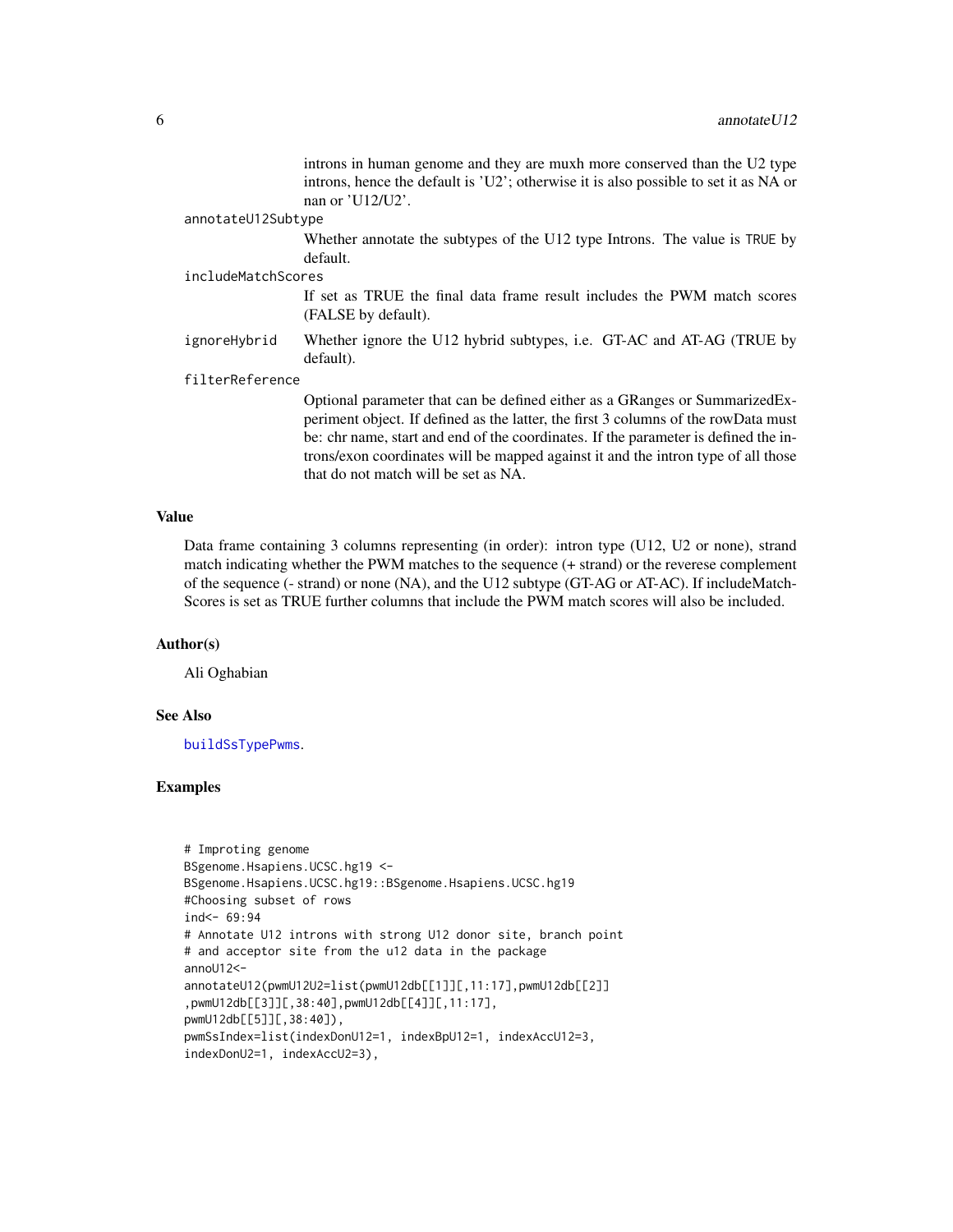# <span id="page-6-0"></span>applyOverlap 7

```
referenceChr=u12[ind,'chr'],
referenceBegin=u12[ind,'begin'],
referenceEnd=u12[ind,'end'],
referenceIntronExon=u12[ind,"int_ex"],
intronExon="intron",
matchWindowRelativeUpstreamPos=c(NA,-29,NA,NA,NA),
matchWindowRelativeDownstreamPos=c(NA,-9,NA,NA,NA),
minMatchScore=c(rep(paste(80,"%",sep=""),2), "60%",
paste(80,"%",sep=""), "60%"),
refGenome=BSgenome.Hsapiens.UCSC.hg19,
setNaAs="U2",
annotateU12Subtype=TRUE)
# How many U12 and U2 type introns with strong U12 donor sites,
# acceptor sites (and branch points for U12-type) are there?
```

```
table(annoU12[,1])
```
applyOverlap *Apply function over counts*

### Description

Runs a function on columns of the counts (assay) of a 'SummarizedExperiment' object (resulted by interest(), interest.sequential() or readInterestResults() ) based on the overalp of its exon/intron coordinates with those of another 'SummarizedExperiment' object. The number of the rows and the dimensions of the counts of the result are equal to those of the subject. The function is applied on the query based on it's overlap to the subject.

# Usage

```
applyOverlap(
query,
subject,
type="any",
replaceValues=FALSE,
intExCol="int_ex",
intronExon="intron",
sujectGeneNamesCol,
repeatsTableToFilter=c(),
scaleFragment=TRUE,
scaleLength=TRUE,
unmapValue=0,
FUN=mean,
...
\mathcal{L}
```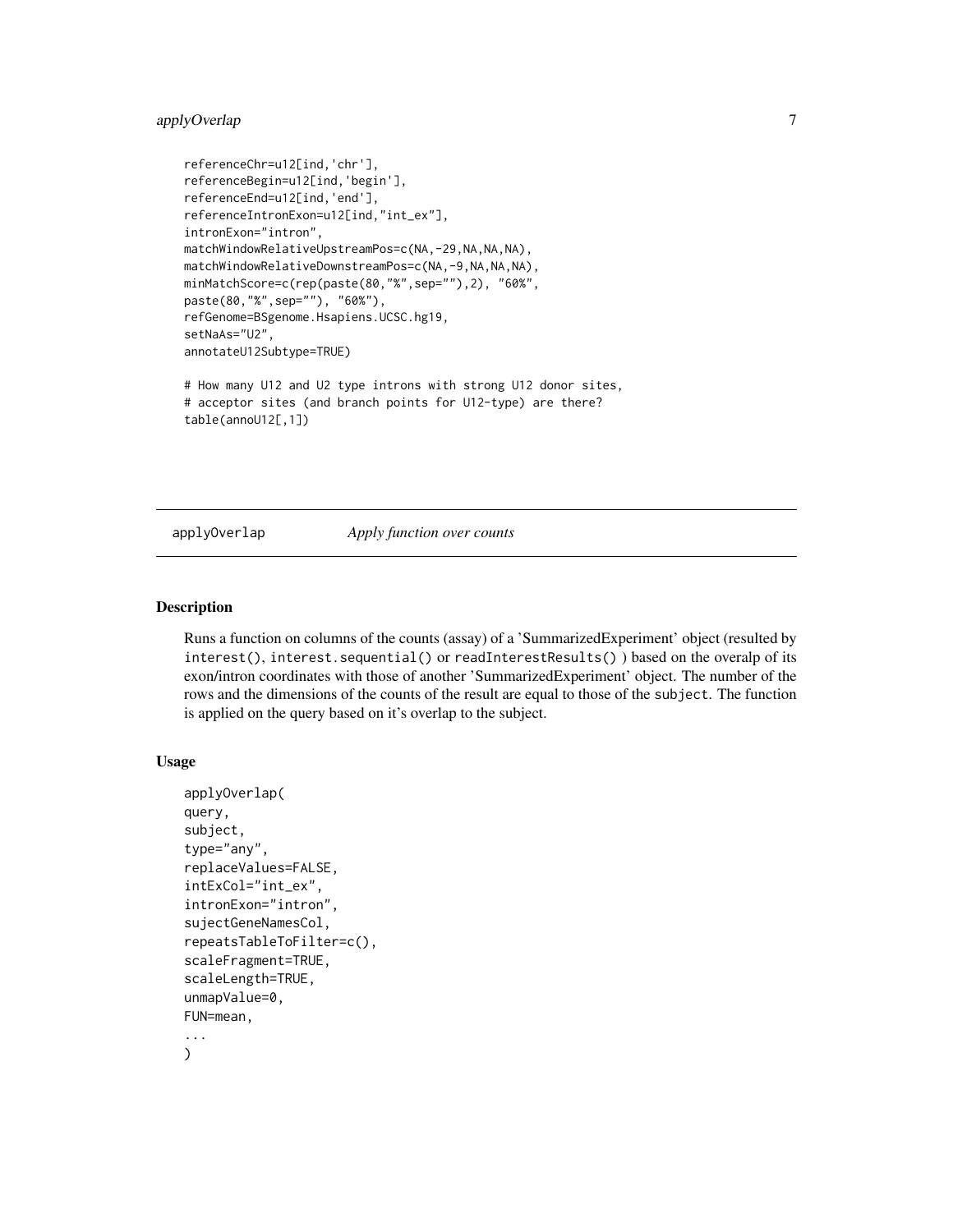# <span id="page-7-0"></span>Arguments

| query, subject       | SummarizedExperiment objects resulted by interest(), interest. sequential()<br>or readInterestResults() functions.                                                                                                                                             |
|----------------------|----------------------------------------------------------------------------------------------------------------------------------------------------------------------------------------------------------------------------------------------------------------|
| type                 | The type of overlap. By default it considers any overlap. See findOverlaps-<br>methods for more info.                                                                                                                                                          |
| replaceValues        | Whether return a 'SummarizedExperiment' object with new counts (resulted by<br>running function) replaced.                                                                                                                                                     |
| intExCol             | Column name (or number) in the rowData of the objects that represents whether<br>each row of the assay is "intron" or "exon".                                                                                                                                  |
| intronExon           | Should be assigned either 'intron' or 'exon' or c('intron', 'exon') based<br>on whether match the PWM to the intronic, exonic, or intronic and exonic<br>regions of the reference. By default it seeks matches in intronic regions (in-<br>tronExon='intron'). |
| sujectGeneNamesCol   |                                                                                                                                                                                                                                                                |
|                      | The column in the row data of the subject that includes the gene names.                                                                                                                                                                                        |
| repeatsTableToFilter |                                                                                                                                                                                                                                                                |
|                      | A data.frame table that includes chr, begin and end columns. If defined, all reads<br>mapped to the described regions will be ingnored.                                                                                                                        |
| scaleFragment        | Logical value, indicating whether the retention levels must be scaled by (ge-<br>newide) fragment levels.                                                                                                                                                      |
| scaleLength          | Logical value, indicating whether the retention levels must be scaled by length<br>of the introns/exons.                                                                                                                                                       |
| unmapValue           | The value to assign to unmapped rows (i.e. introns/exons).                                                                                                                                                                                                     |
| <b>FUN</b>           | The function to apply.                                                                                                                                                                                                                                         |
| $\cdots$             | Other parameter settings from aggregate() function.                                                                                                                                                                                                            |

# Value

The returned value is a data frame if replaceValues is FALSE and it is SummarizedExperiment if replaceValues is TRUE.

# Author(s)

Ali Oghabian

# See Also

[readInterestResults](#page-45-1) [interest](#page-22-1) [interest.sequential](#page-25-1)

# Examples

mdsChr22Obj

```
tmp<- applyOverlap(
query=mdsChr22Obj,
subject=mdsChr22Obj,
```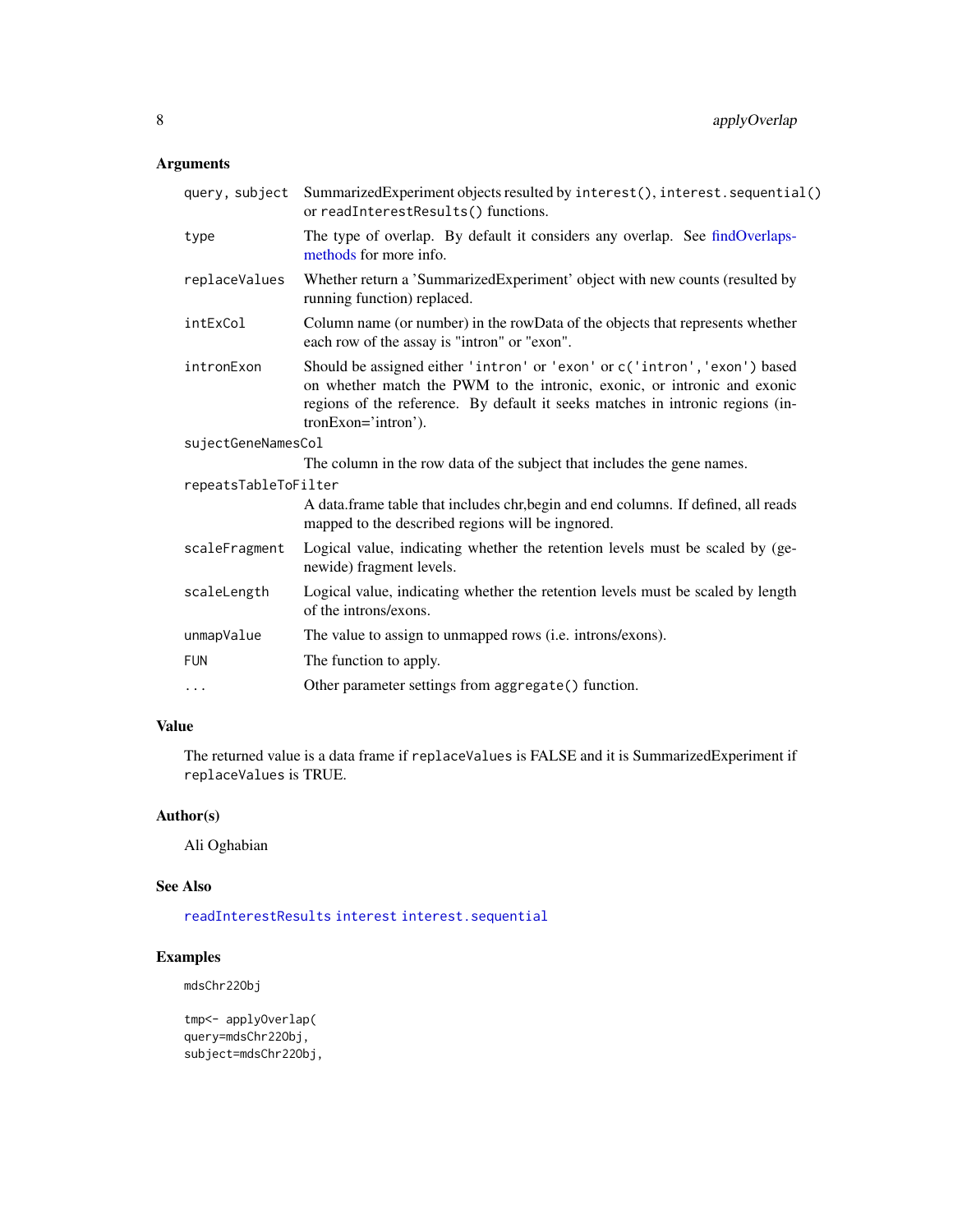#### <span id="page-8-0"></span>attributes **9**

```
type="equal",
replaceValues=FALSE,
intExCol="int_ex",
intronExon="intron",
sujectGeneNamesCol="collapsed_transcripts",
scaleFragment=TRUE,
scaleLength=TRUE,
unmapValue=0,
FUN=head,
n=1
)
```
<span id="page-8-2"></span>attributes *Extracting values of useful attributes of SummarizedExperiment objects*

#### <span id="page-8-1"></span>**Description**

Several functions are provided that can extract various attribnutes from an object of class SummarizedExperiment generated by IntEREst functions, e.g. interest(), interest, and readInterestResults. It is possible to extract sample annotations using getAnnotation function. One can also extract the scaled retention levels of the introns/exons using scaledRetention() function. Notes that colData and rowData methods of SummarizedExperiment class can also be used to extract row and column data.

#### Usage

```
getAnnotation(x)
scaledRetention(x)
```
#### **Arguments**

x Object of type SummarizedExperiment.

#### Value

Various data types (data.frame/vector) dependent on the function used. See the "Description" for more information.

### Author(s)

Ali Oghabian

#### See Also

[SummarizedExperiment-class](#page-0-0) [addAnnotation](#page-2-1) [counts-method](#page-13-1) [plot-method](#page-39-1)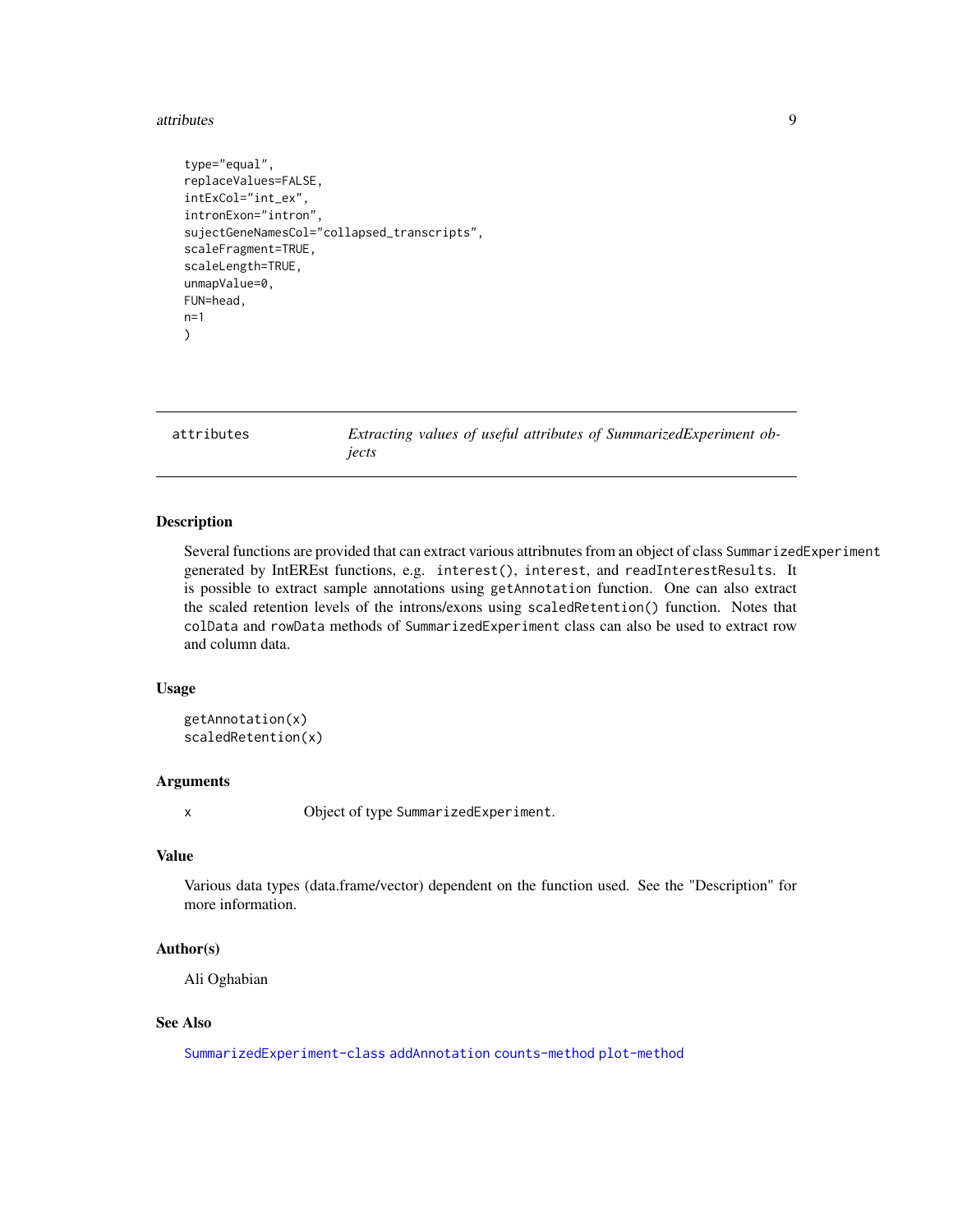# Examples

```
# Retrieve the sample annotations from mdsChr22Obj
getAnnotation(mdsChr22Obj)
# Retrieving the scaled retention levels from mdsChr22Obj
head(scaledRetention(mdsChr22Obj))
#for row and column data SummarizedExperiment methods can be used
head(rowData(mdsChr22Obj))
```

```
colData(mdsChr22Obj)
```
<span id="page-9-1"></span>boxplot-method *boxplot - method*

# Description

boxplot method for SummarizedExperiment objects.

# Usage

```
## S4 method for signature 'SummarizedExperiment'
boxplot(x, sampleAnnoCol=NA,
intexTypeCol="int_type", intexType=c(), col="white", boxplotNames=c(),
lasNames=3, outline=FALSE, addGrid=FALSE, ...)
```
### Arguments

| $\times$      | Object of type SummarizedExperiment generated by either interest(), interest.sequential()<br>or readInterestResults().                                                                                                                      |
|---------------|---------------------------------------------------------------------------------------------------------------------------------------------------------------------------------------------------------------------------------------------|
| sampleAnnoCol | Which colummn of coldata in x to consider for plotting.                                                                                                                                                                                     |
| intexTypeCol  | Column name (or number) that represents what type of intron/exon each row of<br>x assays represents.                                                                                                                                        |
| intexType     | A vector of characters describing types of introns/exons to be plotted. They<br>must be elements in the intext ype Col column of the row Data of x. row Data of<br>x is a dataframe that includes various annotations of the introns/exons. |
| col           | Vector showing box colours. It is either of size 1 or the same size as the number<br>of groups to be plotted.                                                                                                                               |
| boxplotNames  | Names to write under boxes. If not defined, as names, it pastes the row (in-<br>tron/exon) annotation names to the sample group annotations separated by a<br>space "".                                                                     |
| lasNames      | Orientation of the box names.                                                                                                                                                                                                               |
| outline       | If outline is TRUE the outlier points are drawn otherwise if FALSE (default)<br>they are not.                                                                                                                                               |
| addGrid       | Whether add a grid under the boxplots (FALSE by default).                                                                                                                                                                                   |
| $\cdots$      | Other arguments to pass to the boxplot() and axis function.                                                                                                                                                                                 |

<span id="page-9-0"></span>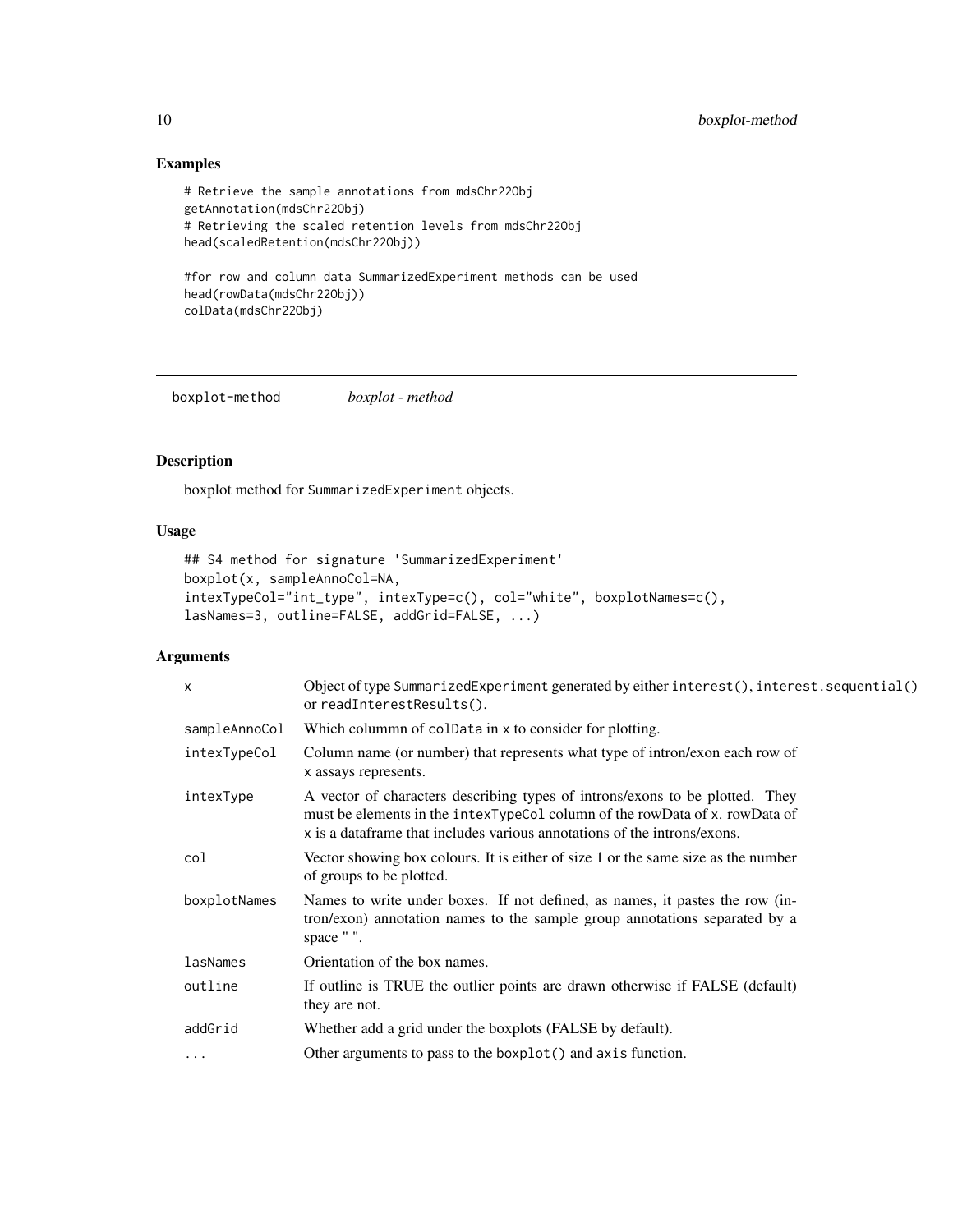# <span id="page-10-0"></span>buildSsTypePwms 11

# Value

Returns NULL.

### Author(s)

Ali Oghabian

# See Also

Class: [SummarizedExperiment-class](#page-0-0) Method: [counts-method](#page-13-1) [plot-method](#page-39-1)

#### Examples

```
#Plotting U12- vs U2-type introns
par(mar=c(8,4,2,1))
boxplot(x=mdsChr22Obj, sampleAnnoCol="type", intexTypeCol="intron_type",
intexType=c("U2", "U12"),
col=rep(c("yellow", "orange"),3),
boxplotNames=c(), lasNames=3, outline=FALSE,
addGrid=TRUE)
```
<span id="page-10-1"></span>

| buildSsTypePwms | Building Position Weight Matrices for Splice Sites of U12 and U2 type |
|-----------------|-----------------------------------------------------------------------|
|                 | <i>introns.</i>                                                       |

# Description

Builds position Weigh Matrices for the donor and acceptor sites of the U12 and U2 type introns, and the branchpoint of the U12 type introns. if pdfFileSeqLogos is defined a pdf is also produced that contains the sequence logos of the results. The result is a list that contains PWMs of the splice sites of U12 and U2 dependent introns.

#### Usage

```
buildSsTypePwms( cexSeqLogo=1, pdfWidth=35, pdfHeight=10, tmpDir="./",
u12dbSpecies="Homo_sapiens",
pwmSource="U12DB",
u12DonorBegin, u12BranchpointBegin, u12AcceptorBegin,
u2DonorBegin, u2AcceptorBegin, u12DonorEnd,
u12BranchpointEnd, u12AcceptorEnd, u2DonorEnd,
u2AcceptorEnd, pasteSites=FALSE,
splicerackSsLinks=list(
U12_AT_AC_donor=
"http://katahdin.mssm.edu/splice/out/9606_logo_file.25",
U12_AT_AC_branchpoint=
"http://katahdin.mssm.edu/splice/out/9606_logo_file.26",
U12_AT_AC_acceptor=
```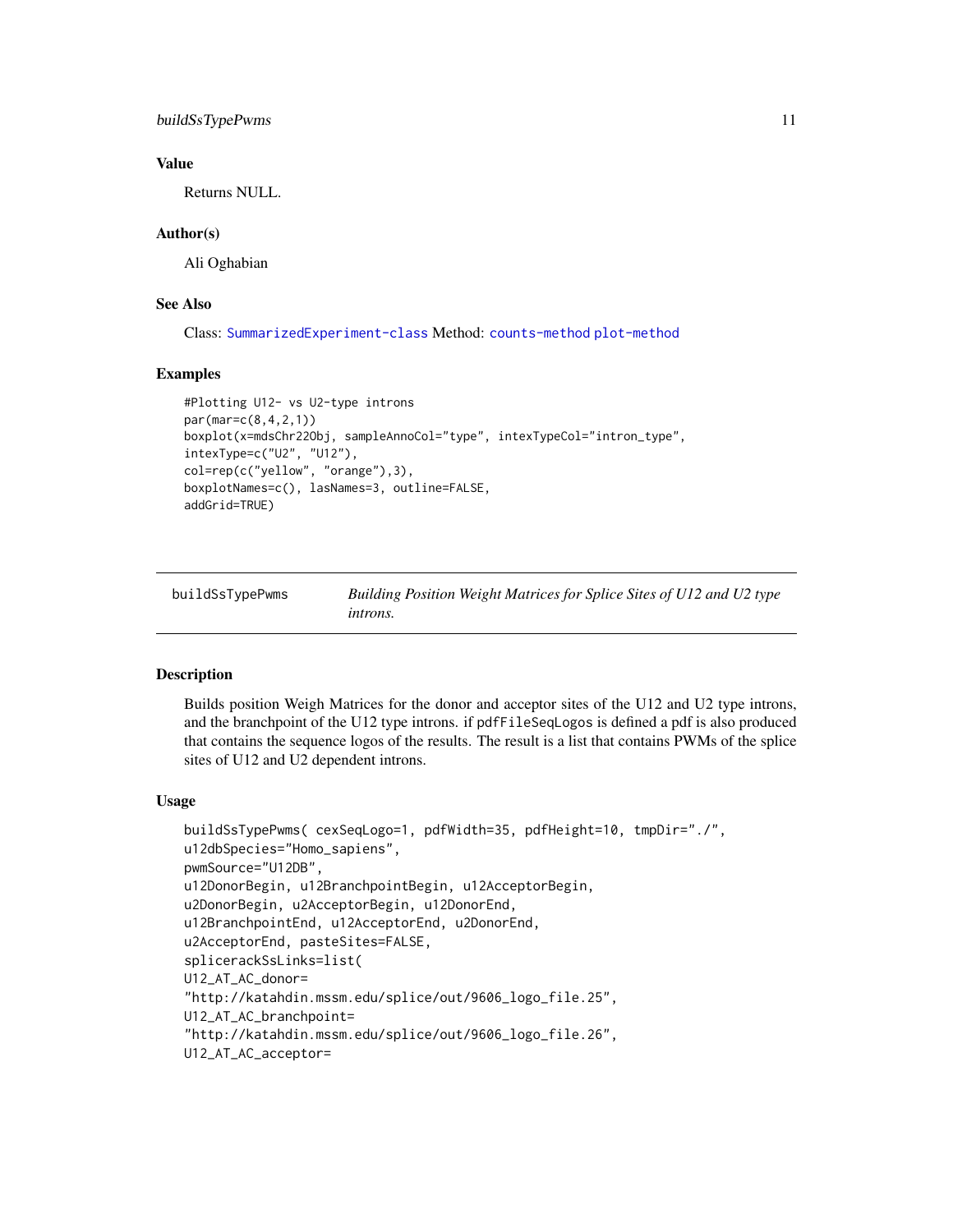"http://katahdin.mssm.edu/splice/out/9606\_logo\_file.29", U12\_GT\_AG\_donor= "http://katahdin.mssm.edu/splice/out/9606\_logo\_file.22", U12\_GT\_AG\_branchpoint= "http://katahdin.mssm.edu/splice/out/9606\_logo\_file.27", U12\_GT\_AG\_acceptor= "http://katahdin.mssm.edu/splice/out/9606\_logo\_file.21", U2\_GC\_AG\_donor="http://katahdin.mssm.edu/splice/out/9606\_logo\_file.24", U2\_GC\_AG\_acceptor= "http://katahdin.mssm.edu/splice/out/9606\_logo\_file.30", U2\_GT\_AG\_donor="http://katahdin.mssm.edu/splice/out/9606\_logo\_file.23", U2\_GT\_AG\_acceptor= "http://katahdin.mssm.edu/splice/out/9606\_logo\_file.28"), u12dbLink="https://genome.crg.cat/pub/software/u12/u12db\_v1\_0.sql.gz", u12dbDbName="u12db", u12dbDropDb=TRUE, pdfFileSeqLogos="", removeTempFiles=TRUE, ...)

# Arguments

| cexSeqLogo                 | Font size of sequence logo plots; used only if pdfFileSeqLogos is defined.                                                                                                                                                |
|----------------------------|---------------------------------------------------------------------------------------------------------------------------------------------------------------------------------------------------------------------------|
| pdfWidth, pdfHeight        |                                                                                                                                                                                                                           |
|                            | The width and height of the graphics region of the pdf in inches. The default<br>values are 35 and 10.                                                                                                                    |
| tmpDir                     | Path to directory used for storing temporary files.                                                                                                                                                                       |
| u12dbSpecies               | What species data to use when getting the data from the U12DB database (pwmSource="U12DB").                                                                                                                               |
| pwmSource                  | The source used to buildSplice Sites of U12 and U2 type introns the PWM for<br>U12 and U2 dependent introns. Default is U12DB; but also accepts SpliceRack.                                                               |
| u12DonorBegin, u12DonorEnd |                                                                                                                                                                                                                           |
|                            | Integer values. They correspond to the begin and end point of the donor se-<br>quences of U12-type introns to consider (optional).                                                                                        |
|                            | u12BranchpointBegin, u12BranchpointEnd                                                                                                                                                                                    |
|                            | Integer values. Begin and end points of the branch point sequences of U12-type<br>introns (optional).                                                                                                                     |
|                            | u12AcceptorBegin, u12AcceptorEnd                                                                                                                                                                                          |
|                            | Integer values. Begin and end points of the acceptor sequences of U12-type<br>introns (optional).                                                                                                                         |
| u2DonorBegin, u2DonorEnd   |                                                                                                                                                                                                                           |
|                            | Integer values. Begin and end points of the donor sequences of U2-type introns<br>(optional).                                                                                                                             |
|                            | u2AcceptorBegin, u2AcceptorEnd                                                                                                                                                                                            |
|                            | Integer values. Begin and end points of the acceptor sequences of U2-type in-<br>trons (optional).                                                                                                                        |
| pasteSites                 | Logical. If TRUE the donor, branch point and acceptor seqs are pasted before a<br>PWM is built; then the PWMs of each (donor, acceptor and bp) are assigned. If<br>FALSE (default) the PWMs for each is built separately. |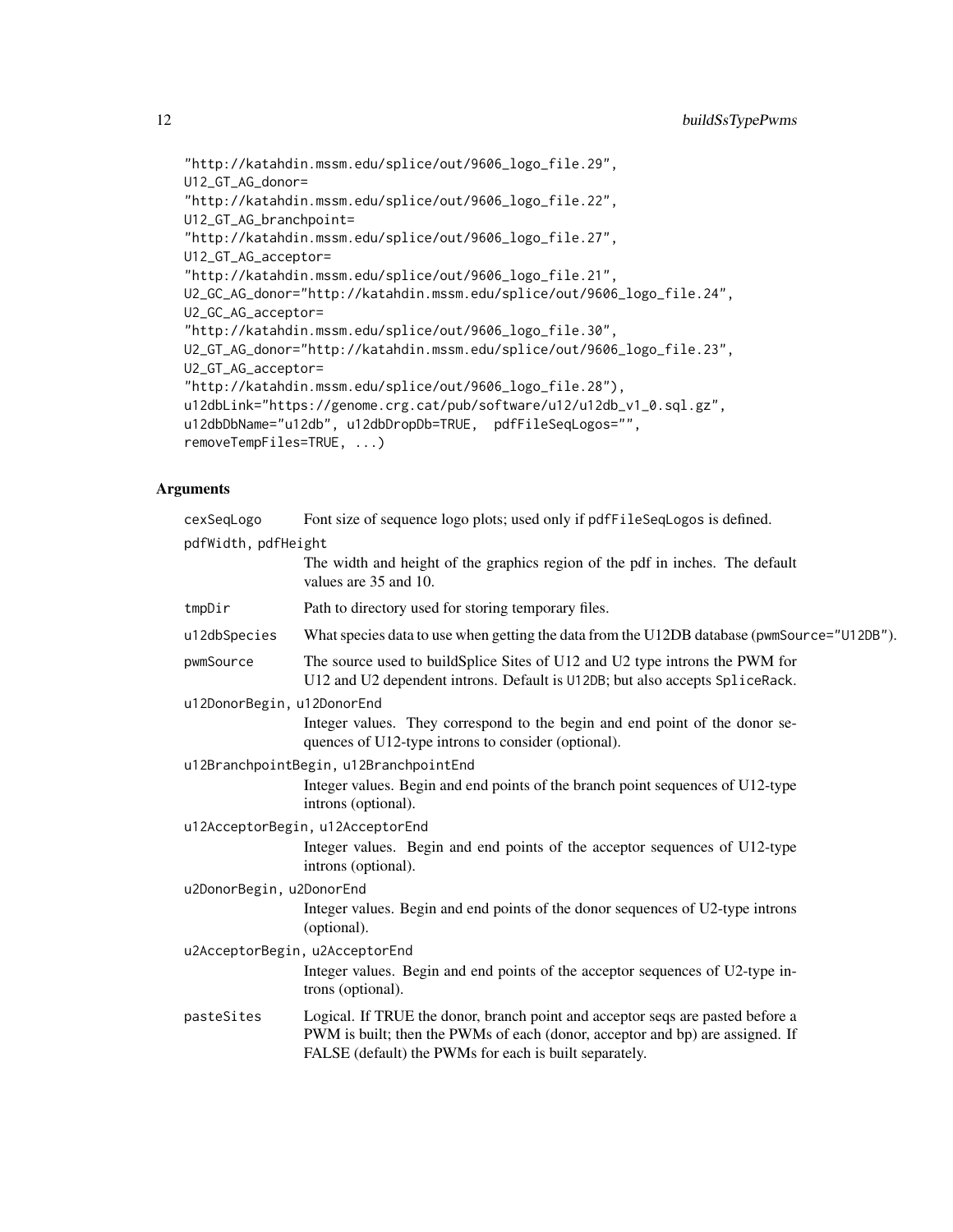# <span id="page-12-0"></span>splicerackSsLinks

|                 | A list (or vector) that contains the SpliceRack URL links to the text files that<br>contain Position Weigh Matrices of the splice sites of U12 and U2 introns. This                                                                                     |  |
|-----------------|---------------------------------------------------------------------------------------------------------------------------------------------------------------------------------------------------------------------------------------------------------|--|
|                 | parameter is used only when pwmSource="SpliceRack". You can get the links                                                                                                                                                                               |  |
|                 | to PWM files from this URL (choose logo files with "File" links): http://<br>katahdin.mssm.edu/splice/splice_matrix.cgi?database=spliceNew. The                                                                                                         |  |
|                 | links should be defined in the following order: U12_AT_AC_donor, U12_AT_AC_branchpoint,<br>U12_AT_AC_acceptor, U12_GT_AG_donor, U12_GT_AG_branchpoint, U12_GT_AG_acceptor,<br>U2_GC_AG_donor, U2_GC_AG_acceptor, U2_GT_AG_donor, and U2_GT_AG_acceptor. |  |
| u12dbLink       | A character string containing the URL for downloading the zipped MySQL<br>dump file of the U12DB. Used when pwmSource="U12DB".                                                                                                                          |  |
| u12dbDbName     | Name of the database copy of the U12DB that is build locally. Used when<br>pwmSource="U12DB".                                                                                                                                                           |  |
| u12dbDropDb     | Drop (or remove) the local copy of the U12DB database at the end of the run.<br>Used when pwmSource="U12DB".                                                                                                                                            |  |
| pdfFileSeqLogos |                                                                                                                                                                                                                                                         |  |
|                 | Path to PDF file containing the sequence logos of the results. By default it does<br>not produce a file.                                                                                                                                                |  |
| removeTempFiles |                                                                                                                                                                                                                                                         |  |
|                 | Whether remove temporary files at the end of the run; accepts TRUE or FALSE<br>values (default is TRUE).                                                                                                                                                |  |
| $\cdots$        | Authorization arguments needed by the DBMS instance. See the manual for<br>dbConnect of the DBI package for more info.                                                                                                                                  |  |
|                 |                                                                                                                                                                                                                                                         |  |

# Value

| pwmDonorU12 | Matrix (with 4 rows represiting A, C, G, T and n columns representing the<br>genomic coordinates) representing the Position Weight Matrix of donor site of<br>U12-type introns. |
|-------------|---------------------------------------------------------------------------------------------------------------------------------------------------------------------------------|
| pwmBpU12    | Position Weight Matrix of branchpoint of U12-type introns.                                                                                                                      |
| pwmAccU12   | Position Weight Matrix of acceptor site of U12-type introns.                                                                                                                    |
| pwmDonU2    | Position Weight Matrix of donor site of U2-type introns.                                                                                                                        |
| pwmAccU2    | Position Weight Matrix of acceptor site of U2-type introns.                                                                                                                     |

# Author(s)

Ali Oghabian

# See Also

[annotateU12](#page-3-1).

# Examples

# Time demanding function ## Not run: #Build temp directory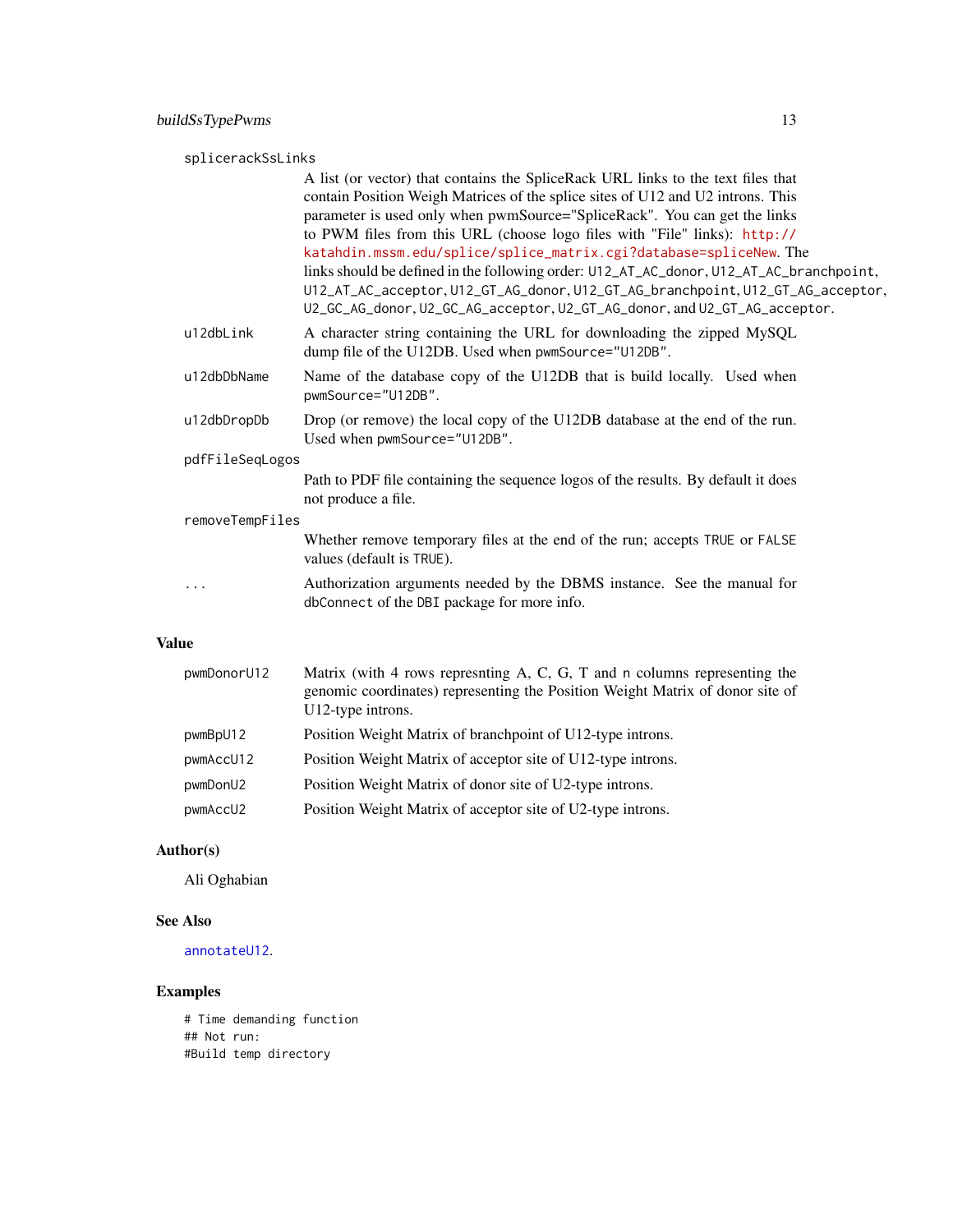### <span id="page-13-0"></span>14 counts-method

```
tmpDir<- tempdir()
# Creating subdirectory for storing u12db temp files
dir.create(paste(tmpDir, "u12dbTmp", sep="/"))
# Extracting PWMs of Splice Sites of U12 and U2 type introns -
# based on u12db
u12dbPwm<-buildSsTypePwms(
tmpDir=paste(tmpDir, "u12dbTmp", sep="/"),
u12dbSpecies="Homo_sapiens",
resource="U12DB",
u12dbDbName="u12db",
u12dbDropDb=TRUE,
removeTempFiles=TRUE)
# Creating subdirectory for storing SpliceRack temp files
dir.create(paste(tmpDir, "splicerackTmp", sep="/"))
# Extracting PWMs of Splice Sites of U12 and U2 type introns -
# based on SpliceRack
spliceRackPwm<- buildSsTypePwms(
tmpDir= paste(tmpDir, "splicerackTmp", sep="/"),
resource="SpliceRack",
removeTempFiles=TRUE)
## End(Not run)
```
<span id="page-13-1"></span>counts-method *Counts - method*

## Description

Returns the (row) number of reads that are mapped to introns/exons in various samples.

#### Usage

```
## S4 method for signature 'SummarizedExperiment'
counts(object)
```
#### Arguments

object Object of type SummarizedExperiment.

#### Value

Returns a numeric matrix.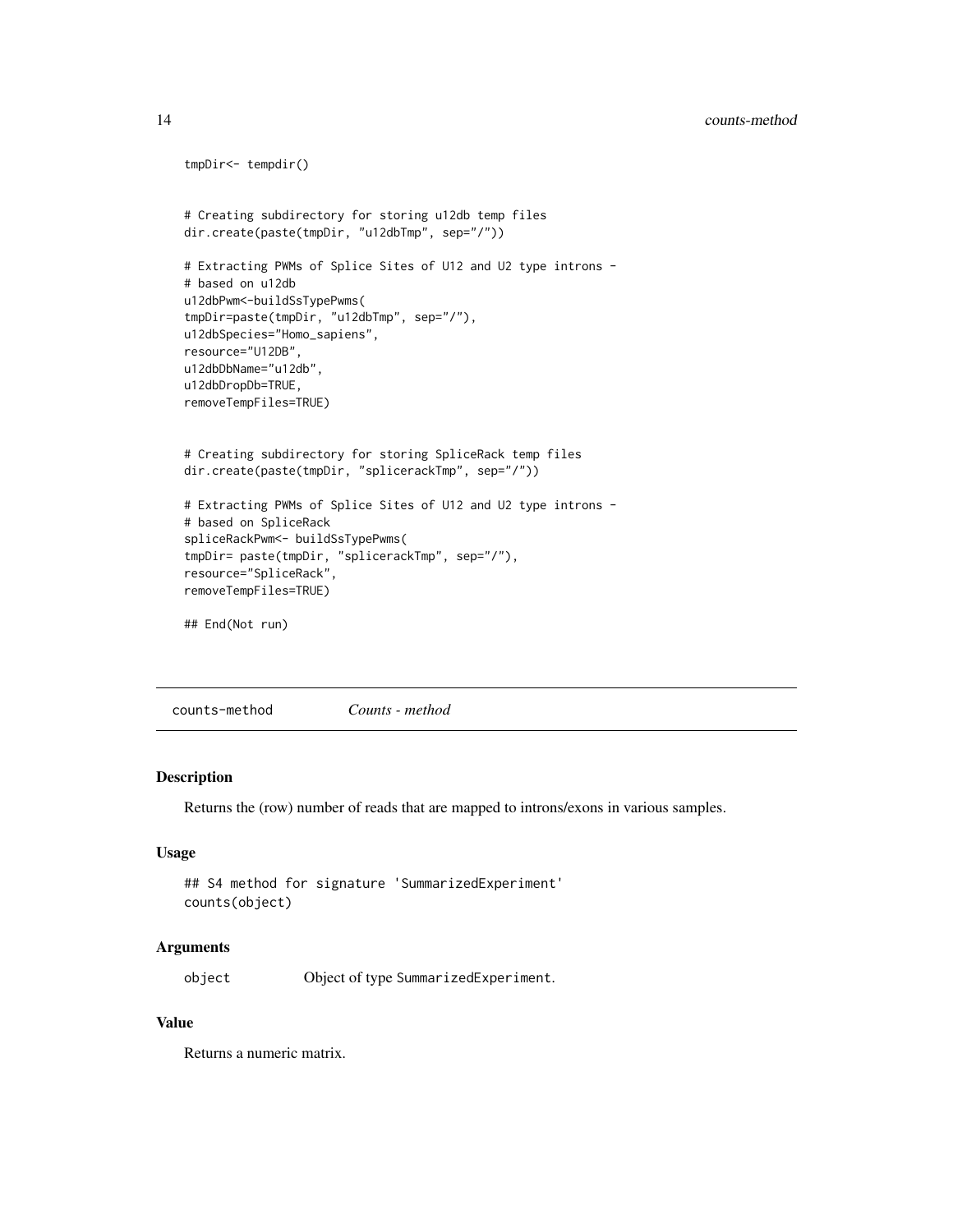### counts-method 15

#### Author(s)

Ali Oghabian

#### See Also

Class: [SummarizedExperiment-class](#page-0-0) Method: [plot-method](#page-39-1).

#### Examples

```
#Show contents of a InterestResults object included in IntEREst
head(counts(mdsChr22Obj))
#Make a test InterestResults object
geneId<- paste("gene", c(rep(1,5), rep(2,5), rep(3,5), rep(4,5)),
sep=""")
readCnt1<- sample(1:100, 20)
readCnt2<- sample(1:100, 20)
readCnt3<- sample(1:100, 20)
readCnt4<- sample(1:100, 20)
fpkm1<- readCnt1/(tapply(readCnt1, geneId, sum))[geneId]
fpkm2<- readCnt2/(tapply(readCnt2, geneId, sum))[geneId]
fpkm3<- readCnt3/(tapply(readCnt3, geneId, sum))[geneId]
fpkm4<- readCnt4/(tapply(readCnt4, geneId, sum))[geneId]
# Creating object using test data
interestDat<- data.frame(
int\_exp(c(rep(c("exon", "intron"),2), "exon"),4),int\_ex\_num= rep(c(1,1,2,2,3),4),gene_id= geneId,
sam1_readCnt=readCnt1,
sam2_readCnt=readCnt2,
sam3_readCnt=readCnt3,
sam4_readCnt=readCnt4,
sam1_fpkm=fpkm1,
sam2_fpkm=fpkm2,
sam3_fpkm=fpkm3,
sam4_fpkm=fpkm4
\lambdareadFreqColIndex<- grep("_readCnt$",colnames(interestDat))
scaledRetentionColIndex<- grep("_fpkm$",colnames(interestDat))
scalRetTmp<- as.matrix(interestDat[ ,scaledRetentionColIndex])
colnames(scalRetTmp)<-gsub("_fpkm$","", colnames(scalRetTmp))
frqTmp<- as.matrix(interestDat[ ,readFreqColIndex])
colnames(frqTmp)<-gsub("_readCnt$","", colnames(frqTmp))
InterestResultObj<- InterestResult(
resultFiles=paste("file",1:4, sep="_"),
rowData= interestDat[ , -c(readFreqColIndex,
```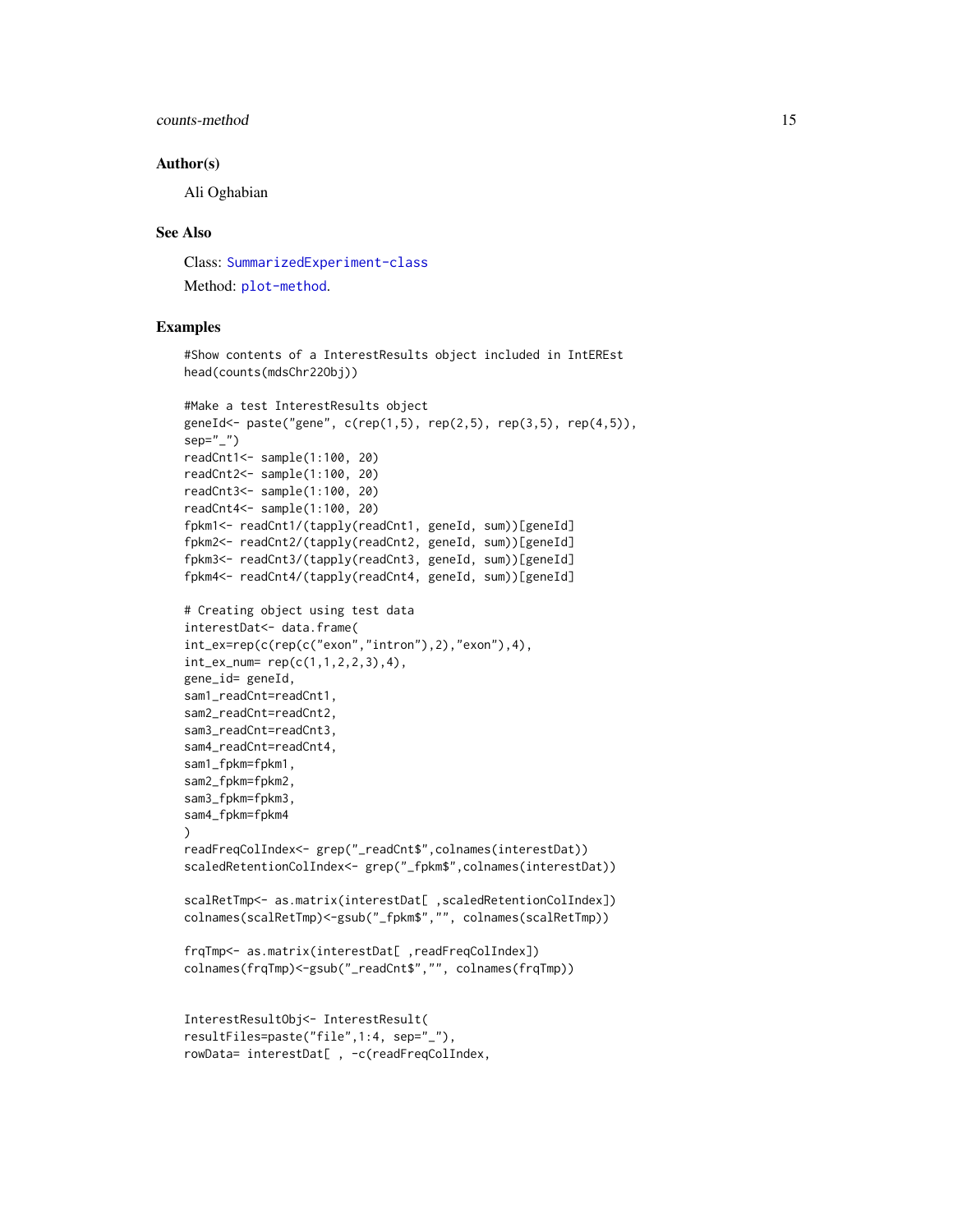```
scaledRetentionColIndex)],
counts= frqTmp,
scaledRetention= scalRetTmp,
scaleLength=TRUE,
scaleFragment=FALSE,
sampleAnnotation=data.frame(
sampleName=paste("sam",1:4, sep=""),
gender=c("M","M","F","F"),
health=c("healthy","unhealthy","healthy","unhealthy")
, row.names=paste("sam", 1:4, sep="")
)
)
#Show
head(counts(InterestResultObj))
```
deseqInterest *DESeq2 analysis for IntEREst object*

# Description

Differential intron retention test adapted from the DESeq2 package.

#### Usage

```
deseqInterest (x, design, pAdjustMethod = "BH",
sizeFactor=c(), contrast, bpparam, ...)
```
# Arguments

| x             | Object of type SummarizedExperiment.                                                                                                                                    |
|---------------|-------------------------------------------------------------------------------------------------------------------------------------------------------------------------|
| design        | Formula specifying the design of the experiment. It must specify an interaction<br>term between variables from column names of sampleData $(x)$ .                       |
| pAdjustMethod | What adjustment method to be sed on the p-values. See p.adjust for more infor-<br>mation.                                                                               |
| sizeFactor    | Numeric vector with the same size as the clolumn size of the count matrix in x,<br>if defined it will be used for scaling of the count matrix.                          |
| contrast      | Argument specifying the comparison to extract from x. See results function<br>in the DESeq2 package for more information.                                               |
| bpparam       | An optional BiocParallelParam instance defining the parallel back-end to be<br>used. If not defined the function will run sequentially (on a single computing<br>core). |
| $\cdots$      | Other parameter settings for the results function in the DESeq2 package.                                                                                                |

### Value

a DESeqResults object.

<span id="page-15-0"></span>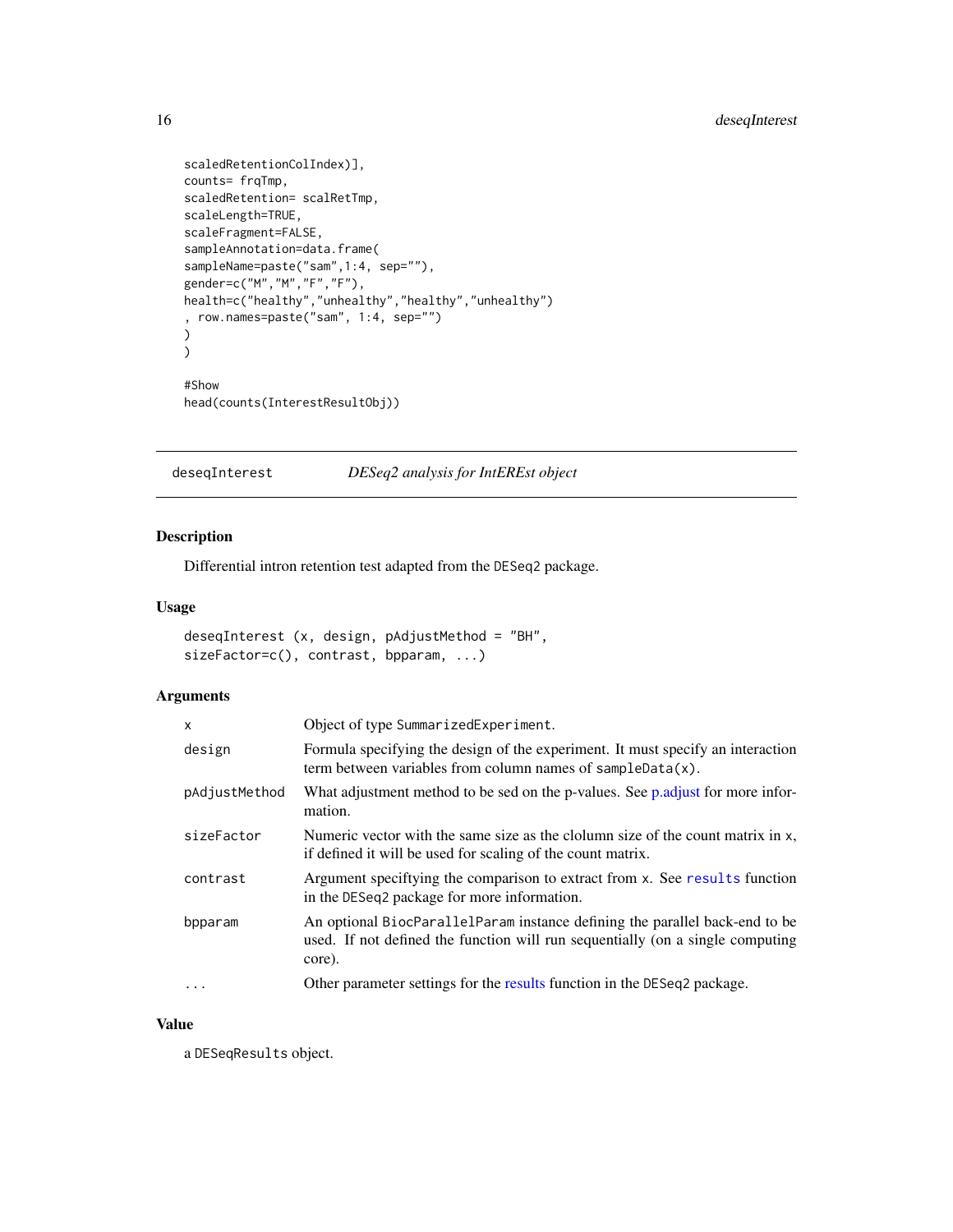# <span id="page-16-0"></span>DEXSeqIntEREst 17

# Author(s)

Ali Oghabian

#### See Also

#### [exactTestInterest](#page-17-1) [qlfInterest](#page-44-1), [treatInterest](#page-52-1) [DEXSeqIntEREst](#page-16-1)

#### Examples

```
mdsChr22IntObj<- mdsChr22Obj[rowData(mdsChr22Obj)$int_ex=="intron",]
deseqRes<- deseqInterest(x=mdsChr22IntObj,
design=~test_ctrl, contrast=list("test_ctrl_test_vs_ctrl"))
```

```
# Number of U12/U2 type significantly differential retained introns in chr22
table(rowData(mdsChr22Obj)[which(deseqRes$padj<.01), "intron_type"])
```
<span id="page-16-1"></span>DEXSeqIntEREst *DEXSeq test for IntEREst object*

# Description

Genewise differential exon usage or intron retention test adapted from the DEXSeq package.

# Usage

```
DEXSeqIntEREst (x, design, reducedModel = \sim sample + intex, fitExpToVar,
intExCol, geneIdCol, bpparam, silent=TRUE,...)
```
# Arguments

| x            | Object of type SummarizedExperiment.                                                                                                                                                                                                                                                                                                                                                                                                    |
|--------------|-----------------------------------------------------------------------------------------------------------------------------------------------------------------------------------------------------------------------------------------------------------------------------------------------------------------------------------------------------------------------------------------------------------------------------------------|
| design       | Formula specifying the design of the experiment. It must specify an interac-<br>tion term between a variable from columns of $sampleData(x)$ with one of the<br>'exon', 'intron' or 'intex' (i.e. intron and exon) variables; based on which of<br>these variables are used (exon, intron, or 'intex') the x will be filtered reletively<br>to include exons, introns, or introns and exons. See DEXSeqDataSet for more<br>information. |
| reducedModel | The null model formula. By default it is $\sim$ sample + intex'.                                                                                                                                                                                                                                                                                                                                                                        |
| fitExpToVar  | A variable name contained in the column data (i.e. column names of $colData(x)$ ).<br>See DEXSeq for more information.                                                                                                                                                                                                                                                                                                                  |
| intExCol     | Column name (or number) that represents whether each row is "intron" or "exon"<br>in rowData of x.                                                                                                                                                                                                                                                                                                                                      |
| geneIdCol    | Column name (or number of column) in rowData of x, i.e. SummarizedExperiment<br>object, that represents the gene ID of the introns and exons in x.                                                                                                                                                                                                                                                                                      |
| bpparam      | An optional BiocParallelParam instance defining the parallel back-end to be<br>used.                                                                                                                                                                                                                                                                                                                                                    |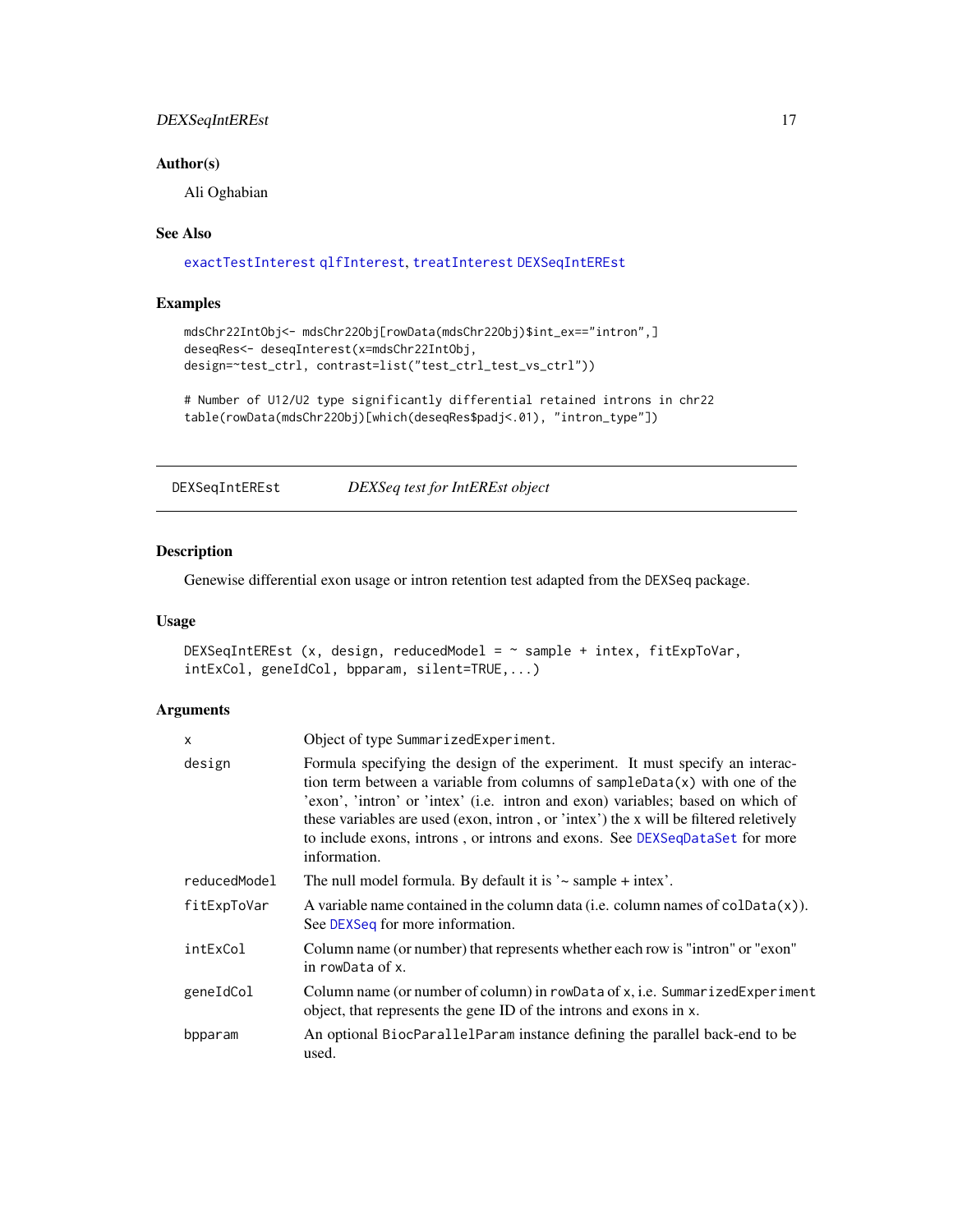<span id="page-17-0"></span>

| silent                  | Whether run the DEXSeq function silently (if TRUE) or allow it to print mes-<br>sages at each step (if FALSE). |
|-------------------------|----------------------------------------------------------------------------------------------------------------|
| $\cdot$ $\cdot$ $\cdot$ | Other parameter settings for the DEXSeqDataSet function in the DEXSeq pack-                                    |
|                         | age.                                                                                                           |

# Details

The design and reduceModel accept formula that specify the design of the experiment. The formula must describe an interaction between variables from columns of sampleData(x) with one of the 'exon', 'intron' or 'intex' (i.e. intron and exon) variables; Based on which of these variables are used (exon, intron, or 'intex') the input object  $(x)$  will be filtered reletively to include exons, introns , or introns and exons. Hence the number of the rows of the returned value is equal to the number of the rows of the filtered object, i.e. the number of the exons, introns or both based on the design formula.

#### Value

A DEXSeqResults object.

#### Author(s)

Ali Oghabian

#### See Also

[exactTestInterest](#page-17-1)

#### Examples

```
dexseqExRes<-DEXSeqIntEREst (x=mdsChr22ExObj,
design= ~ sample + exon + test_ctrl:exon,
reducedModel = ~ sample + exon, fitExpToVar="test_ctrl",
intExCol="int_ex", geneIdCol="transcripts_id", silent=TRUE)
head(dexseqExRes)
```
<span id="page-17-1"></span>exactTestInterest *Exact test*

#### Description

Compute genewise exact test between two groups of read counts, using the edgeR package.

#### Usage

```
exactTestInterest(x, sampleAnnoCol=c(), sampleAnnotation=c(),
geneIdCol, silent=TRUE, group=c(), rejection.region="doubletail",
big.count=900, prior.count=0.125, disp="common", ...)
```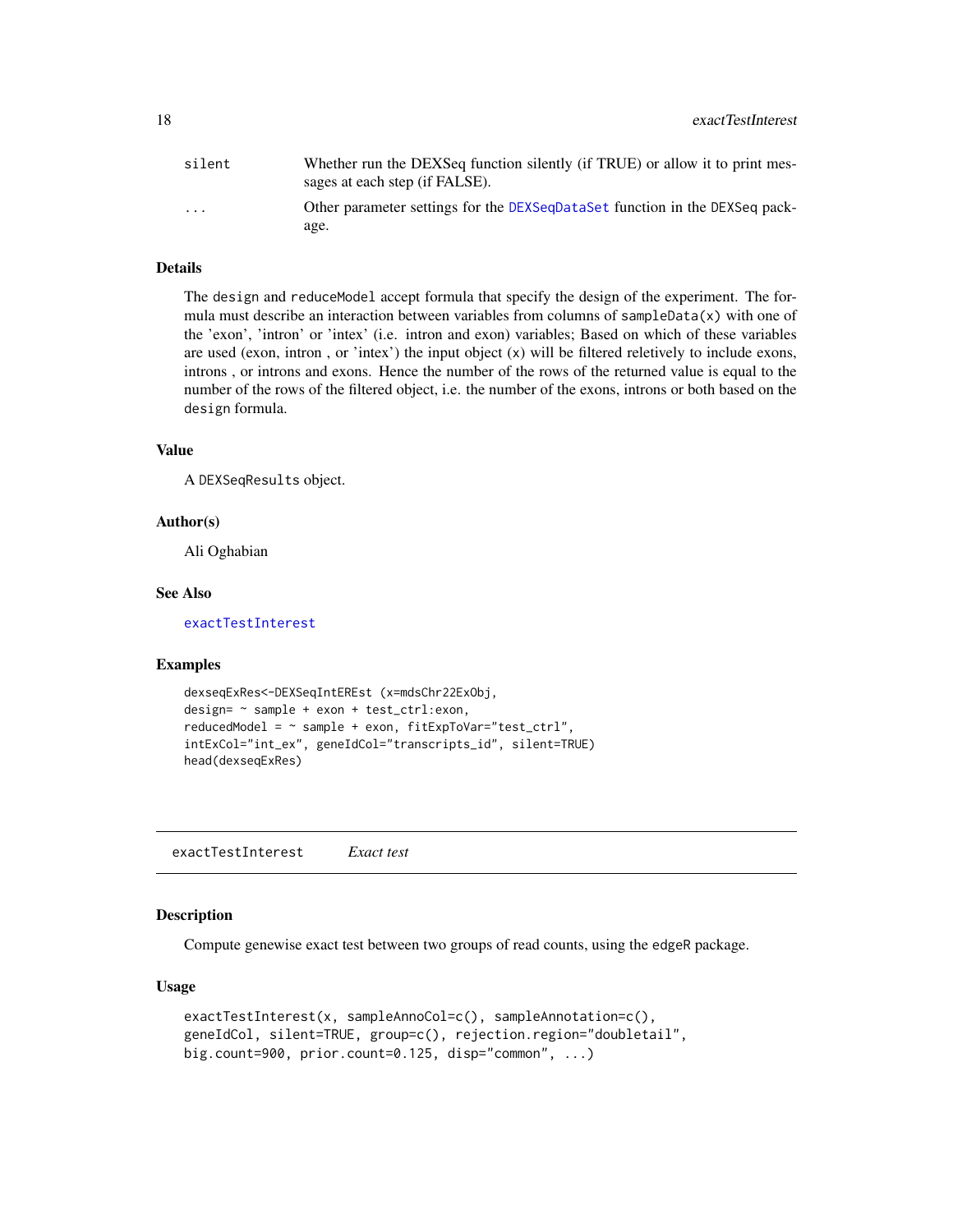# <span id="page-18-0"></span>exactTestInterest 19

# Arguments

| x                | Object of type SummarizedExperiment.                                                                                                                                                                                                                                                                              |  |
|------------------|-------------------------------------------------------------------------------------------------------------------------------------------------------------------------------------------------------------------------------------------------------------------------------------------------------------------|--|
| sampleAnnoCol    | Which column of coldata of x to consider for the analysis.                                                                                                                                                                                                                                                        |  |
| sampleAnnotation |                                                                                                                                                                                                                                                                                                                   |  |
|                  | A vector of size 2 which cotains values from colData of SummarizedExperiment<br>object; e.g. if getAnnotation $(x)$ [, sampleAnnoCol]= c("test", "test", "ctrl", "ctrl",<br>), and the goal is to compare "test" and "ctrl" samples, sampleAnnotation<br>should either be c("test", "ctrl") or c("ctrl", "test"). |  |
| geneIdCol        | Column name (or number of column) in rowData of x, i.e. SummarizedExperiment<br>object, that represents the gene ID of the introns and exons in x.                                                                                                                                                                |  |
| silent           | Whether run the function silently, i.e. without printing the top differential ex-<br>pression tags.                                                                                                                                                                                                               |  |
| group            | Vector to manually define the sample groups (or annotations). It is ignored if<br>sampleAnnopCol is defined.                                                                                                                                                                                                      |  |
| rejection.region |                                                                                                                                                                                                                                                                                                                   |  |
|                  | The rejection. region parameter in exactTest from edgeR package.                                                                                                                                                                                                                                                  |  |
| big.count        | The big. count parameter in exactTest from edgeR package.                                                                                                                                                                                                                                                         |  |
| prior.count      | The prior.count parameter in exactTest from edgeR package.                                                                                                                                                                                                                                                        |  |
| disp             | The type of estimating the dispersion in the data. Available options are: "tag-<br>wise", "trended", "common" and "genewise". It is also possible to assign a<br>number for manually setting the disp.                                                                                                            |  |
| $\cdots$         | Other parameter settings for the estimateDisp function (e.g. the design pa-<br>rameter) in the edgeR package.                                                                                                                                                                                                     |  |

# Value

| table      | Data frame containing columns for the log2 fold-change (logFC), the average of<br>log2 counts-per-million (logCPM), and the two-sided p-value (PValue). |
|------------|---------------------------------------------------------------------------------------------------------------------------------------------------------|
| comparison | The name of the two compared groups.                                                                                                                    |
|            | dispersionType The name of the type of dispersion used.                                                                                                 |
| dispersion | The estimated dispersion values.                                                                                                                        |
|            |                                                                                                                                                         |

# Author(s)

Ali Oghabian

# See Also

[lfc](#page-33-1), [glmInterest](#page-21-1), [qlfInterest](#page-44-1), [treatInterest](#page-52-1), [DEXSeqIntEREst](#page-16-1)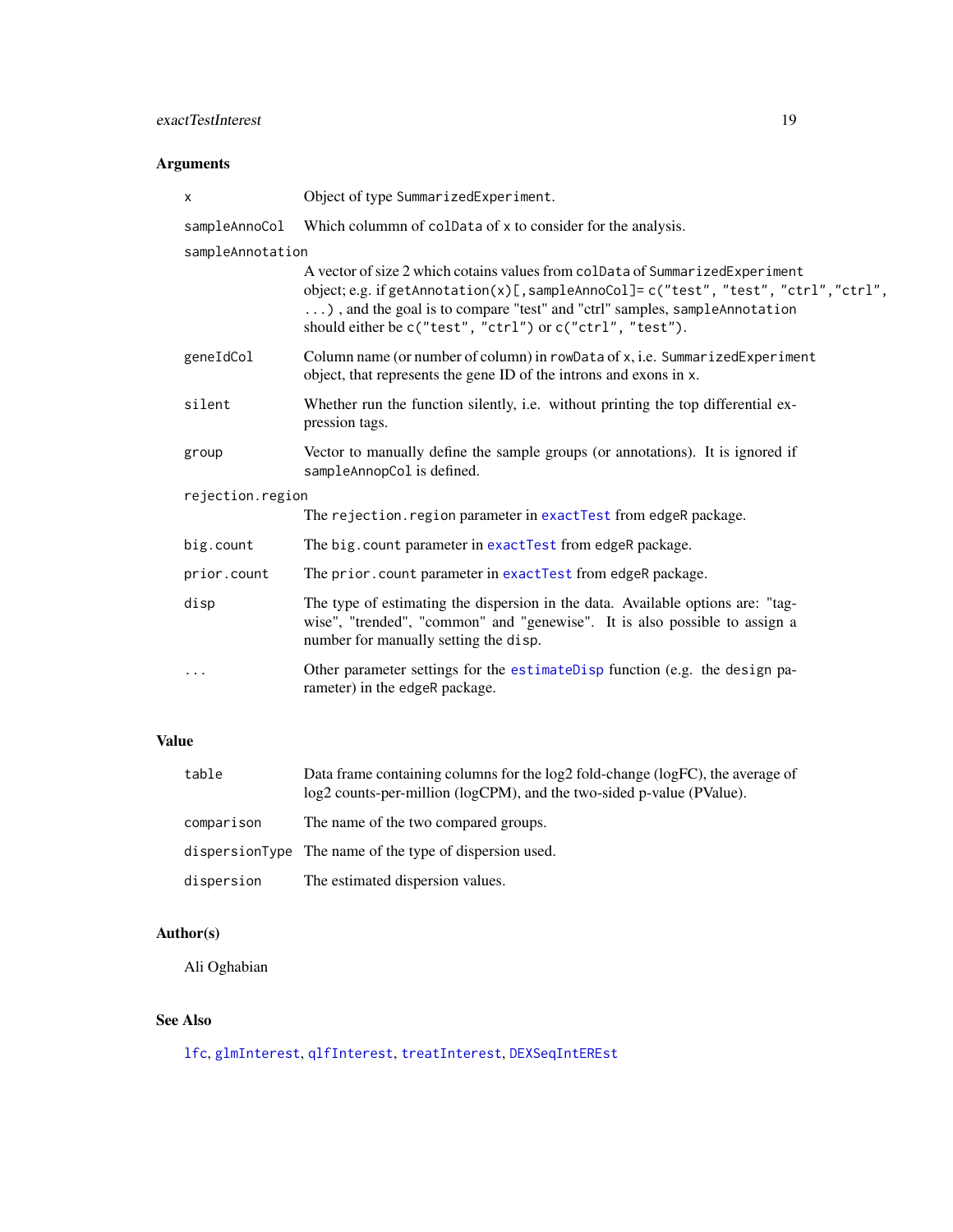### Examples

```
geneId<- paste("gene", c(rep(1,5), rep(2,5), rep(3,5), rep(4,5)),
sep="1"readCnt1<- sample(1:100, 20)
readCnt2<- sample(1:100, 20)
readCnt3<- sample(1:100, 20)
readCnt4<- sample(1:100, 20)
fpkm1<- readCnt1/(tapply(readCnt1, geneId, sum))[geneId]
fpkm2<- readCnt2/(tapply(readCnt2, geneId, sum))[geneId]
fpkm3<- readCnt3/(tapply(readCnt3, geneId, sum))[geneId]
fpkm4<- readCnt4/(tapply(readCnt4, geneId, sum))[geneId]
# Creating object using test data
interestDat<- data.frame(
int_ex=rep(c(rep(c("exon","intron"),2),"exon"),4),
int_{ex_{num}} rep(c(1,1,2,2,3),4),
gene_id= geneId,
sam1_readCnt=readCnt1,
sam2_readCnt=readCnt2,
sam3_readCnt=readCnt3,
sam4_readCnt=readCnt4,
sam1_fpkm=fpkm1,
sam2_fpkm=fpkm2,
sam3_fpkm=fpkm3,
sam4_fpkm=fpkm4
\lambdareadFreqColIndex<- grep("_readCnt$",colnames(interestDat))
scaledRetentionColIndex<- grep("_fpkm$",colnames(interestDat))
scalRetTmp<- as.matrix(interestDat[ ,scaledRetentionColIndex])
colnames(scalRetTmp)<-gsub("_fpkm$","", colnames(scalRetTmp))
frqTmp<- as.matrix(interestDat[ ,readFreqColIndex])
colnames(frqTmp)<-gsub("_readCnt$","", colnames(frqTmp))
InterestResultObj<- InterestResult(
resultFiles=paste("file",1:4, sep="_"),
rowData= interestDat[ , -c(readFreqColIndex,
scaledRetentionColIndex)],
counts= frqTmp,
scaledRetention= scalRetTmp,
scaleLength=TRUE,
scaleFragment=FALSE,
sampleAnnotation=data.frame(
sampleName=paste("sam",1:4, sep=""),
gender=c("M","M","F","F"), row.names=paste("sam", 1:4, sep="")
\lambda)
res<- exactTestInterest(InterestResultObj, sampleAnnoCol="gender",
```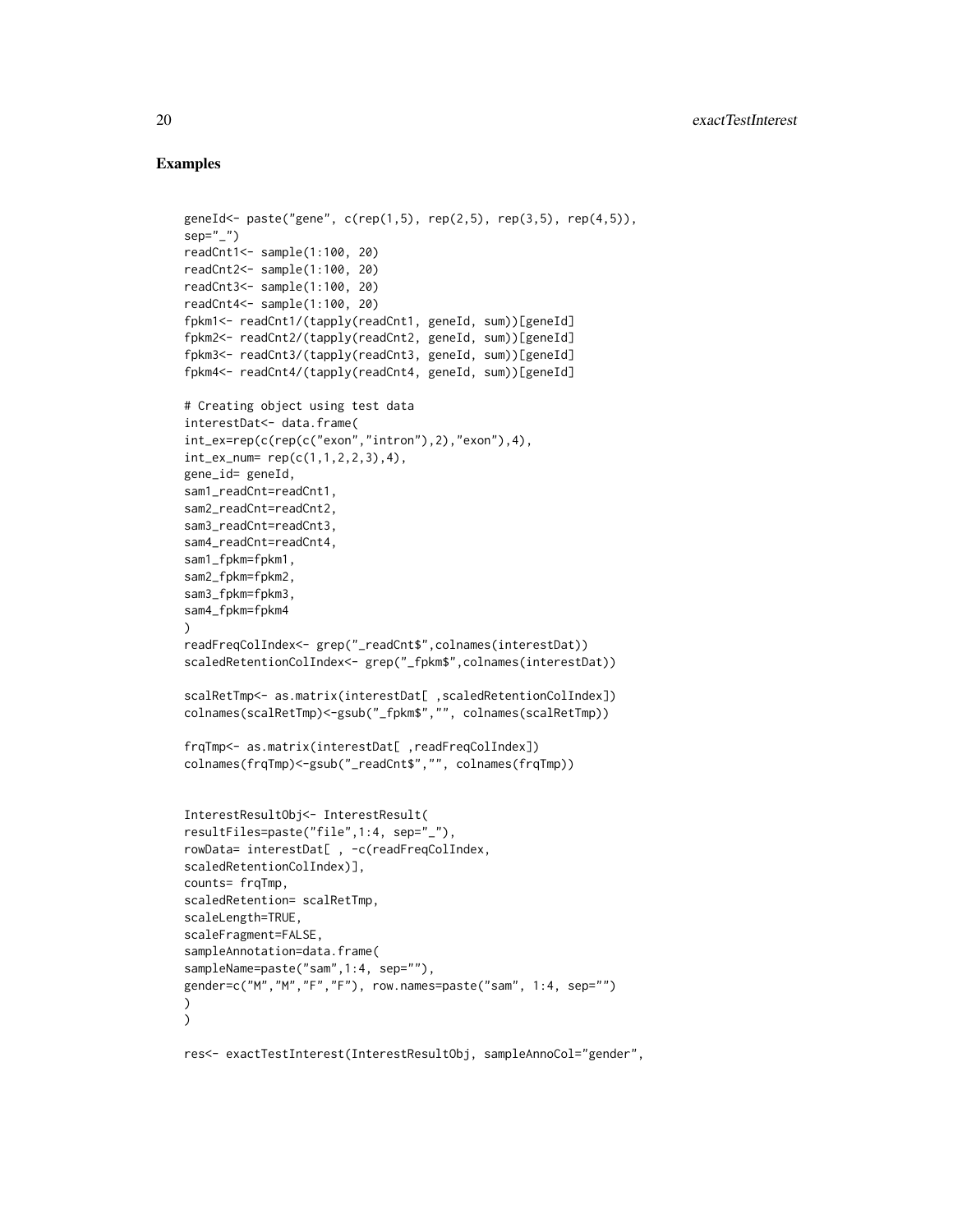```
sampleAnnotation=c("F","M"), geneIdCol= "gene_id",
silent=TRUE, disp="common")
```
<span id="page-20-1"></span>getRepeatTable *Get table of regions with repetetive DNA sequences*

# Description

This function returns a data.frame that includes regions with repetetive DNA sequences. These sequences can bias the mapping of the reads to the genome excluding them will remove the bias.

# Usage

```
getRepeatTable( dbUser="genome",
dbHost="genome-mysql.cse.ucsc.edu",ucscGenome="hg19",
ucscTable="rmsk", minLength=0, repFamilyFil="Alu",
repFamilyCol="repFamily", repChrCol="genoName",
repBegCol="genoStart", repEndCol="genoEnd",
repStrandCol="strand", repNameCol="repName",
repClassCol="repClass")
```
#### Arguments

| dbUser       | Database user name; set as "genome" by default.                                                                  |  |
|--------------|------------------------------------------------------------------------------------------------------------------|--|
| dbHost       | Database host address; set as "genome-mysql.cse.ucsc.edu" by default.                                            |  |
| ucscGenome   | The UCSC genome.                                                                                                 |  |
| ucscTable    | The UCSC table name. The table with repetetive sequences by default it is set<br>as "rmsk".                      |  |
| minLength    | the minimum length criteria to consider the repetetive sequences. the default<br>setting is 0.                   |  |
| repFamilyFil | A vector including the repeats family to consider. By default the "Alu" elements<br>are considered.              |  |
| repFamilyCol | The name of the column of the input table (ucscTable) that represents the re-<br>peats family.                   |  |
| repChrCol    | The column (either name or the number of the column) of the input table that<br>represents the Chromosome names. |  |
| repBegCol    | The column of the table that represents the start coordinates.                                                   |  |
| repEndCol    | The column of the table that represents the end coordinates.                                                     |  |
| repStrandCol | The column of the table that represents the strand.                                                              |  |
| repNameCol   | The column of the table representing the repeats' names.                                                         |  |
| repClassCol  | The column of the table representing the repeats' classes.                                                       |  |
|              |                                                                                                                  |  |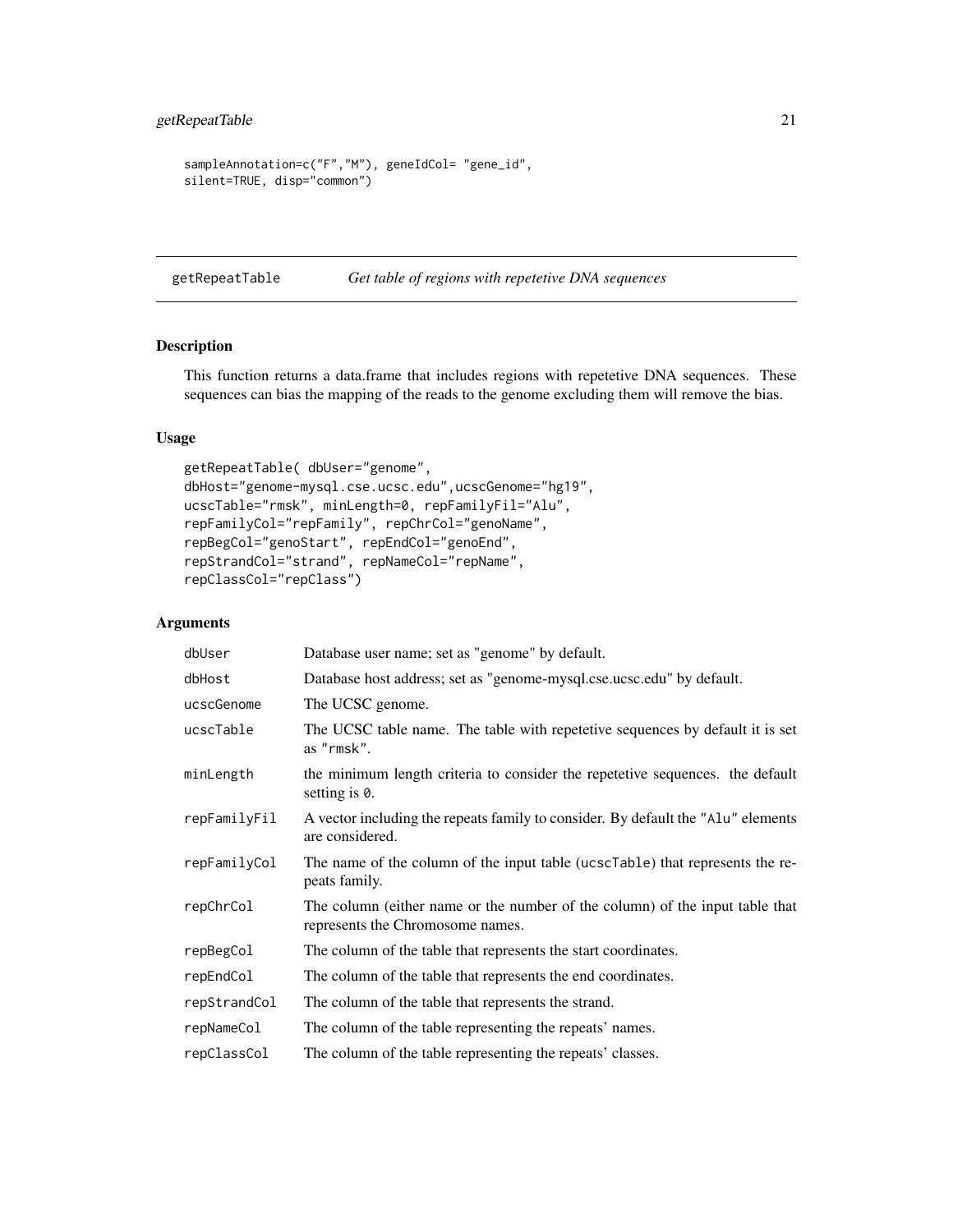# Value

Data frame with columns representing coordinates and annotations of repetitive DNA elements.

# Author(s)

Ali Oghabian

# Examples

```
## Not run:
# Download table for Alu elemnts in the human genome
suppressWarnings(repTable<- getRepeatTable(repFamilyFil="Alu",
ucscGenome="hg19"))
```
## End(Not run)

<span id="page-21-1"></span>glmInterest *generalized linear model likelihood ratio tests*

### Description

Compute generalized linear model likelihood ratio tests using edgeR package. For more information see [glmfit](#page-0-0) and glmLRT() functions in edgeR package.

### Usage

```
glmInterest(x, design=c(), silent=TRUE, disp="common",
coef=c(), contrast=NULL, ...)
```
#### Arguments

| $\mathsf{x}$ | Object of type SummarizedExperiment.                                                                                                                                                         |
|--------------|----------------------------------------------------------------------------------------------------------------------------------------------------------------------------------------------|
| design       | Design matrix.                                                                                                                                                                               |
| silent       | Whether run the function silently, i.e. without printing the top differential ex-<br>pression tags. Default is TRUE.                                                                         |
| disp         | The method of estimating the dispersion in the data. Available options are:<br>"common", "trended", "tagwiseInitCommon" and "tagwiseInitTrended". It is<br>also possible to assign a number. |
| coef         | Integer or character vector indicating which coefficients of the linear model are<br>to be tested equal to zero. See g1mLRT() in edgeR for more information.                                 |
| contrast     | Numeric vector or matrix specifying contrasts of the linear model coefficients to<br>be tested equal to zero. See g1mLRT() in edgeR for more information.                                    |
| $\cdots$     | Other parameter settings for the glmLRT() function in the edgeR package.                                                                                                                     |

<span id="page-21-0"></span>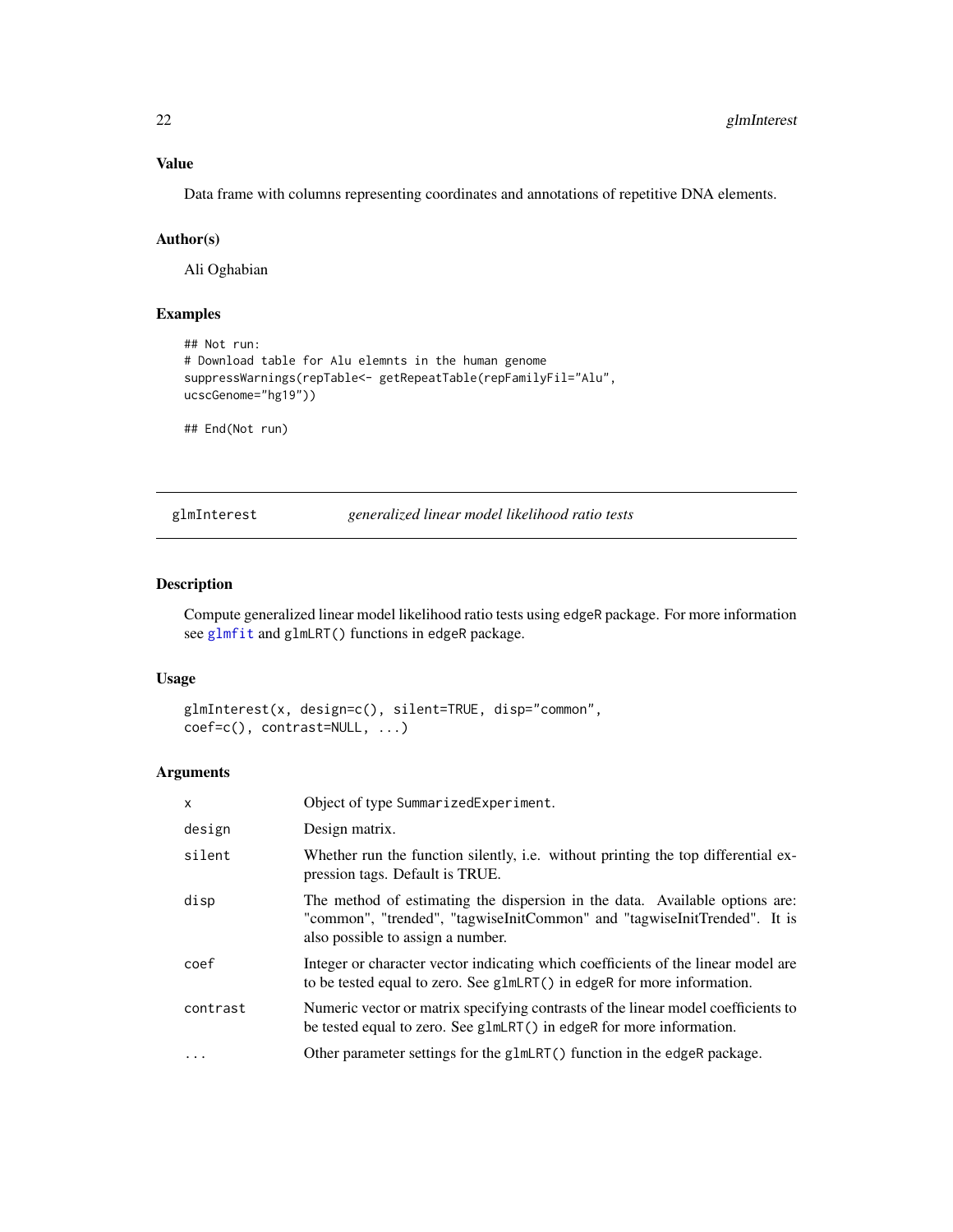#### <span id="page-22-0"></span>interest 23

#### Value

All values produced by glmLRT in edgeR package plus following:

dispersionType The name of the type of dispersion used.

```
dispersion The estimated dispersion values.
```
# Author(s)

Ali Oghabian

# See Also

[exactTestInterest](#page-17-1), [qlfInterest](#page-44-1), [treatInterest](#page-52-1)

#### Examples

```
#Test retention differentiation across the 3 types of sampels
group <- getAnnotation(mdsChr22Obj)[,"type"]
glmRes<- glmInterest(x=mdsChr22Obj,
design=model.matrix(~group), silent=TRUE,
disp="tagwiseInitTrended", coef=2:3, contrast=NULL)
```
<span id="page-22-1"></span>interest *Wrapper function: Parallel run*

#### **Description**

A read summarization function that countsns all the reads mapping to the introns/exons based on the users detailed parameter settings. The process can be run in parallel on multiple computing cores to improve it performance.

# Usage

```
interest( bamFileYieldSize=1000000, bamFile, isPaired,
isPairedDuplicate=FALSE, isSingleReadDuplicate= NA, reference,
referenceGeneNames, referenceIntronExon, repeatsTableToFilter=c(),
junctionReadsOnly=FALSE, outFile, logFile="",
returnObj= FALSE, method=c("ExEx", "IntRet", "IntSpan", "ExSkip"),
clusterNo=NULL, bpparam, appendLogFile=FALSE, sampleName="",
scaleLength= c(TRUE, FALSE), scaleFragment= c(TRUE, TRUE),
limitRanges=GRanges(),
excludeFusionReads=FALSE,
loadLimitRangesReads=FALSE, ...)
```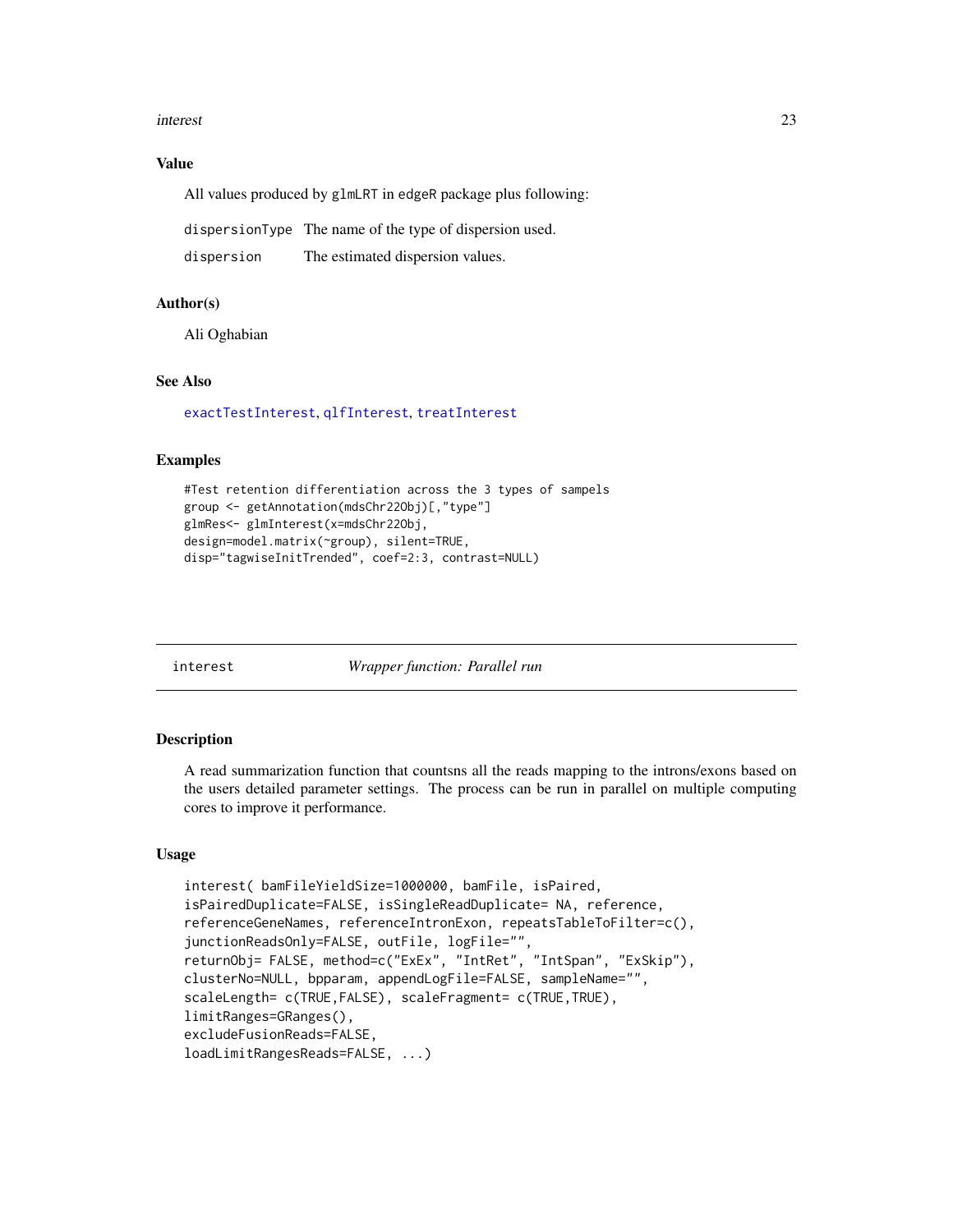#### <span id="page-23-0"></span>Arguments

bamFileYieldSize Maximum number of pair reads in the temprorary files created as the result of dividing the input .bam file. bamFile Path of the input bam file. isPaired Whether the bam file is the result of a paired end sequencing read mapping (TRUE) or not (FALSE). isPairedDuplicate Whether extract only (if set TRUE), filter (FALSE) or include (if set NA) PCR dupplicates for paired mapped reads. It uses the FLAG field in the bam file to filter the duplicate read. If the mapping software does not support detection and flaging the duplicate reads dedup tool of BamUtil or MarkDuplicates of Picard tools could be used. isSingleReadDuplicate Whether extract only (if set TRUE), filter (FALSE) or include (if set NA) PCR dupplicates for single mapped reads. reference Dataframe to be used as reference; It should at least contain three same-size vectors with the tag names chr, begin, and end which describe the exons and introns genome coordinates. It also accepts a GRanges object. To build a new reference check the [referencePrepare](#page-47-1) function. referenceGeneNames A vector with the same size as the row-size of the reference which includes the gene names of the reference. referenceIntronExon A vector with the same size as the row-size of the reference with values "intron" and "exon" describing which (intron or exon) each row of the reference represents. repeatsTableToFilter A data.frame table with similar stucture to the reference. It includes chr, begin, and end columns. If defined, all reads mapped to the described regions would be ingnored and the Intron/exon lengths would be corrected to exclude the to exclude the regions with repetitive DNA sequences. See [getRepeatTable](#page-20-1). junctionReadsOnly The parameter is considered if the method is set as IntRet or ExEx (NOT IntSpan). It declares whether only consider the Intron-Exon or Exon-Exon junction reads and ignore the reads that fully map to exons or introns. By default this argument is set as FALSE. outFile The name or path of the result file. logFile The log file path; if defined log information are written to the log file. returnObj If set TRUE in addition to making result text files, the results would also be returned as an object of class SummarizedExperiment. method A vector describing the summarization methods to use; i.e. whether count reads mapping to the introns (IntRet), reads mapping to the exons (ExEx), reads spanning the introns (IntSpan), or reads that skip the exons (ExSkip). In IntSpan

mode the introns in the reference are taken into account only; whilst in IntRet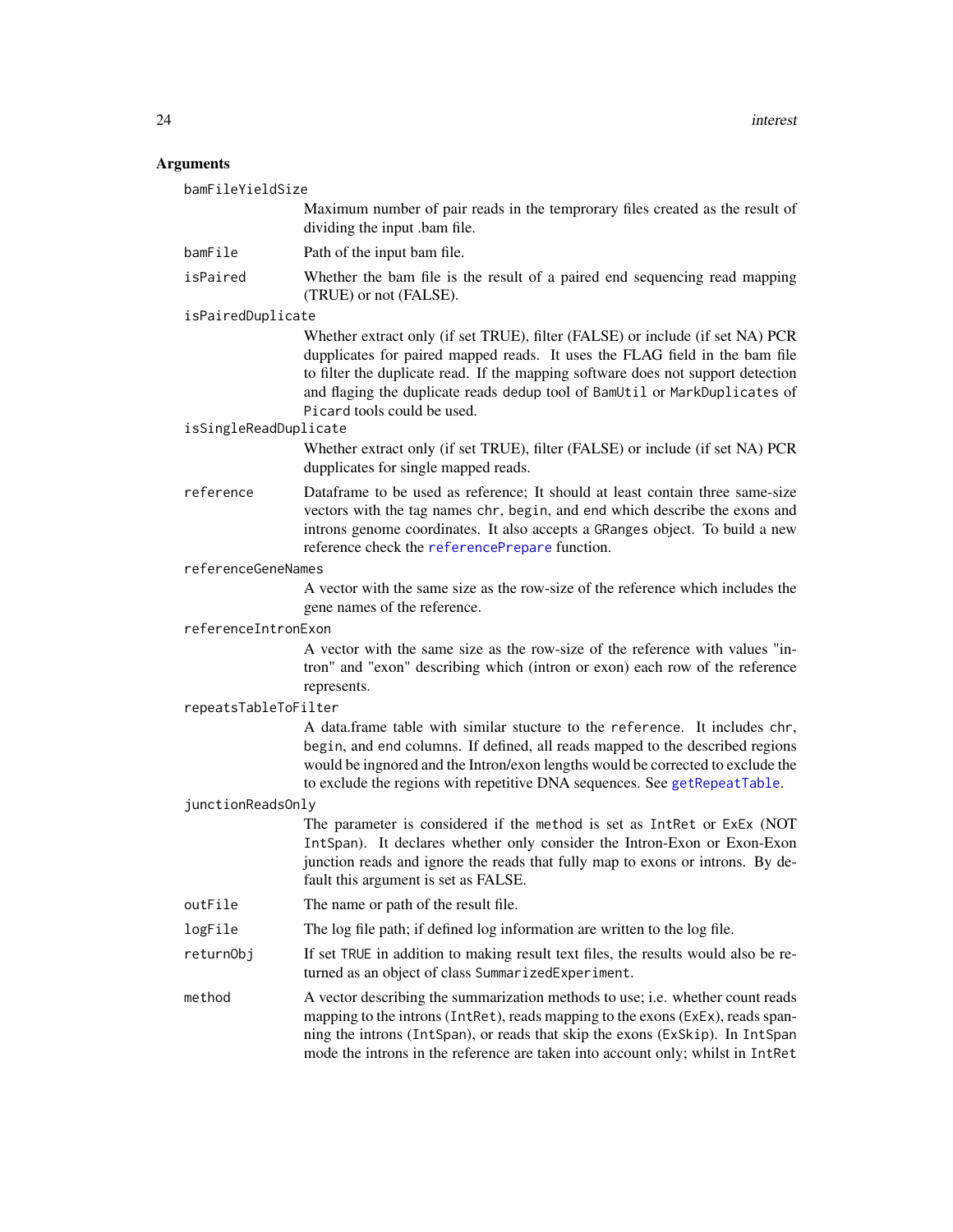<span id="page-24-0"></span>

|                      | the introns and their spanning exons, and in ExEx and ExSkip mode only the<br>exons in the reference are taken into account.                                                                                                                                                                                                                                                                                                                                    |  |
|----------------------|-----------------------------------------------------------------------------------------------------------------------------------------------------------------------------------------------------------------------------------------------------------------------------------------------------------------------------------------------------------------------------------------------------------------------------------------------------------------|--|
| clusterNo            | Number of parallel cluster nodes. As default (clusterNo=NULL) the total num-<br>ber of CPUs that are available in the cluster would be used.                                                                                                                                                                                                                                                                                                                    |  |
| bpparam              | An optional BiocParallelParam instance defining the parallel back-end to be<br>used.                                                                                                                                                                                                                                                                                                                                                                            |  |
| appendLogFile        | Whether log information should be appended to the logFile. It is set FALSE by<br>default.                                                                                                                                                                                                                                                                                                                                                                       |  |
| sampleName           | The name of the sample being analyzed. It will be included in the returned<br>object if returnObj is TRUE.                                                                                                                                                                                                                                                                                                                                                      |  |
| scaleLength          | A vector constructed of TRUE/FALSE values, same size as the method argu-<br>ment. It indcates whether the retention levels of the intron/exons should be<br>scaled to their lengths.                                                                                                                                                                                                                                                                            |  |
| scaleFragment        | A vector constructed of TRUE/FALSE values, same size as the method argu-<br>ment. It indeates whether the retention levels of the intron/exons should be<br>scaled to the sum of retention levels (i.e. mapped fragments) over the genes.                                                                                                                                                                                                                       |  |
| limitRanges          | A GRanges object. If defined it loads sequencing reads that fall in the defined<br>coordinates. It is similar to which parameter in ScanBamParam.                                                                                                                                                                                                                                                                                                               |  |
| excludeFusionReads   |                                                                                                                                                                                                                                                                                                                                                                                                                                                                 |  |
|                      | Only valid if limitRanges is defined. It filters the defined by limitRanges.<br>It also filters the read pairs if each read pair maps reads pairs where one of<br>the reads either do not fall into one of the regions to a different region defined<br>in limitRanges. It is useful to ignore analyzing the chimeric reads and fusion<br>reads, i.e. reads that map to fusion genes. To filter properly, limitRanges must<br>include coordinates of all genes. |  |
| loadLimitRangesReads |                                                                                                                                                                                                                                                                                                                                                                                                                                                                 |  |
|                      | Boolean (TRUE/FALSE) variable. If set as TRUE only the reads in the limi-<br>tRanges are loaded from bam file (and bamFileYieldSize parameter will be<br>ignored).                                                                                                                                                                                                                                                                                              |  |
|                      | Other parameter settings specific to BamFile-class function in the Rsamtools<br>package. Parameters qnamePrefixEnd and qnameSuffixStart are in particular                                                                                                                                                                                                                                                                                                       |  |
|                      | useful to modify qnames in the BAM files.                                                                                                                                                                                                                                                                                                                                                                                                                       |  |

# Value

If returnObj is set TRUE in addition to making result text files, dependant on whether a single or two method is defined, the results would be returned as a single object of class SummarizedExperiment or as a list of size 2 which includes 2 objects of class SummarizedExperiment one for IntRet and the other for ExEx.

# Author(s)

Ali Oghabian

# See Also

[interest.sequential](#page-25-1).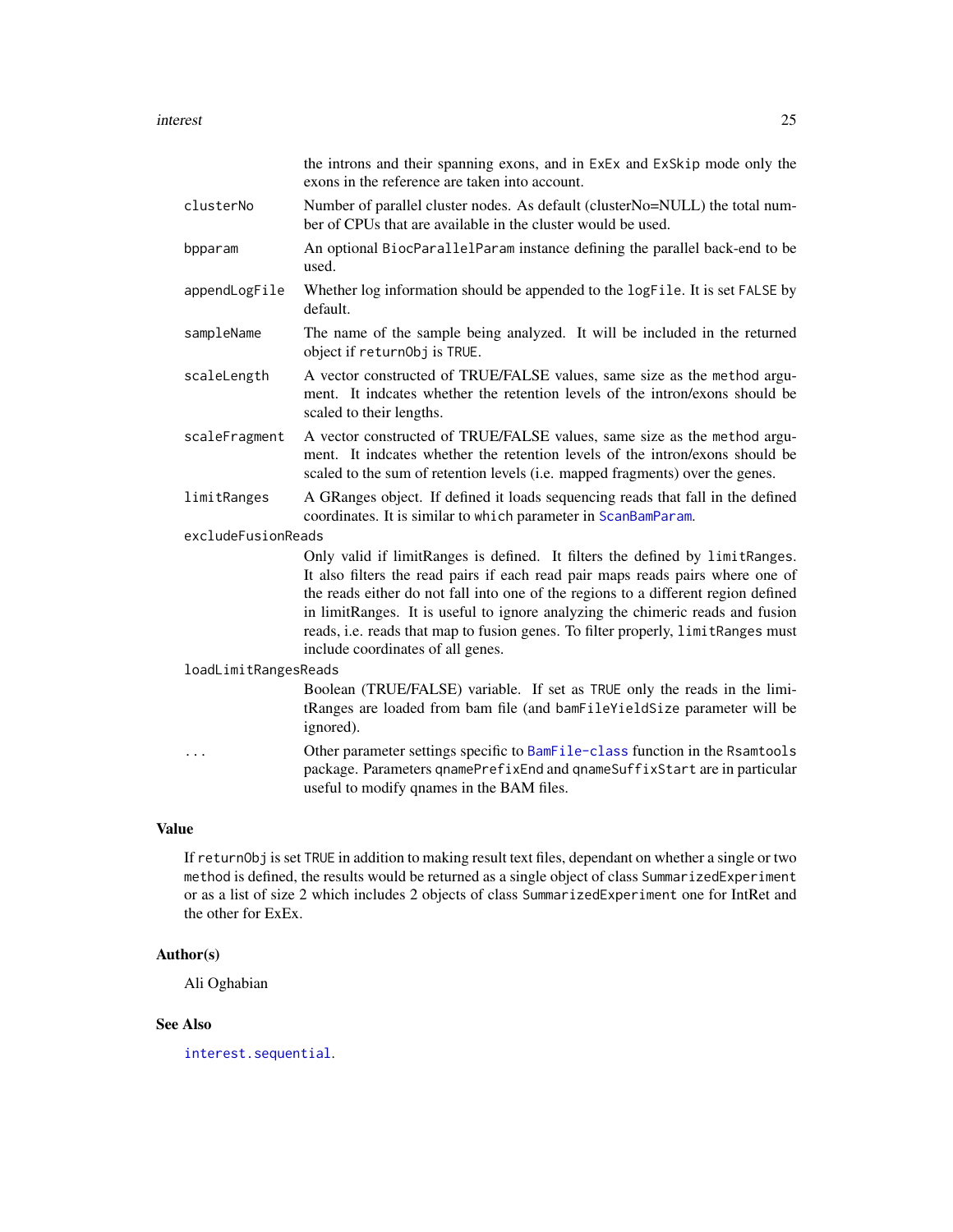# Examples

```
# Creating temp directory to store the results
outDir<- file.path(tempdir(),"interestFolder")
dir.create(outDir)
outDir<- normalizePath(outDir)
# Loading suitable bam file
bamF <- system.file("extdata", "small_test_SRR1691637_ZRSR2Mut_RHBDD3.bam",
package="IntEREst", mustWork=TRUE)
# Choosing reference for the gene RHBDD3
ref= u12[u12[,"gene_name"]=="RHBDD3",]
test= interest(
bamFileYieldSize=10000,
bamFile=bamF,
isPaired=TRUE,
isPairedDuplicate=FALSE,
isSingleReadDuplicate=NA,
reference=ref,
referenceGeneNames=ref[,"ens_gene_id"],
referenceIntronExon=ref[,"int_ex"],
repeatsTableToFilter=c(),
outFile=paste(outDir,
    "interestRes.tsv", sep="/"),
logFile=paste(outDir,
    "log.txt", sep="/"),
method=c("IntRet", "IntSpan"),
junctionReadsOnly=FALSE,
clusterNo=1,
returnObj=TRUE,
scaleLength= c(TRUE, FALSE),
scaleFragment= c(TRUE, TRUE)
)
```

```
test
```
<span id="page-25-1"></span>interest.sequential *Wrapup function: Sequential running*

# Description

A read summarization function that countsns all the reads mapping to the introns/exons based on the users detailed parameter settings. The process runs on a single computing core.

#### Usage

```
interest.sequential( bamFileYieldSize=1000000, bamFile, isPaired,
```
<span id="page-25-0"></span>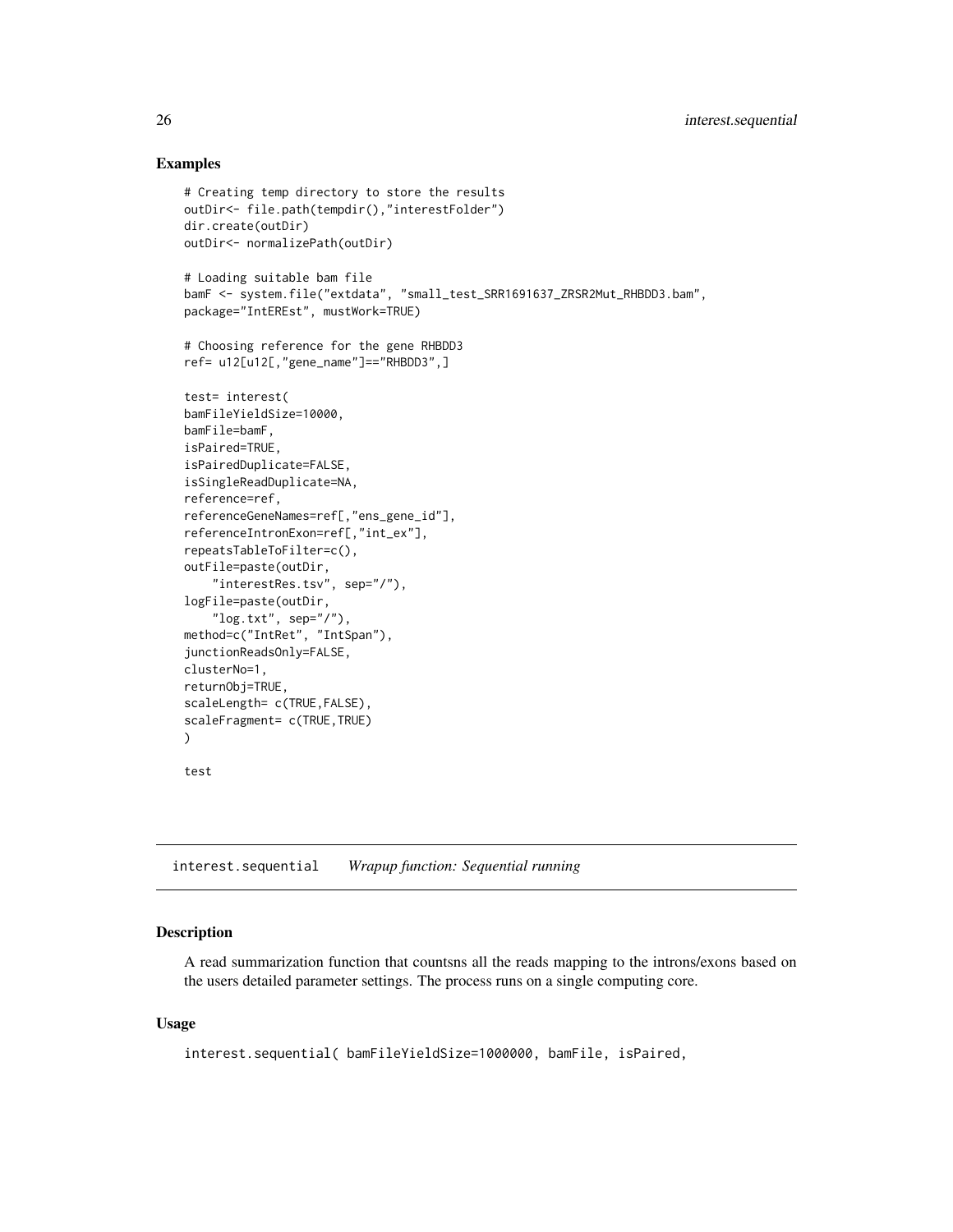#### <span id="page-26-0"></span>interest.sequential 27

```
isPairedDuplicate=FALSE, isSingleReadDuplicate=NA,
reference, referenceGeneNames,
referenceIntronExon, repeatsTableToFilter=c(),
junctionReadsOnly=FALSE, outFile, logFile="",
returnObj= FALSE, method=c("ExEx", "IntRet", "IntSpan", "ExSkip"),
appendLogFile=FALSE, sampleName="",
scaleLength= c(TRUE,FALSE), scaleFragment= c(TRUE,TRUE),
limitRanges=GRanges(),
excludeFusionReads=FALSE,
loadLimitRangesReads=FALSE, ...)
```
#### Arguments

bamFileYieldSize Maximum number of paired Reads in the temprorary files created as the result of dividing the input .bam file. bamFile Path of the input bam file. isPaired Whether the bam file is the result of a paired end sequencing read mapping (TRUE) or not (FALSE). isPairedDuplicate Whether extract only (if set TRUE), filter (FALSE) or include (if set NA) PCR dupplicates for paired mapped reads. It uses the FLAG field in the bam file to filter the duplicate read. If the mapping software does not support detection and flaging the duplicate reads dedup tool of BamUtil or MarkDuplicates of Picard tools could be used. isSingleReadDuplicate Whether extract only (if set TRUE), filter (FALSE) or include (if set NA) PCR dupplicates for single mapped reads. reference Dataframe to be used as reference; It should at least contain three same-size vectors with the tag names chr, begin, and end which describe the genome coordinates of the introns and exons. It also accepts a GRanges object as input. To build a new reference check the [referencePrepare](#page-47-1) function. referenceGeneNames A vector with the same size as the row-size of the reference which include the gene names. referenceIntronExon A vector with the same size as the row-size of the reference with values "intron" and "exon" describing which (intron or exon) each row of the reference represents. repeatsTableToFilter A data frame with similar structure as the reference, i.e. includes chr, begin, and end columns. If defined, all reads mapped to the described regions would be ingnored and the Intron/exon lengths would be corrected to exclude the regions with repetetive DNA sequences. See [getRepeatTable](#page-20-1). junctionReadsOnly

The parameter is considered if the method is set as IntRet or ExEx (NOT IntSpan). It declares whether only consider the Intron-Exon or Exon-Exon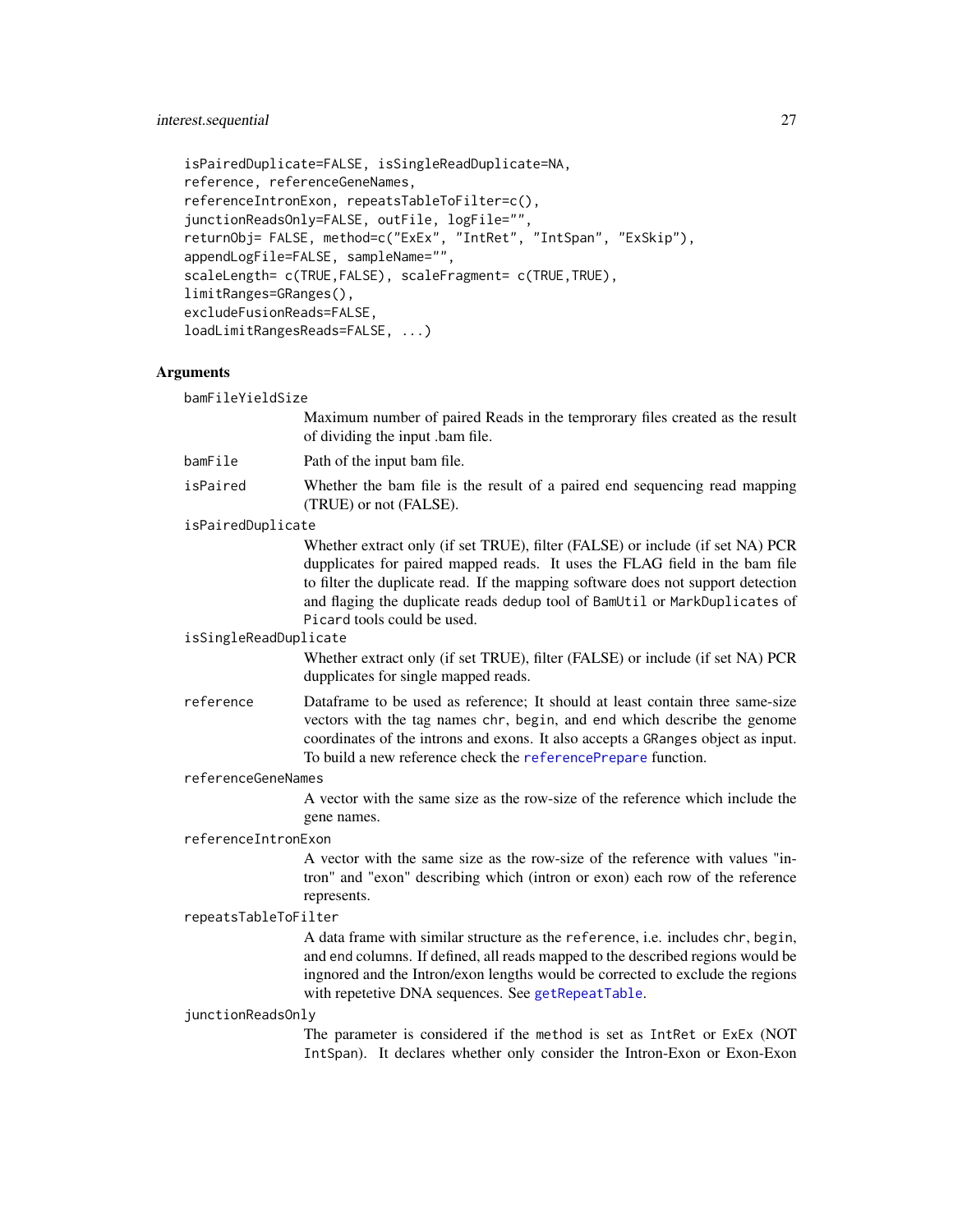junction reads and ignore the reads that fully map to exons or introns. By default this argument is set as FALSE.

<span id="page-27-0"></span>outFile The name or path of the result file.

logFile The log file path; if defined log information are written to the log file.

- returnObj If set TRUE in addition to producing result text files, the results would also be returned as an object of class SummarizedExperiment.
- method A vector describing the summarization methods to use; i.e. whether count reads mapping to the introns (IntRet), reads mapping to the exons (ExEx), reads spanning the introns (IntSpan), or reads that skip the exons (ExSkip). In IntSpan mode the introns in the reference are taken into account only; whilst in IntRet the introns and their spanning exons, and in ExEx and ExSkip mode only the exons in the reference are taken into account.
- appendLogFile Whether log information should be appended to the logFile. It is FALSE by default.
- sampleName The name of the sample being analyzed. It will be included in the returned object if returnObj is TRUE.
- scaleLength A vector constructed of TRUE/FALSE values, same size as the method argument. It indcates whether the retention levels of the intron/exons should be scaled to their lengths.
- scaleFragment A vector constructed of TRUE/FALSE values, same size as the method argument. It indcates whether the retention levels of the intron/exons should be scaled to the sum of retention levels (i.e. mapped fragments) over the genes.
- limitRanges A GRanges object. If defined it only loads sequencing read if they fall in the defined coordinates. It is similar to which parameter in [ScanBamParam](#page-0-0).

excludeFusionReads

Only valid if limitRanges is defined. It filters the defined by limitRanges. It also filters the read pairs if each read pair maps reads pairs where one of the reads either do not fall into one of the regions to a different region defined in limitRanges. It is useful to ignore analyzing the chimeric reads and fusion reads, i.e. reads that map to fusion genes. To filter properly, limitRanges must include coordinates of all genes.

loadLimitRangesReads

Boolean (TRUE/FALSE) variable. If set as TRUE only the reads in the limitRanges are loaded from bam file (and bamFileYieldSize parameter will be ignored).

Other parameter settings specific to [BamFile-class](#page-0-0) function in the Rsamtools package. Parameters qnamePrefixEnd and qnameSuffixStart are in particular useful to modify qnames in the BAM files.

#### Value

If returnObj is set TRUE in addition to making result text files, dependant on whether a single or two method is defined, the results would be returned as a single object of class SummarizedExperiment or as a list of size 2 which includes 2 objects of class SummarizedExperiment one for IntRet and the other for ExEx.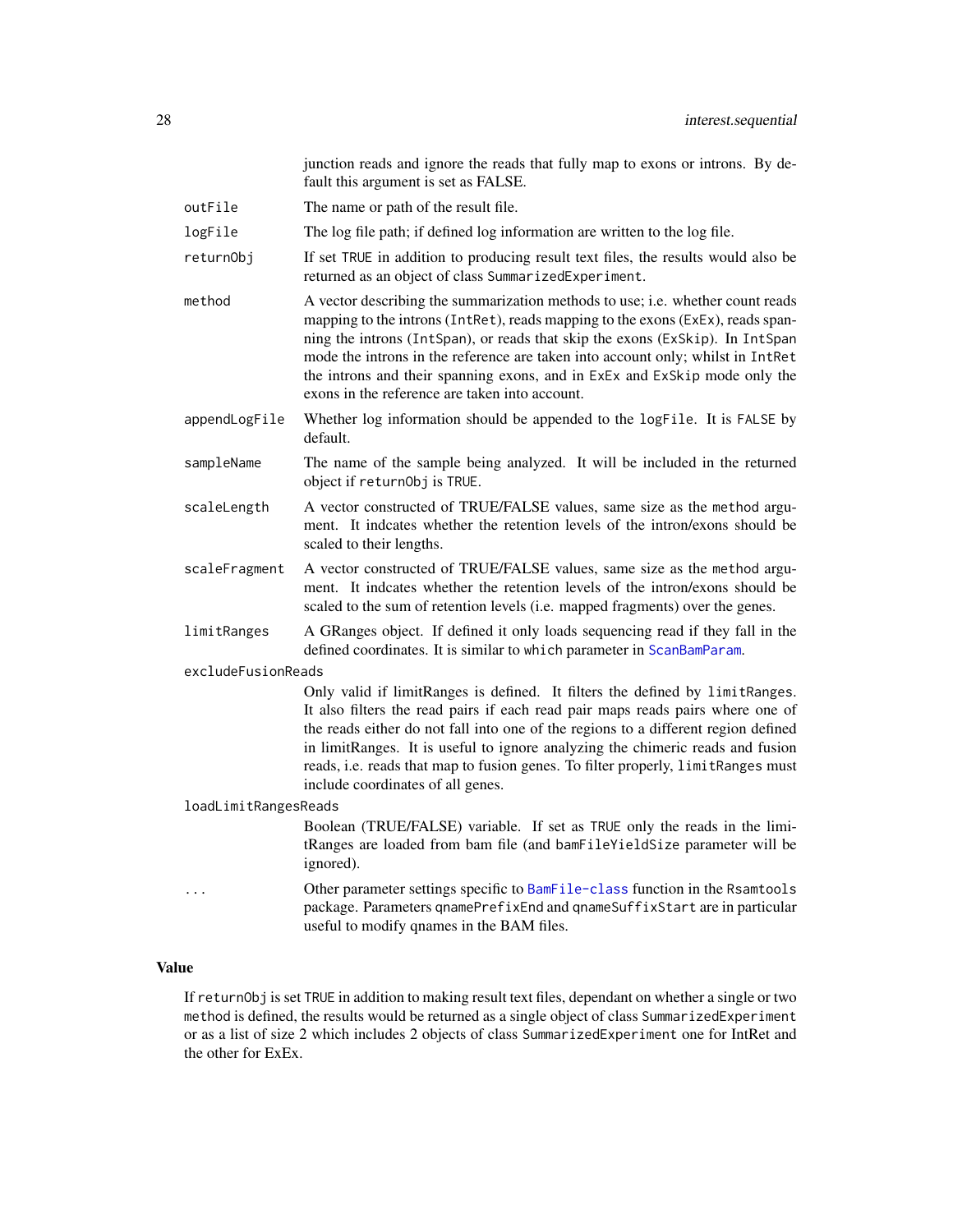# <span id="page-28-0"></span>InterestResult 29

#### Author(s)

Ali Oghabian

#### See Also

[interest](#page-22-1).

### Examples

```
# Creating temp directory to store the results
outDir<- file.path(tempdir(),"interestFolder")
dir.create(outDir)
outDir<- normalizePath(outDir)
# Loading suitable bam file
bamF <- system.file("extdata", "small_test_SRR1691637_ZRSR2Mut_RHBDD3.bam",
package="IntEREst", mustWork=TRUE)
# Choosing reference for the gene RHBDD3
ref=u12[u12[,"gene_name"]=="RHBDD3",]
test= interest.sequential(
bamFileYieldSize=10000,
bamFile=bamF,
isPaired=TRUE,
isPairedDuplicate=FALSE,
isSingleReadDuplicate=NA,
reference=ref,
referenceGeneNames=ref[,"ens_gene_id"],
referenceIntronExon=ref[,"int_ex"],
repeatsTableToFilter=c(),
outFile=paste(outDir,
    "interestRes.tsv", sep="/"),
logFile=paste(outDir,
    "\log.txt", sep="/"),
method=c("IntRet","IntSpan"),
returnObj=TRUE,
scaleLength= c(TRUE, FALSE),
scaleFragment= c(TRUE, TRUE)
\lambdatest
```
<span id="page-28-1"></span>InterestResult *Building SummarizedExperiment object from results in IntEREst.*

#### Description

Calls the constructors and creates a SummarizedExperiment object. For more information on the resulted object and the class see [SummarizedExperiment-class](#page-0-0).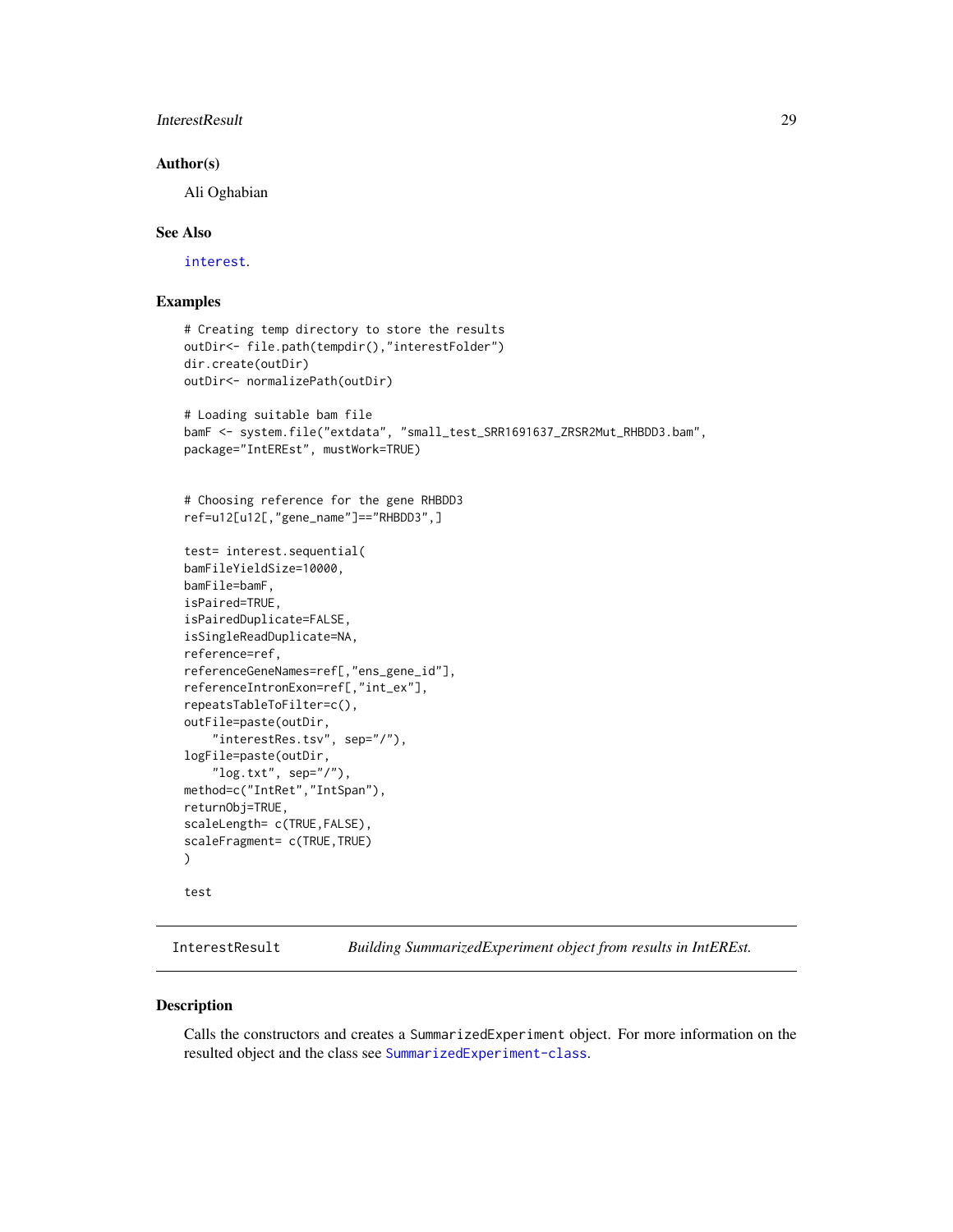# <span id="page-29-0"></span>Usage

```
InterestResult(resultFiles=c(), counts, scaledRetention,
scaleLength, scaleFragment, sampleAnnotation, rowData)
```
### Arguments

| resultFiles               | Vector of link to the result files of interest.                                                                                                                                                       |  |
|---------------------------|-------------------------------------------------------------------------------------------------------------------------------------------------------------------------------------------------------|--|
| counts<br>scaledRetention | Numeric Matrix that includes the read counts.                                                                                                                                                         |  |
|                           | Matrix that includes the scaled retention values.                                                                                                                                                     |  |
| scaleLength               | Logical value, indicating whether the intron/exon retention levels are scaled to<br>the length of the introns/exons.                                                                                  |  |
| scaleFragment             | Logical value, indicating whether the intron/exon retention levels are scaled to<br>the fragments mapped to the genes.                                                                                |  |
| sampleAnnotation          |                                                                                                                                                                                                       |  |
|                           | Data frame with the row-size equal to the size of result Files and sample Annotation.<br>Each column of the matrix represents annotations for the samples. Column name<br>represents annotation name. |  |
| rowData                   | Data frame with Intron/Exon annotations and read count and scaled retention<br>values for each sample.                                                                                                |  |
|                           |                                                                                                                                                                                                       |  |

#### Value

Returns an object of class SummarizedExperiment.

#### Author(s)

Ali Oghabian

#### See Also

[SummarizedExperiment-class](#page-0-0) [attributes](#page-8-2) [addAnnotation](#page-2-1) [counts-method](#page-13-1) [plot-method](#page-39-1)

# Examples

```
geneId<- paste("gene", c(rep(1,5), rep(2,5), rep(3,5), rep(4,5)),
sep="")
readCnt1<- sample(1:100, 20)
readCnt2<- sample(1:100, 20)
readCnt3<- sample(1:100, 20)
readCnt4<- sample(1:100, 20)
fpkm1<- readCnt1/(tapply(readCnt1, geneId, sum))[geneId]
fpkm2<- readCnt2/(tapply(readCnt2, geneId, sum))[geneId]
fpkm3<- readCnt3/(tapply(readCnt3, geneId, sum))[geneId]
fpkm4<- readCnt4/(tapply(readCnt4, geneId, sum))[geneId]
```
# Creating object using test data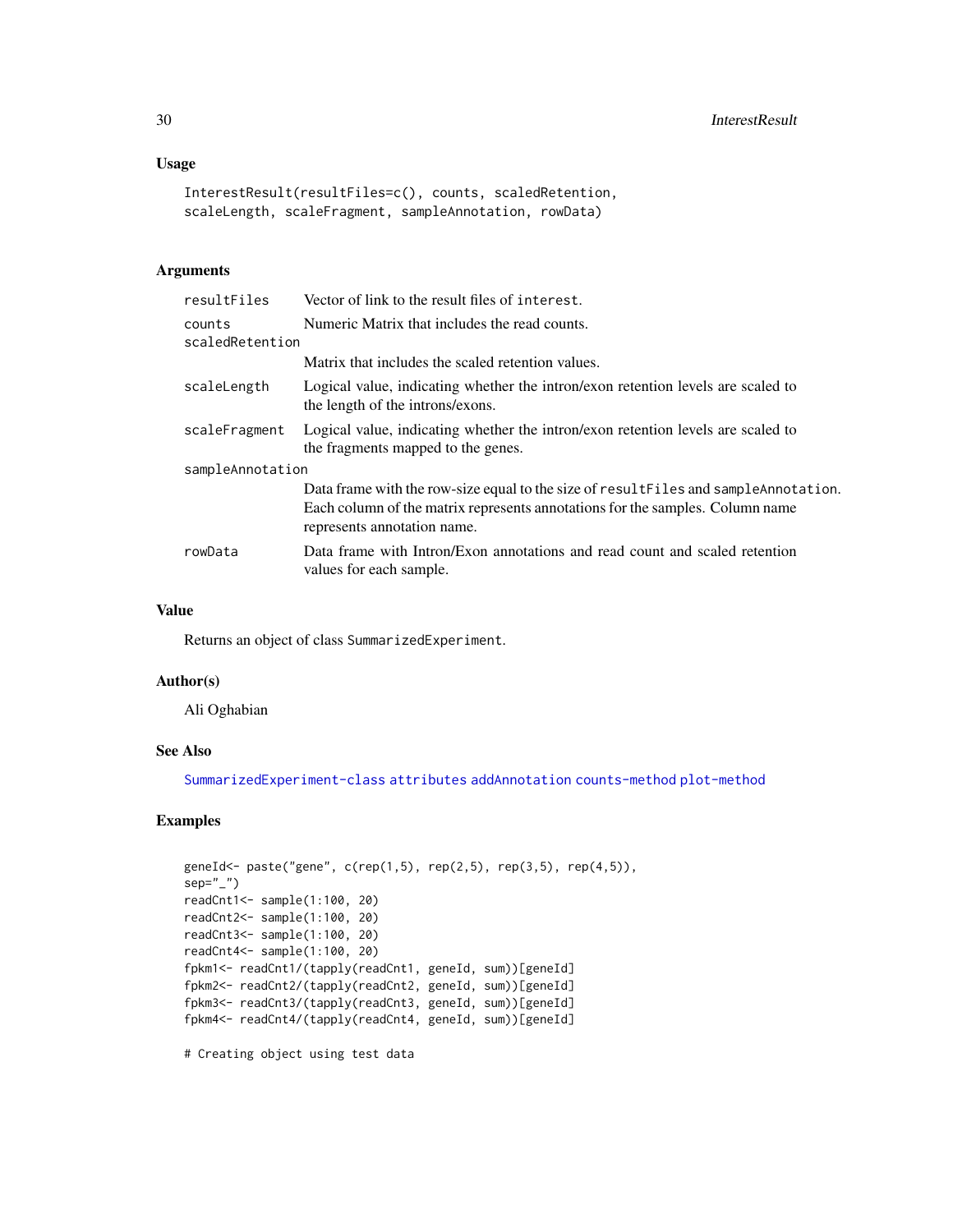# <span id="page-30-0"></span>interestResultIntEx 31

```
interestDat<- data.frame(
int_ex=rep(c(rep(c("exon","intron"),2),"exon"),4),
int_ex_num= rep(c(1,1,2,2,3),4),
gene_id= geneId,
sam1_readCnt=readCnt1,
sam2_readCnt=readCnt2,
sam3_readCnt=readCnt3,
sam4_readCnt=readCnt4,
sam1_fpkm=fpkm1,
sam2_fpkm=fpkm2,
sam3_fpkm=fpkm3,
sam4_fpkm=fpkm4
)
readFreqColIndex<- grep("_readCnt$",colnames(interestDat))
scaledRetentionColIndex<- grep("_fpkm$",colnames(interestDat))
scalRetTmp<- as.matrix(interestDat[ ,scaledRetentionColIndex])
colnames(scalRetTmp)<-gsub("_fpkm$","", colnames(scalRetTmp))
frqTmp<- as.matrix(interestDat[ ,readFreqColIndex])
colnames(frqTmp)<-gsub("_readCnt$","", colnames(frqTmp))
InterestResultObj<- InterestResult(
resultFiles=paste("file",1:4, sep="_"),
rowData= interestDat[ , -c(readFreqColIndex,
scaledRetentionColIndex)],
counts= frqTmp,
scaledRetention= scalRetTmp,
scaleLength=TRUE,
scaleFragment=FALSE,
sampleAnnotation=data.frame(
sampleName=paste("sam",1:4, sep=""),
gender=c("M","M","F","F"), row.names=paste("sam", 1:4, sep="")
)
)
# View object
InterestResultObj
```
<span id="page-30-1"></span>interestResultIntEx *Building results object that contains Intron-retention and exon-exon junction information*

#### Description

Building [SummarizedExperiment-class](#page-0-0) object from an intron retention and an exon-exon junction results in IntEREst. The average of the junction levels are added to the SummerizedExperiment object of the intron retentions.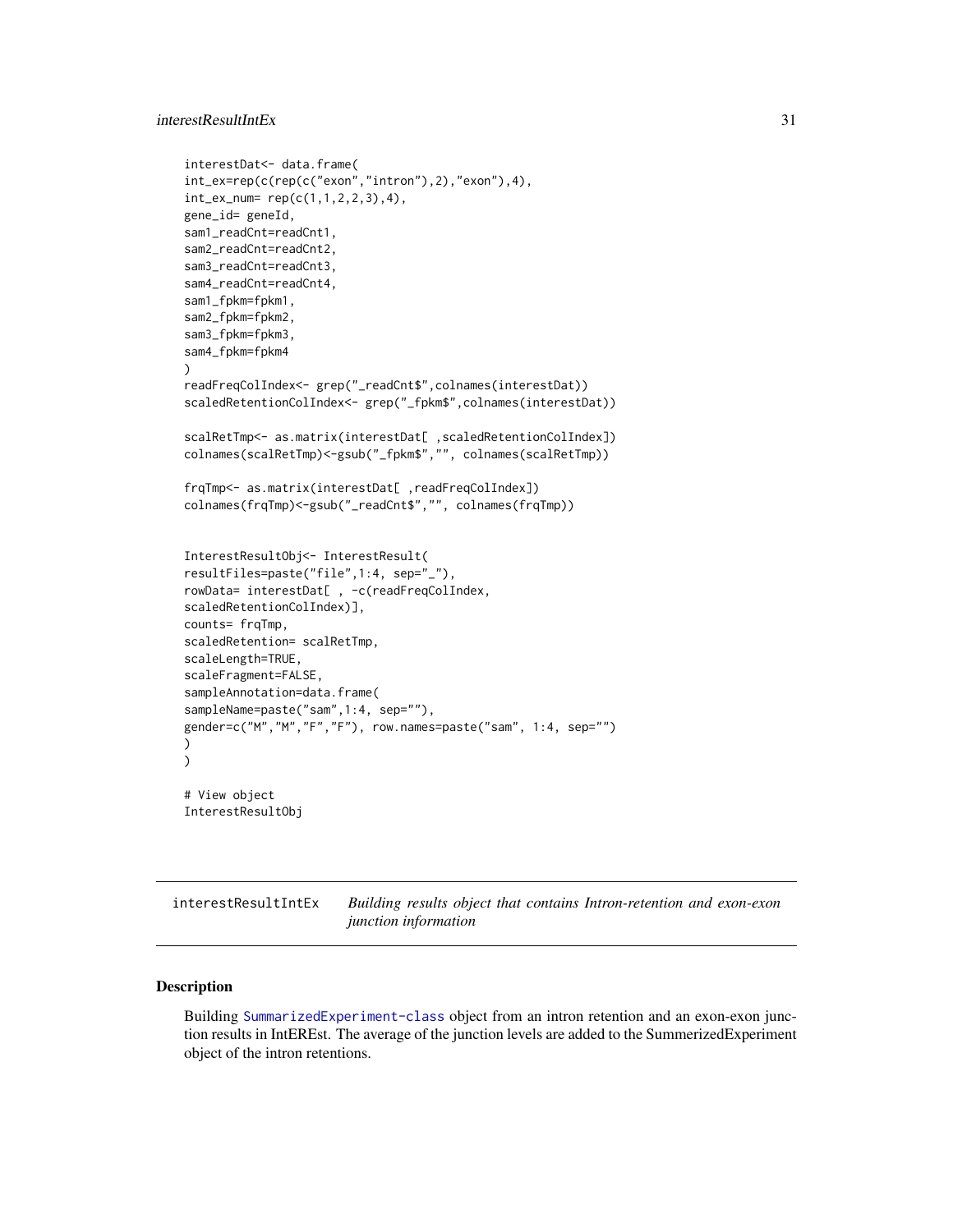#### <span id="page-31-0"></span>Usage

```
interestResultIntEx (intObj, exObj, intExCol=c(),
mean.na.rm=TRUE, postExName="ex_junc" )
```
# Arguments

| A SummarizedExperiment including intron retention information.                                                                     |  |
|------------------------------------------------------------------------------------------------------------------------------------|--|
| A SummarizedExperiment including exon-exon junction information.                                                                   |  |
| Column name (or number) in the rowData of the intron object that represents<br>whether each row of x assays is "intron" or "exon". |  |
| Whether exclude missing values when measuring the mean.                                                                            |  |
| The postfix to use for the column names of the exons junction values in the                                                        |  |
|                                                                                                                                    |  |

### Value

Returns an object of class SummarizedExperiment.

#### Author(s)

Ali Oghabian

# See Also

[SummarizedExperiment-class](#page-0-0) [attributes](#page-8-2) [addAnnotation](#page-2-1) [counts-method](#page-13-1) [plot-method](#page-39-1)

# Examples

```
testIntObj<- InterestResult(
resultFiles= paste(paste("testFile",1:3, sep="_"),"bam", sep="."),
counts= matrix(1:15, ncol=3, nrow=5, byrow=TRUE,
dimnames= list(c(), paste("s", 1:3, sep="_"))),
scaledRetention= matrix(1:15, ncol=3, nrow=5, byrow=TRUE,
dimnames= list(c(), paste("s", 1:3, sep="_"))),
scaleLength= FALSE,
scaleFragment= FALSE,
sampleAnnotation= data.frame(
files=paste(paste("testFile",1:3, sep="_"),"bam", sep="."),
names=paste("s", 1:3, sep="_"),
row.names=paste("s", 1:3, sep="_")),
rowData=data.frame(id= paste("i", 1:5, sep="_"),
chr= rep("chr1", 5),
begin=seq(100, by=100, length.out=5 ),
end=seq(110, by=100, length.out=5 ),
strand=rep("+",5))
)
testExObj<- InterestResult(
resultFiles= paste(paste("testFile",1:3, sep="_"),"bam", sep="."),
counts= matrix(1:30, ncol=3, nrow=10, byrow=TRUE,
```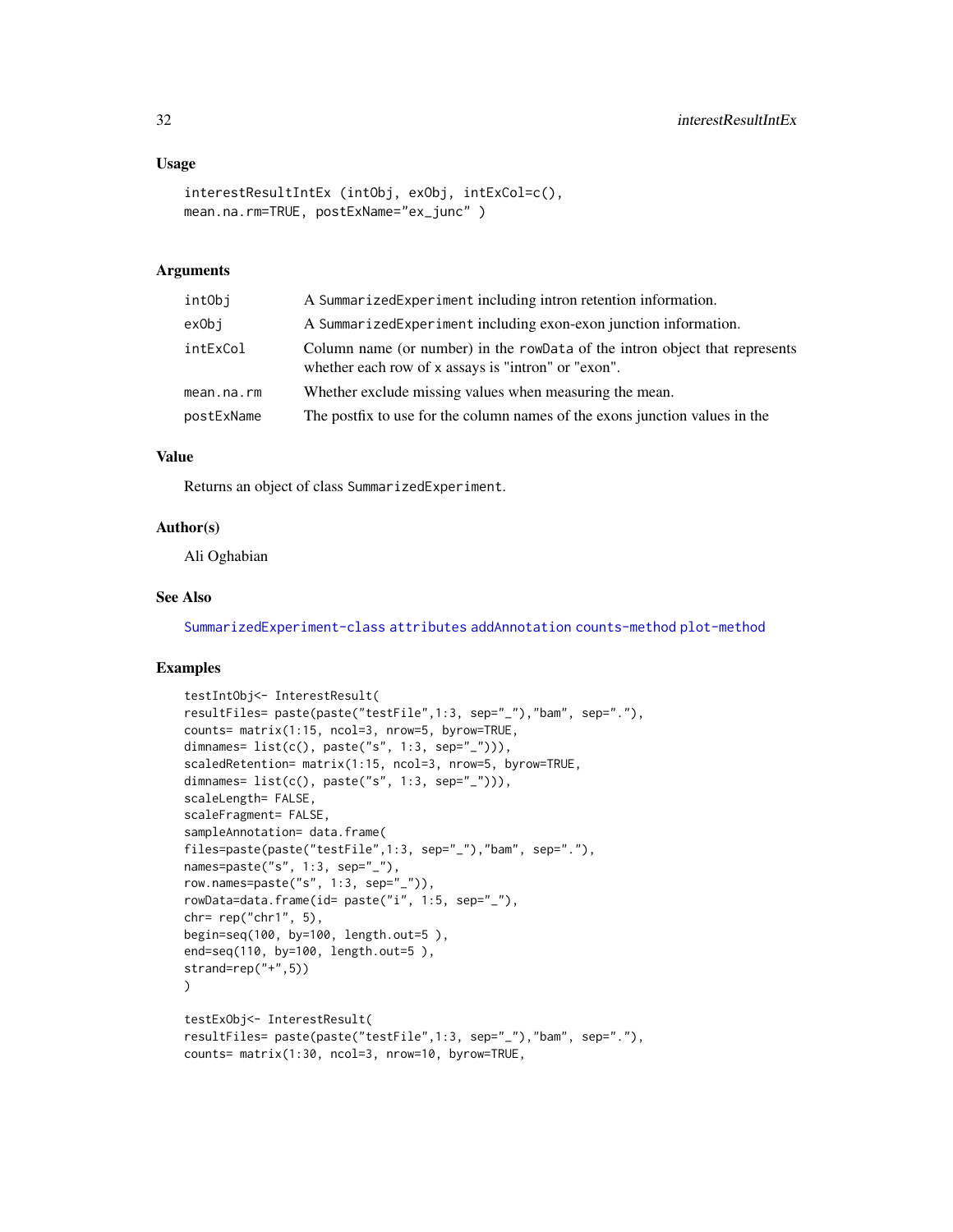#### <span id="page-32-0"></span>intexIndex 33

```
dimnames= list(c(), paste("s", 1:3, sep="_"))),
scaledRetention= matrix(1:30, ncol=3, nrow=10, byrow=TRUE,
dimnames= list(c(), paste("s", 1:3, sep="_"))),
scaleLength= FALSE,
scaleFragment= FALSE,
sampleAnnotation= data.frame(
files=paste(paste("testFile",1:3, sep="_"),"bam", sep="."),
names=paste("s", 1:3, sep="_"),
row.names=paste("s", 1:3, sep="_")),
rowData=data.frame(id= paste("e", 1:10, sep="_"),
chr= rep("chr1", 10),
begin= c(seq(90, by=100, length.out=5),
seq(111, by=100, length.out=5)),
end= c(seq(99, by=100, length.out=5),
seq(120, by=100, length.out=5 )),
strand=rep("+",10))
)
```
(testIntExObj<- interestResultIntEx(intObj=testIntObj, exObj=testExObj, mean.na.rm=TRUE, postExName="ex\_junc" ) )

intexIndex *Extract index of intron or exon rows*

#### Description

Extract row numbers where introns (or exons dependant on user's request) are located in an object of type SummarizedExperiment.

### Usage

```
intexIndex(x, intExCol="int_ex", what="intron")
```
#### Arguments

| X        | Object of type SummarizedExperiment.                                                                                                                     |
|----------|----------------------------------------------------------------------------------------------------------------------------------------------------------|
| intExCol | Column name (or number) that represents whether each row is "intron" or "exon"<br>in rowData of x.                                                       |
| what     | A character string that defines whether the index for the introns or exons should<br>be returned. Accepts either "exon" or "intron" (default) as values. |

# Value

A numeric vector which includes the index of the introns/exons.

#### Author(s)

Ali Oghabian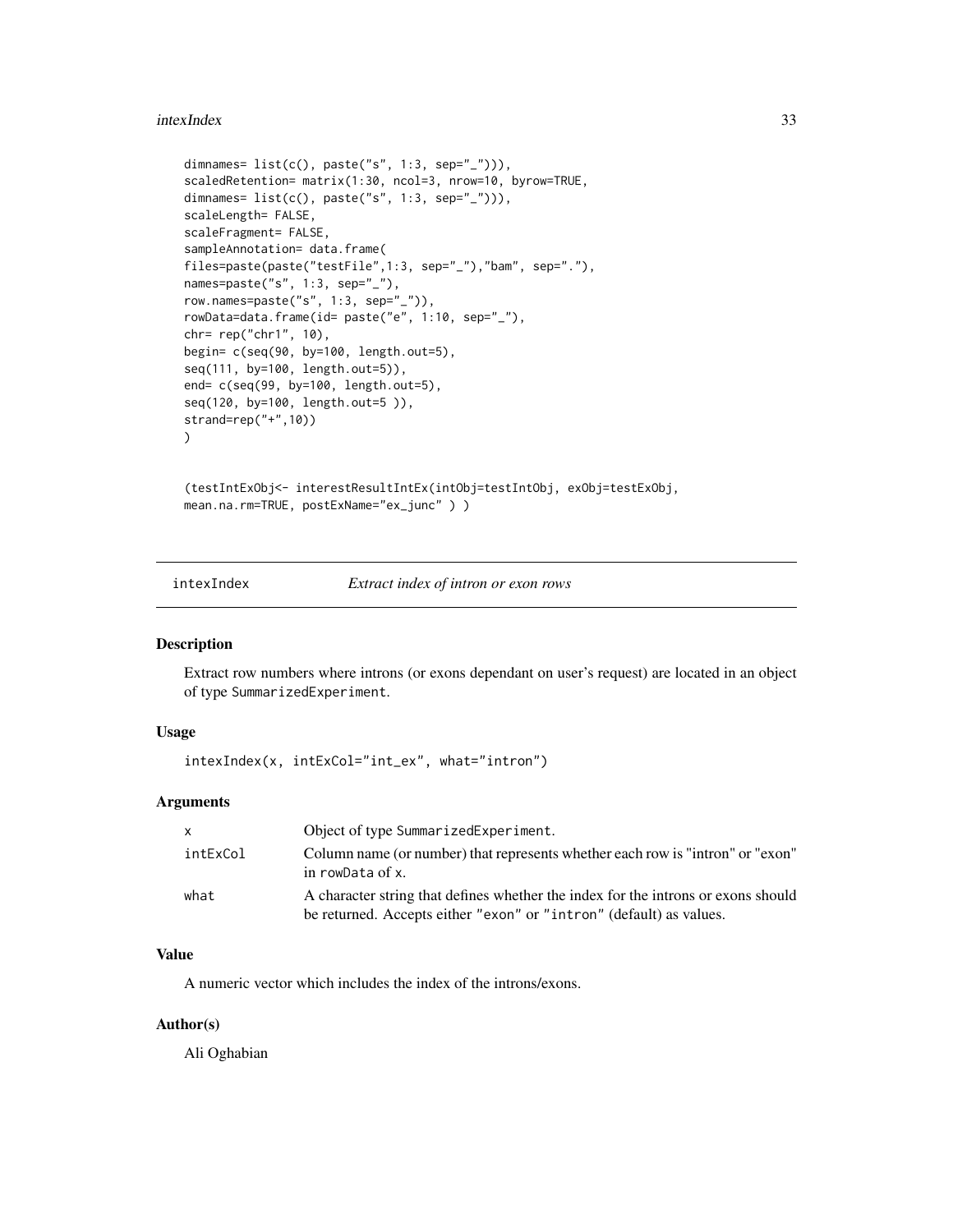# <span id="page-33-0"></span>See Also

[u12NbIndex](#page-61-1)

# Examples

# Show the few first index of rows that represent the introns head(intexIndex(mdsChr22Obj, what="intron"))

<span id="page-33-1"></span>lfc *Log fold change*

# Description

Log fold change estimation and normalized log fold change using edgeR package.

# Usage

```
lfc(x, fcType="edgeR", sampleAnnoCol=c(), sampleAnnotation=c(),
silent=TRUE, group=c(), rejection.region="doubletail",
pseudoCnt=1, log2=TRUE, ...)
```
# Arguments

| Object of type SummarizedExperiment.                                                                                                                                                                                                                                                                          |  |  |
|---------------------------------------------------------------------------------------------------------------------------------------------------------------------------------------------------------------------------------------------------------------------------------------------------------------|--|--|
| Available as "scaledRetention" or "edgeR" (as default) corresponding to either<br>log fold change of scaled retention values or degeR normalized log fold change<br>values.                                                                                                                                   |  |  |
| sampleAnnoCol<br>Which colummn of coldata of x to consider for the analysis.                                                                                                                                                                                                                                  |  |  |
| sampleAnnotation                                                                                                                                                                                                                                                                                              |  |  |
| A vector of size 2 which cotains values from colData of SummarizedExperiment<br>object; e.g. if getAnnotation(x)[, sampleAnnoCol]= c("test", "test", "ctrl", "ctrl",<br>), and the goal is to compare "test" and "ctrl" samples, sampleAnnotation<br>should either be c("test", "ctrl") or c("ctrl", "test"). |  |  |
| Whether run exactTestInterest silently, without warnings.                                                                                                                                                                                                                                                     |  |  |
| Vector to manually define the sample groups (or annotations). It is ignored if<br>sampleAnnoCol is defined.                                                                                                                                                                                                   |  |  |
| rejection.region                                                                                                                                                                                                                                                                                              |  |  |
| The rejection.region parameter in exactTest, considered only if fcType is "edgeR".                                                                                                                                                                                                                            |  |  |
| Pseudo count for log transformation (default=1).                                                                                                                                                                                                                                                              |  |  |
| Logical value either TRUE (default) or FALSE indicating whether the fold-<br>changes should be log 2 transformed.                                                                                                                                                                                             |  |  |
| Other parameter settings from the exactTestInterest function.                                                                                                                                                                                                                                                 |  |  |
|                                                                                                                                                                                                                                                                                                               |  |  |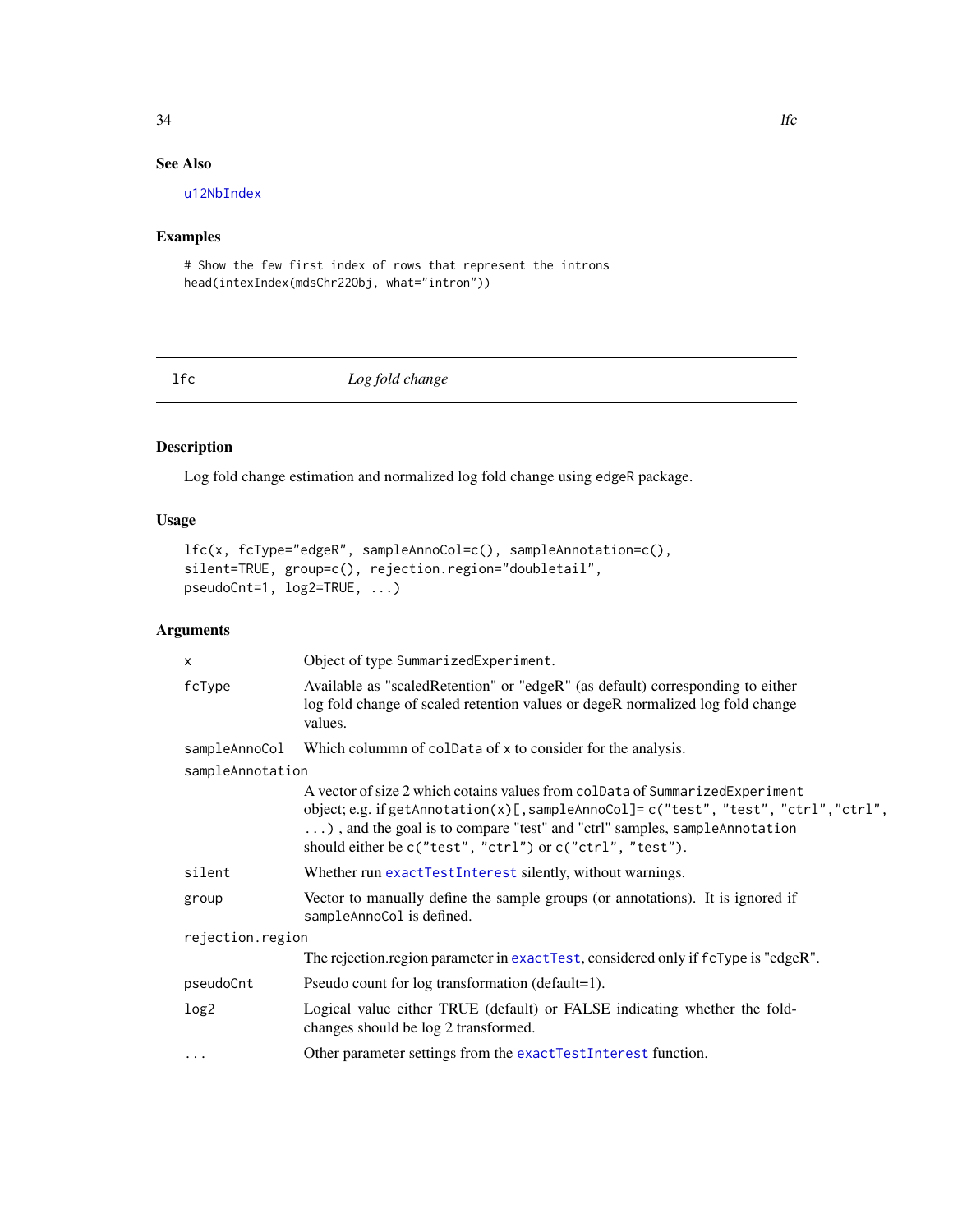```
mdsChr22ExObj 35
```
# Value

Vector including fold change values.

#### Author(s)

Ali Oghabian

# See Also

[exactTestInterest](#page-17-1), [u12DensityPlotIntron](#page-57-1)

### Examples

```
lfcFpkm<- lfc(mdsChr22Obj, fcType="scaledRetention",
sampleAnnoCol="test_ctrl"
sampleAnnotation=c("ctrl", "test"),
silent=TRUE, group=c(), pseudoFpkm=1, log2=TRUE)
```

```
lfcEdgeRFpkm<- lfc(mdsChr22Obj, fcType="edgeR",
sampleAnnoCol="test_ctrl",
sampleAnnotation=c("ctrl", "test"),
silent=TRUE, group=c(), pseudoFpkm=1, log2=TRUE)
```

| mdsChr22ExObi | Object of SummarizedExperiment type for exon-exon junction of MDS |
|---------------|-------------------------------------------------------------------|
|               | data                                                              |

### Description

The Results of interest() analysis in exon-exon junction mode, for the genes that feature U12 type introns and are located on Chr22 in MDS data.

#### Usage

data(mdsChr22ExObj)

# Format

An Object of class SummarizedExperiment that contains intron retention results generated by interest() function on MDS data consisting of bone-marrows samples of 8 MDS patients with ZRSR2 mutations, 4 patients without the mutation and 4 healthy individuals.

@colData A "DataFrame" (from "S4Vectors" package) that its rownames can be set as the sample identification names and the other columns are various annotations for the samples. Its column names are characters that describe the annotations.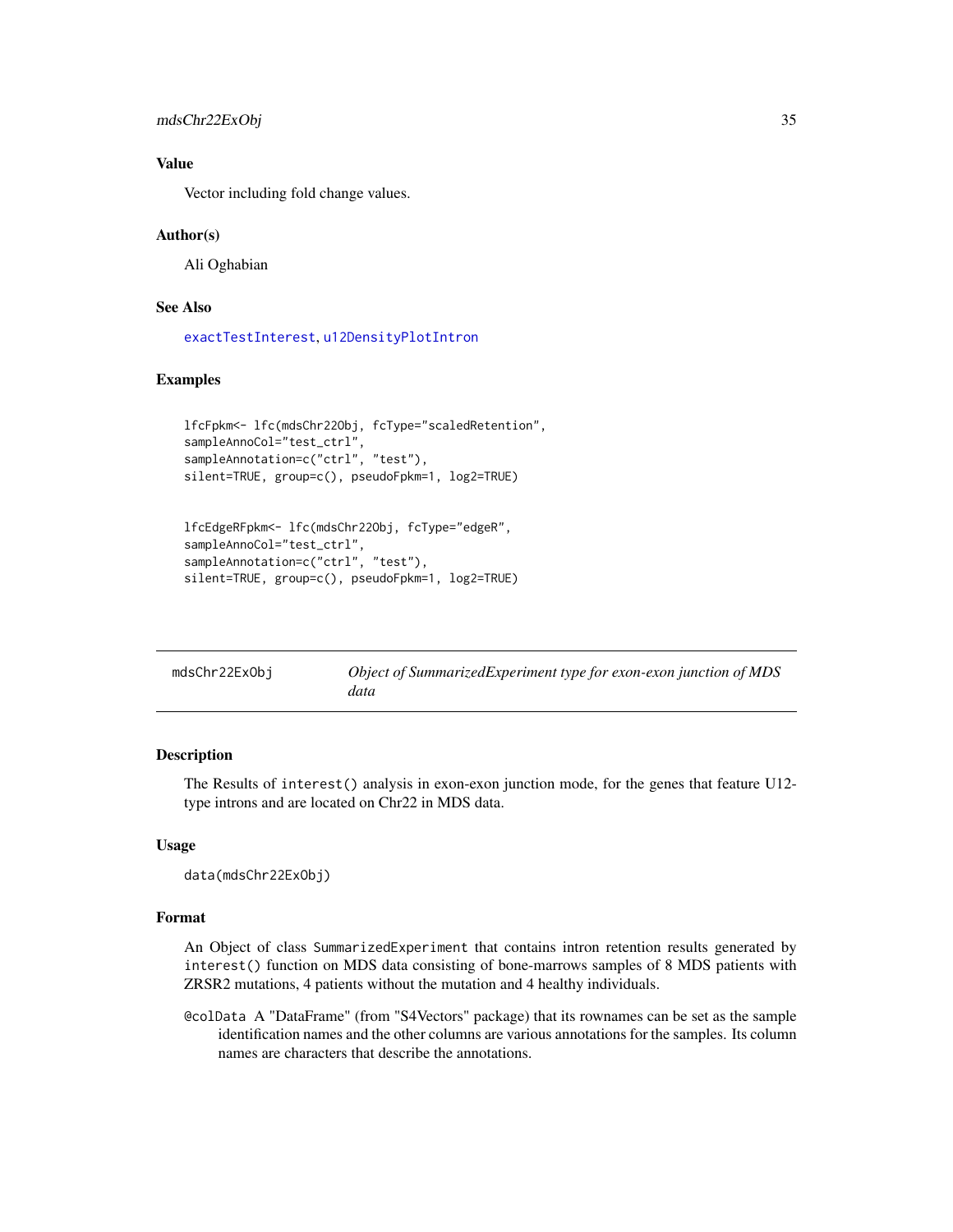<span id="page-35-0"></span>@assays List of size 2 that includes two numeric matrices: counts that includes raw read counts of the sequencing reads mapped to introns and exons, and (2) scaledRetention, i.e. the normalized read counts.

@NAMES A NULL value.

- @elementMetadata A "DataFrame" (from "S4Vectors" package) that include intron and exon annotations.
- @metadata A list of size 2 that includes parameter settings for the interest() and interest.sequential() runs.

#### Value

Object of class SummarizedExperiment.

#### Source

Madan, V., et.al., Aberrant splicing of U12-type introns is the hallmark of ZRSR2 mutant myelodysplastic syndrome. Nat Communication 2015 Jan 14;6:6042. doi: 10.1038/ncomms7042.

| mdsChr22IntSpObj | Object of SummarizedExperiment type for intron spanning reads of |
|------------------|------------------------------------------------------------------|
|                  | MDS data                                                         |

#### **Description**

The Results of interest() analysis in intron-spanning mode, for the genes that feature U12-type introns and are located on Chr22 in MDS data.

#### Usage

data(mdsChr22ExObj)

#### Format

An Object of class SummarizedExperiment that contains intron retention results generated by interest() function on MDS data consisting of bone-marrows samples of 8 MDS patients with ZRSR2 mutations, 4 patients without the mutation and 4 healthy individuals.

- @colData A "DataFrame" (from "S4Vectors" package) that its rownames can be set as the sample identification names and the other columns are various annotations for the samples. Its column names are characters that describe the annotations.
- @assays List of size 2 that includes two numeric matrices: counts that includes raw read counts of the sequencing reads mapped to introns and exons, and (2) scaledRetention, i.e. the normalized read counts.

@NAMES A NULL value.

- @elementMetadata A "DataFrame" (from "S4Vectors" package) that include intron and exon annotations.
- @metadata A list of size 2 that includes parameter settings for the interest() and interest.sequential() runs.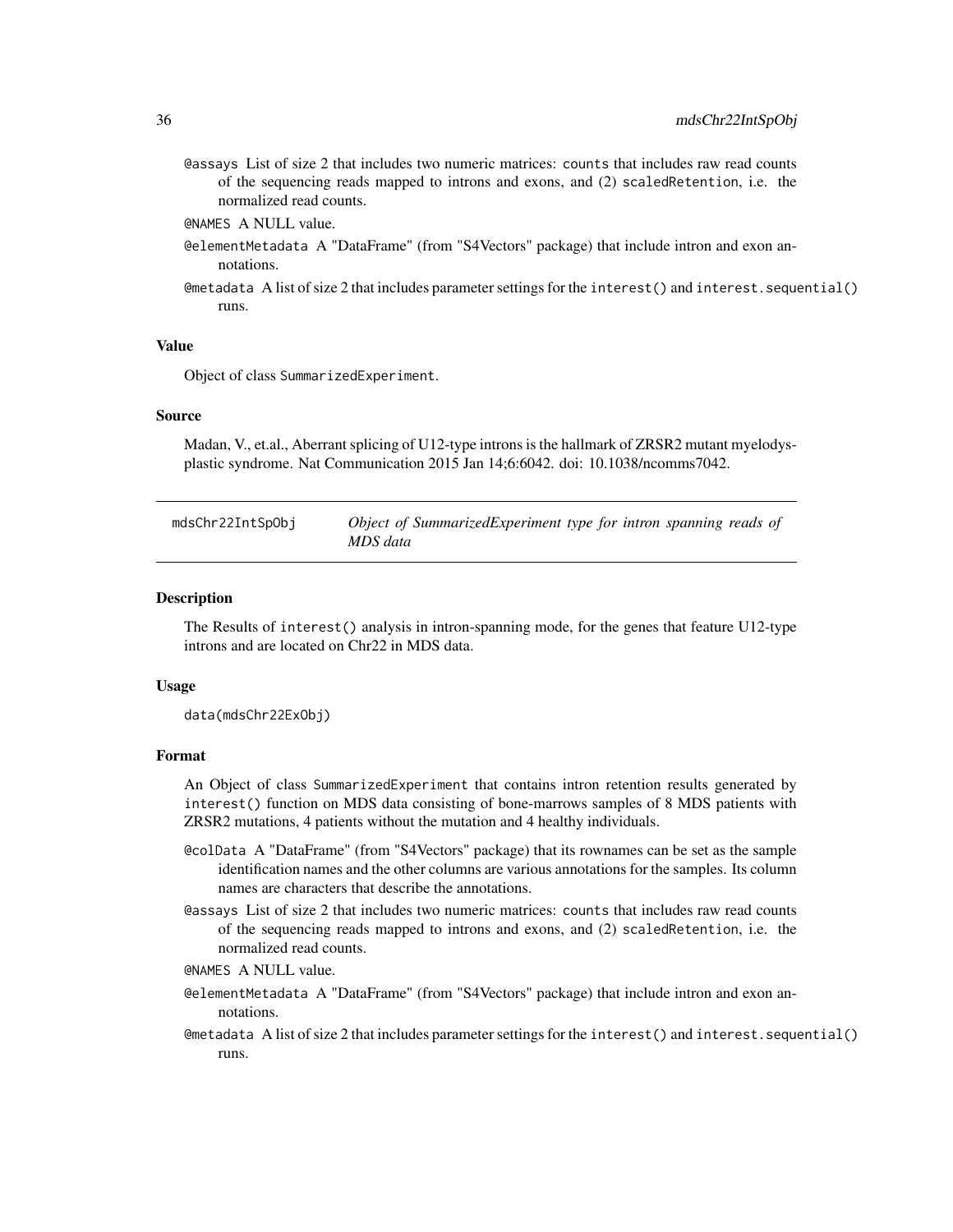#### <span id="page-36-0"></span>mdsChr22Obj 37

#### Value

Object of class SummarizedExperiment.

#### Source

Madan, V., et.al., Aberrant splicing of U12-type introns is the hallmark of ZRSR2 mutant myelodysplastic syndrome. Nat Communication 2015 Jan 14;6:6042. doi: 10.1038/ncomms7042.

mdsChr22Obj *Object of SummarizedExperiment type for intron retention MDS data*

#### **Description**

The Results of interest() analysis in Intron-retention mode, for the genes that feature U12-type introns and are located on Chr22 in MDS data.

#### Usage

data(mdsChr22Obj)

### Format

An Object of class SummarizedExperiment that contains intron retention results generated by interest() function on MDS data consisting of bone-marrows samples of 8 MDS patients with ZRSR2 mutations, 4 patients without the mutation and 4 healthy individuals.

- @colData A "DataFrame" (from "S4Vectors" package) that its rownames can be set as the sample identification names and the other columns are various annotations for the samples. Its column names are characters that describe the annotations.
- @assays List of size 2 that includes two numeric matrices: counts that includes raw read counts of the sequencing reads mapped to introns and exons, and (2) scaledRetention, i.e. the normalized read counts.
- @NAMES A NULL value.
- @elementMetadata A "DataFrame" (from "S4Vectors" package) that include intron and exon annotations.
- @metadata A list of size 2 that includes parameter settings for the interest() and interest.sequential() runs.

#### Value

Object of class SummarizedExperiment.

#### Source

Madan, V., et.al., Aberrant splicing of U12-type introns is the hallmark of ZRSR2 mutant myelodysplastic syndrome. Nat Communication 2015 Jan 14;6:6042. doi: 10.1038/ncomms7042.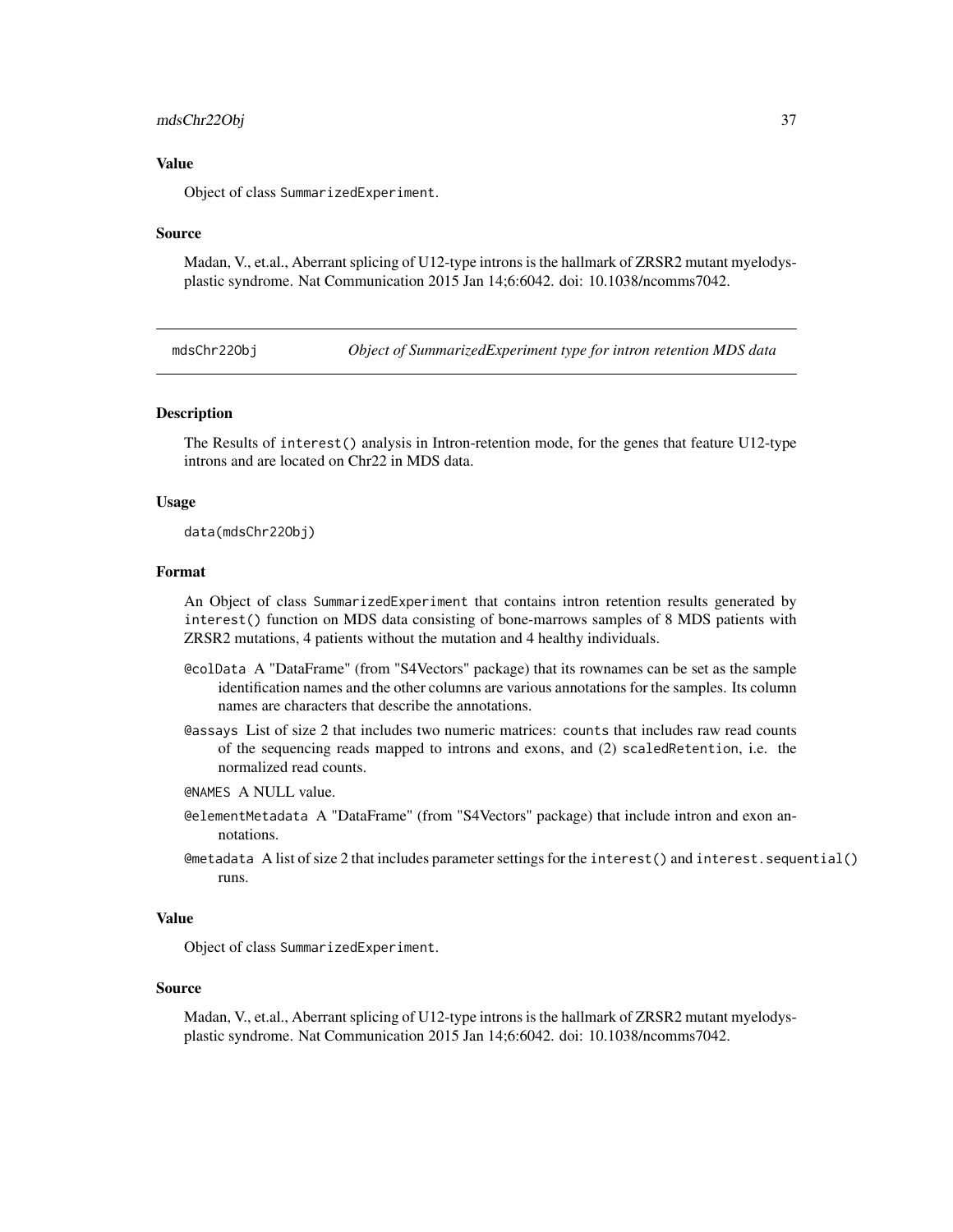<span id="page-37-0"></span>mergeInterestResult *merge two SummarizedExperiment objects into one*

#### Description

Build a new object bu merging data of two SummarizedExperiment objects.

### Usage

```
mergeInterestResult(x, y)
```
# Arguments

| Object of type SummarizedExperiment. |
|--------------------------------------|
| Object of type SummarizedExperiment. |

# Value

An object of calss SummarizedExperiment.

#### Author(s)

Ali Oghabian

# See Also

[interest](#page-22-1), [InterestResult](#page-28-1).

# Examples

```
geneId<- paste("gene", c(rep(1,5), rep(2,5), rep(3,5), rep(4,5)),
sep="_")
readCnt1<- sample(1:100, 20)
readCnt2<- sample(1:100, 20)
readCnt3<- sample(1:100, 20)
readCnt4<- sample(1:100, 20)
fpkm1<- readCnt1/(tapply(readCnt1, geneId, sum))[geneId]
fpkm2<- readCnt2/(tapply(readCnt2, geneId, sum))[geneId]
fpkm3<- readCnt3/(tapply(readCnt3, geneId, sum))[geneId]
fpkm4<- readCnt4/(tapply(readCnt4, geneId, sum))[geneId]
# Creating object using test data
interestDat<- data.frame(
int_ex=rep(c(rep(c("exon","intron"),2),"exon"),4),
int_{ex_{num}} rep(c(1,1,2,2,3),4),
gene_id= geneId,
sam1_readCnt=readCnt1,
sam2_readCnt=readCnt2,
```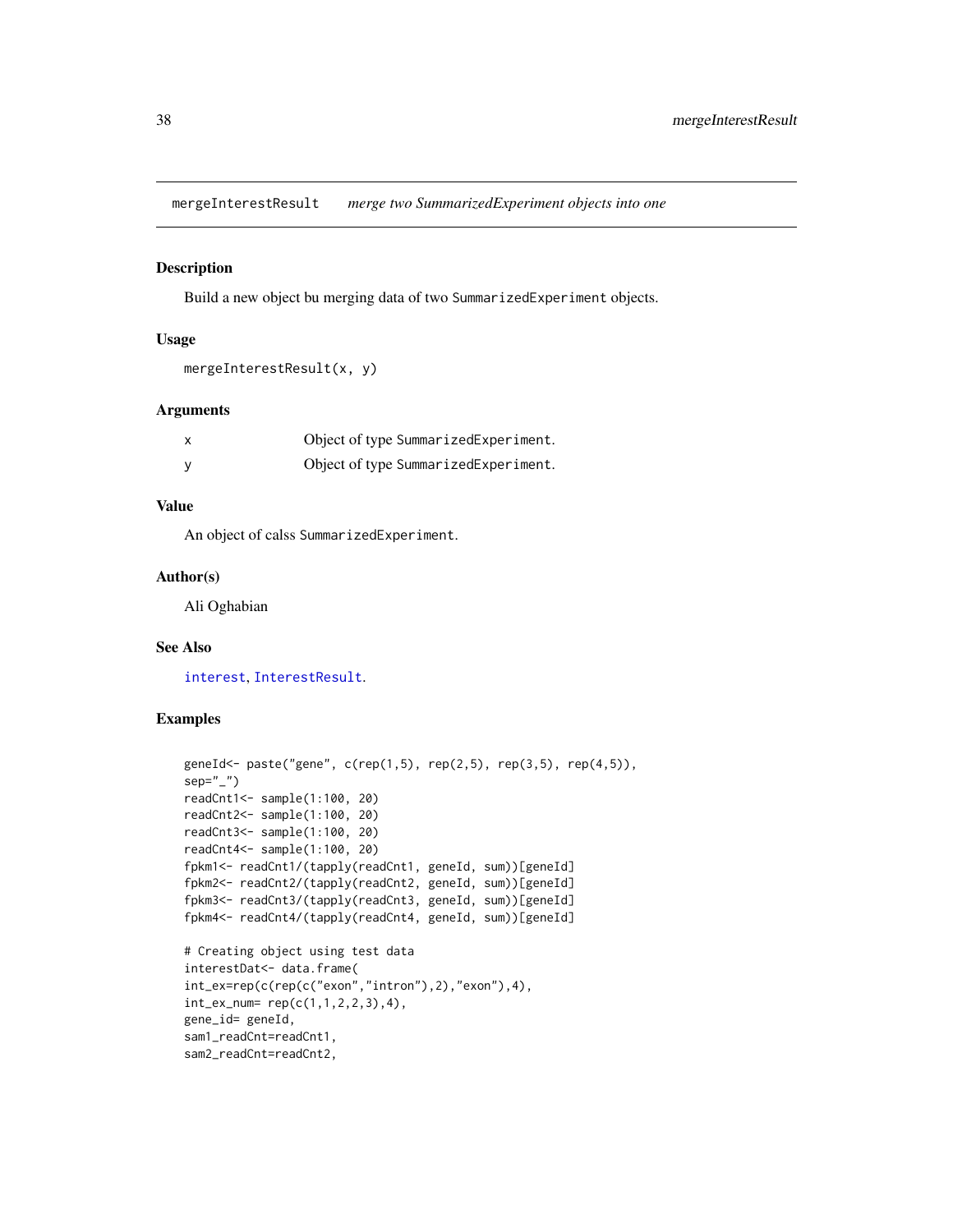```
sam3_readCnt=readCnt3,
sam4_readCnt=readCnt4,
sam1_fpkm=fpkm1,
sam2_fpkm=fpkm2,
sam3_fpkm=fpkm3,
sam4_fpkm=fpkm4
\lambdareadFreqColIndex<- grep("_readCnt$",colnames(interestDat))
scaledRetentionColIndex<- grep("_fpkm$",colnames(interestDat))
scalRetTmp<- as.matrix(interestDat[ ,scaledRetentionColIndex])
colnames(scalRetTmp)<-gsub("_fpkm$","", colnames(scalRetTmp))
frqTmp<- as.matrix(interestDat[ ,readFreqColIndex])
colnames(frqTmp)<-gsub("_readCnt$","", colnames(frqTmp))
#Object including data for Males
interestResObjM<-InterestResult(
resultFiles=paste("file",1:2, sep="_"),
rowData= interestDat[, -c(readFreqColIndex,
scaledRetentionColIndex)],
counts= frqTmp[,1:2],
scaledRetention= scalRetTmp[,1:2],
scaleLength=TRUE,
scaleFragment=FALSE,
sampleAnnotation=data.frame(
sampleName=paste("sam",1:2, sep=""),
gender=c("M","M"),
health=c("healthy","unhealthy"),
row.names=paste("sam", 1:2, sep="")
)
)
#Object including data for Females
interestResObjF<-InterestResult(
resultFiles=paste("file",3:4, sep="_"),
rowData= interestDat[, -c(readFreqColIndex,
scaledRetentionColIndex)],
counts= frqTmp[,3:4],
scaledRetention= scalRetTmp[,3:4],
scaleLength=TRUE,
scaleFragment=FALSE,
sampleAnnotation=data.frame(
sampleName=paste("sam",3:4, sep=""),
gender=c("F","F"),
health=c("healthy","unhealthy"),
row.names=paste("sam", 3:4, sep="")
)
\mathcal{L}#Build new object
```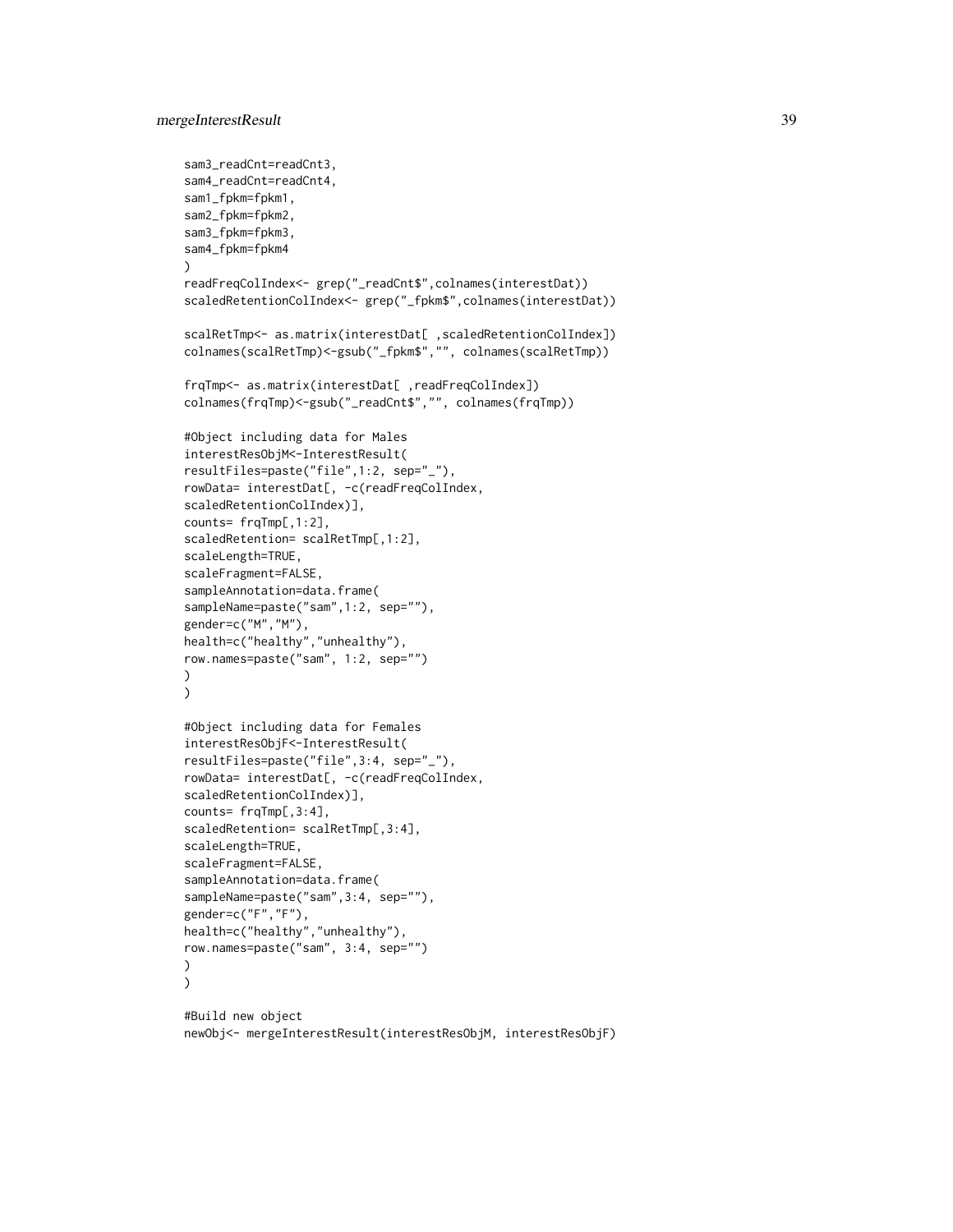<span id="page-39-0"></span>#View newObj print(newObj)

<span id="page-39-1"></span>plot-method *plot - method*

# Description

plot method for SummarizedExperiment objects.

# Usage

```
## S4 method for signature 'SummarizedExperiment,ANY'
plot(x, summary="none",
subsetRows=NULL, what="scaled", intronExon="intron",
logScaleBase=NULL, logPseudoCnt=1, plotLoess=TRUE,
loessCol="red", loessLwd=1, loessLty=1, cexText=1,
marPlot=c(2,2,2,2), mgpPlot=c(1, 1, 0), cexAxis=1,
writeCor=TRUE, corCex=1, corMethod="pearson", corCol="grey63",
upperCorXY=c("topleft", NULL), lowerCorXY=c("topleft", NULL),
na.rm=TRUE,cex=1, sampleAnnoCol=c(), lowerPlot=FALSE,
upperPlot=TRUE, ...)
```
# Arguments

| Object of type SummarizedExperiment generated by either interest(), interest.sequential()<br>or readInterestResults().                                                                                             |
|--------------------------------------------------------------------------------------------------------------------------------------------------------------------------------------------------------------------|
| Whether to plot the mean or median of the values over the sample with the<br>same annotations, or plot the values for each individual sample separately. The<br>available options are "mean", "median", or "none". |
| Vector either constructed of TRUE/FALSE values or constructed of numeric<br>values that could be used to choose rows of x i.e. the SummarizedExperiment<br>object.                                                 |
| Whether plot "scaled" (default) or read counts ("counts").                                                                                                                                                         |
| Whether plot intron retention, i.e. "intron" (default) or exon-junction "exon".                                                                                                                                    |
| Base of the log transform of the values, if defined. By default the value is NULL<br>meaning that the values would not be log transformed.                                                                         |
| Pseudocount for the log transformation (default=1).                                                                                                                                                                |
| Whether fit and plot LOESS curve line (default="red").                                                                                                                                                             |
| loess line colour (default="red").                                                                                                                                                                                 |
| loess line width $(default=1)$ .                                                                                                                                                                                   |
| loess line type $(detault=1)$ .                                                                                                                                                                                    |
| Size of the text for sample names or annotations (default=1).                                                                                                                                                      |
|                                                                                                                                                                                                                    |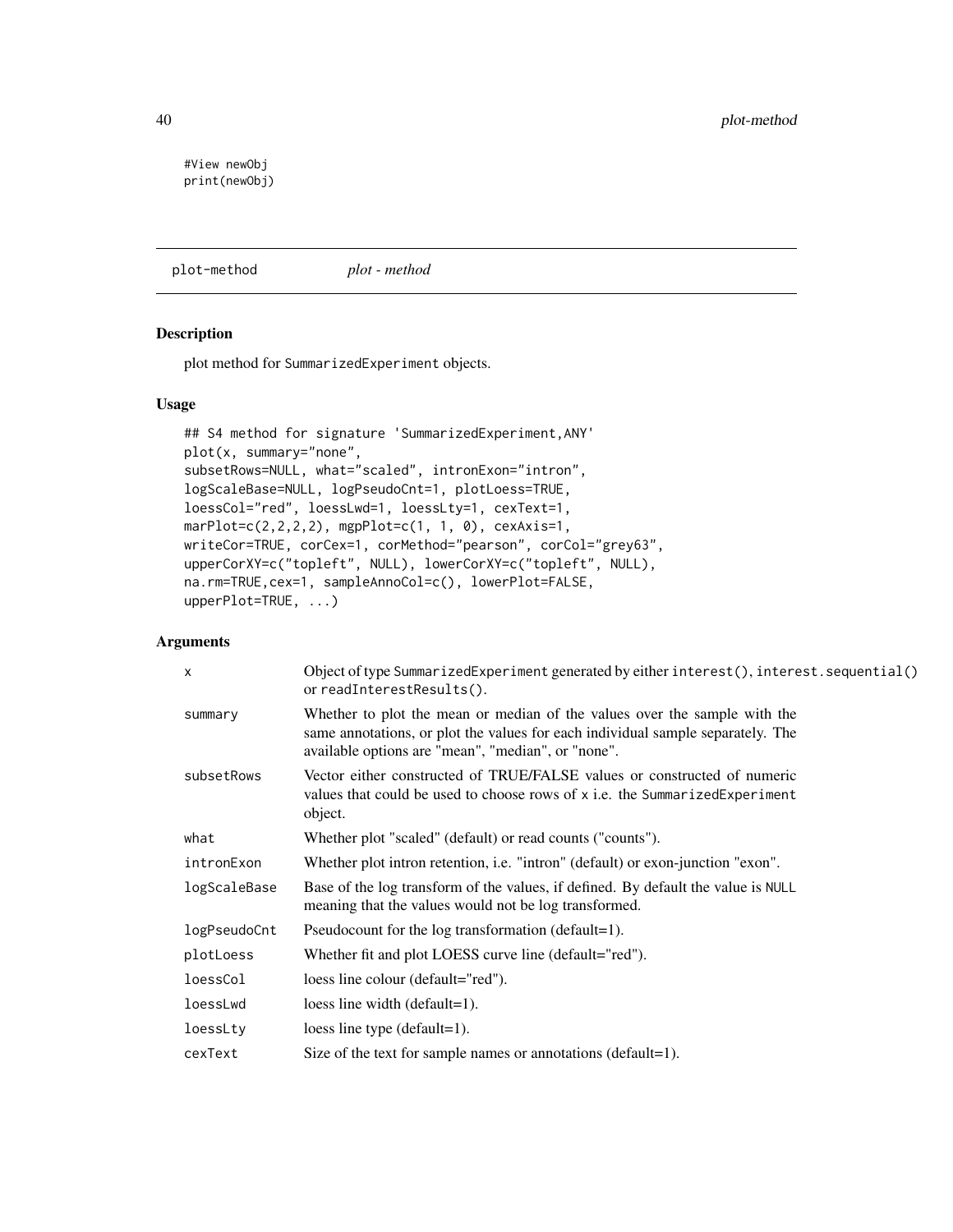# <span id="page-40-0"></span>plot-method 41

| marPlot       | Plot margins (default= $c(2,2,2,2)$ ). See ?par for more information.                                  |
|---------------|--------------------------------------------------------------------------------------------------------|
| mgpPlot       | Plotting mgp parameter (default= $c(1, 1, 0)$ ). See ?par for more information.                        |
| cexAxis       | Size of the text for the axis (default=1).                                                             |
| writeCor      | Write correlation values (default=TRUE).                                                               |
| corCex        | Text size of correlation values (default=1).                                                           |
| corMethod     | Method used for correlation calculation. For more information see cor from<br>stats package of R.      |
| corCol        | Color of the text of correlation (default="grey").                                                     |
| upperCorXY    | The coordinates of the correlation text in the upper panel plots ( $delta = c("toplet",$<br>$NULL)$ ). |
| lowerCorXY    | The coordinates of the correlation text in the lower panel plots (default=c("topleft",<br>$NULL)$ ).   |
| $na$ . $rm$   | whether remove the rows with missing values (default=TRUE).                                            |
| cex           | size of the plot text and symbols (default=1).                                                         |
| sampleAnnoCol | Which colummn of colData of object SummarizedExperiment to consider for<br>plotting.                   |
| lowerPlot     | Whether plot the lower panel (default=FALSE).                                                          |
| upperPlot     | Whether plot the upper panel (default=TRUE).                                                           |
| $\cdots$      | Other arguments to pass to the plot() function.                                                        |

#### Value

Returns NULL.

#### Author(s)

Ali Oghabian

# See Also

Class: [SummarizedExperiment-class](#page-0-0) Method: [counts-method](#page-13-1) [boxplot-method](#page-9-1)

# Examples

```
geneId<- paste("gene", c(rep(1,5), rep(2,5), rep(3,5), rep(4,5)),
sep="1"readCnt1<- sample(1:100, 20)
readCnt2<- sample(1:100, 20)
readCnt3<- sample(1:100, 20)
readCnt4<- sample(1:100, 20)
fpkm1<- readCnt1/(tapply(readCnt1, geneId, sum))[geneId]
fpkm2<- readCnt2/(tapply(readCnt2, geneId, sum))[geneId]
fpkm3<- readCnt3/(tapply(readCnt3, geneId, sum))[geneId]
fpkm4<- readCnt4/(tapply(readCnt4, geneId, sum))[geneId]
```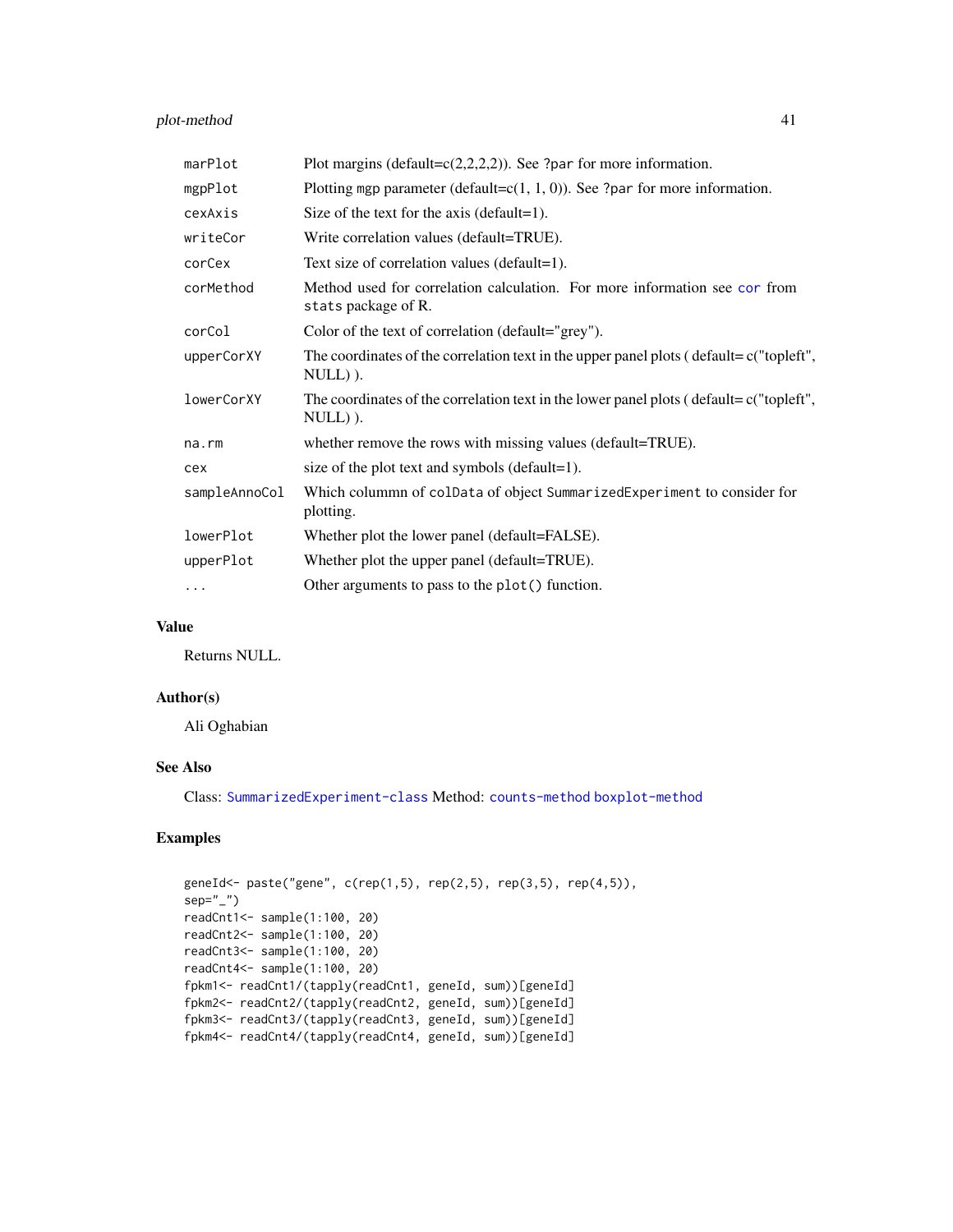<span id="page-41-0"></span>

```
# Creating object using test data
interestDat<- data.frame(
int_ex=rep(c(rep(c("exon","intron"),2),"exon"),4),
int_{ex_{num}} rep(c(1,1,2,2,3),4),
gene_id= geneId,
sam1_readCnt=readCnt1,
sam2_readCnt=readCnt2,
sam3_readCnt=readCnt3,
sam4_readCnt=readCnt4,
sam1_fpkm=fpkm1,
sam2_fpkm=fpkm2,
sam3_fpkm=fpkm3,
sam4_fpkm=fpkm4
)
readFreqColIndex<- grep("_readCnt$",colnames(interestDat))
scaledRetentionColIndex<- grep("_fpkm$",colnames(interestDat))
scalRetTmp<- as.matrix(interestDat[ ,scaledRetentionColIndex])
colnames(scalRetTmp)<-gsub("_fpkm$","", colnames(scalRetTmp))
frqTmp<- as.matrix(interestDat[ ,readFreqColIndex])
colnames(frqTmp)<-gsub("_readCnt$","", colnames(frqTmp))
InterestResultObj<- InterestResult(
resultFiles=paste("file",1:4, sep="_"),
rowData= interestDat[ , -c(readFreqColIndex,
scaledRetentionColIndex)],
counts= frqTmp,
scaledRetention= scalRetTmp,
scaleLength=TRUE,
scaleFragment=FALSE,
sampleAnnotation=data.frame(
sampleName=paste("sam",1:4, sep=""),
gender=c("M","M","F","F"), row.names=paste("sam", 1:4, sep="")
\mathcal{L}\lambdaInterestResultObj2<- addAnnotation(x=InterestResultObj,
sampleAnnotationType="health",
sampleAnnotation=c("healthy","unhealthy","healthy","unhealthy")
)
#Plotting
plot(InterestResultObj)
plot(InterestResultObj, sampleAnnoCol="gender", summary="mean")
plot(InterestResultObj2, sampleAnnoCol=3, summary="mean")
plot(InterestResultObj2, summary="none")
```
psi *Psi values estimation*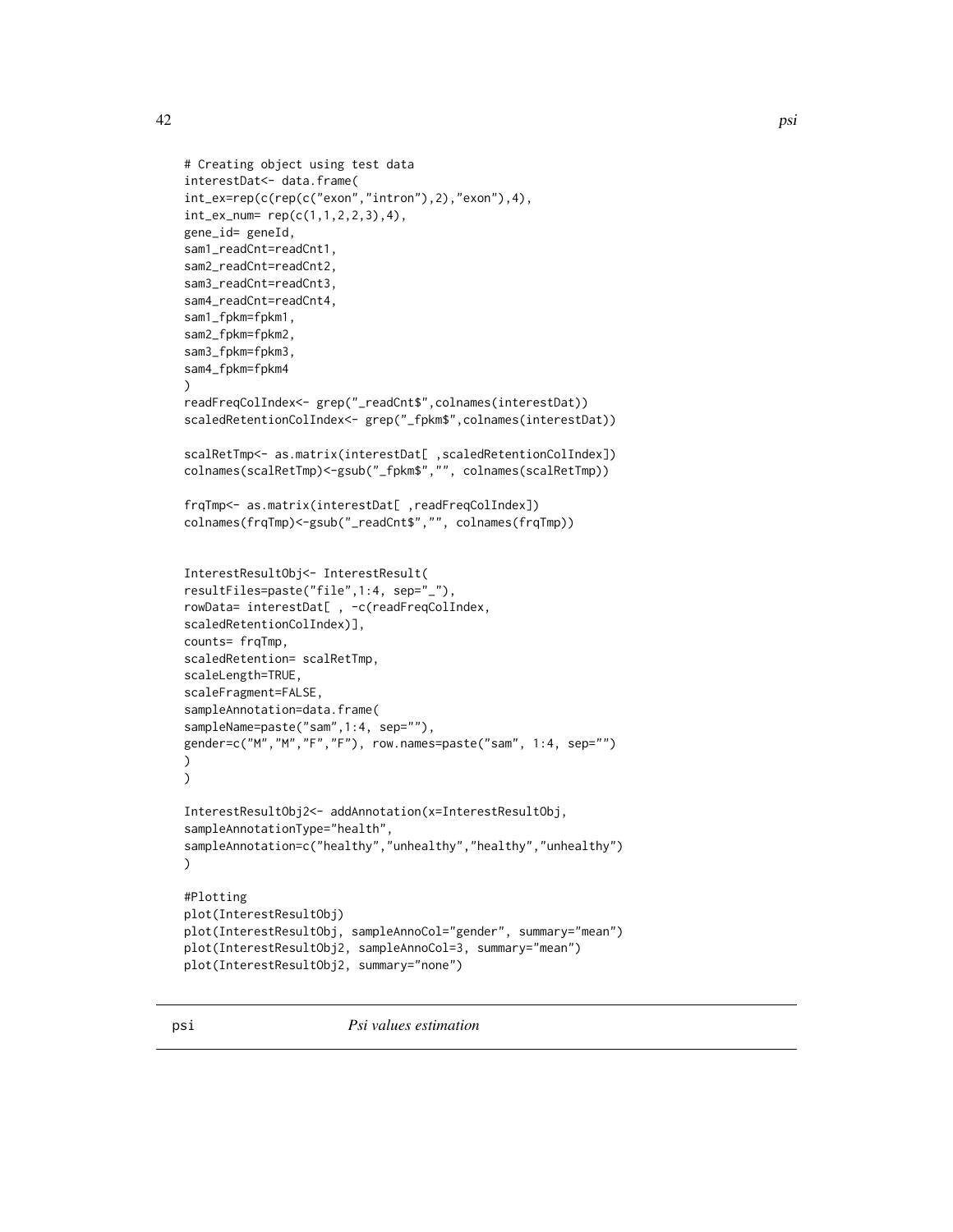Calculating the relative inclusion level of intron or Psi values base on two count matrices from a single or two separate objects. The values for each intron is in the range of  $[0,1]$ , where 0 means complete splicing or no retention of the intron and 1 represnet complete 100

#### Usage

psi (x, y, intCol, exCol, pseudoCnt=0)

#### Arguments

| X         | Object of type SummarizedExperiment.                                                                                                                                         |
|-----------|------------------------------------------------------------------------------------------------------------------------------------------------------------------------------|
| У         | Optional; i.e. an object of type SummarizedExperiment.                                                                                                                       |
| intCol    | Column numbers or column names in counts matrix of x which include the<br>number of reads mapped to the introns.                                                             |
| exCol     | Column numbers or column names in counts matrix of x (or if defined y) which<br>include the number of reads spanning the introns (or mapping exons flanking<br>the introns). |
| pseudoCnt | Pseudo counts to sum to the denominator of the devision to avoid devision to<br>zero.                                                                                        |

# Value

data.frame with column size equal to the size of intCol parameter, and row size equal to the number of rows in x. It contains the psi values (i,e.values between 0 and 1 showing the fraction of spliced in transcripts).

#### Author(s)

Ali Oghabian

#### See Also

[interestResultIntEx](#page-30-1)

#### Examples

mdsChr22IntObj<- mdsChr22Obj[which(rowData(mdsChr22Obj)\$int\_ex=="intron"), ]

```
#Build object including intron-retention and exon-junction results
mdsChr22RefIntExObj<- interestResultIntEx(intObj=mdsChr22Obj,
exObj=mdsChr22ExObj, mean.na.rm=TRUE, postExName="ex_junc",
intExCol="int_ex" )
# Calculate Psi
psiRes<- psi(mdsChr22RefIntExObj,
intCol=which(colData(mdsChr22RefIntExObj)$intronExon=="intron"),
exCol=which(colData(mdsChr22RefIntExObj)$intronExon=="exon"))
# show Psi results
head(psiRes)
```
<span id="page-42-0"></span>psi 43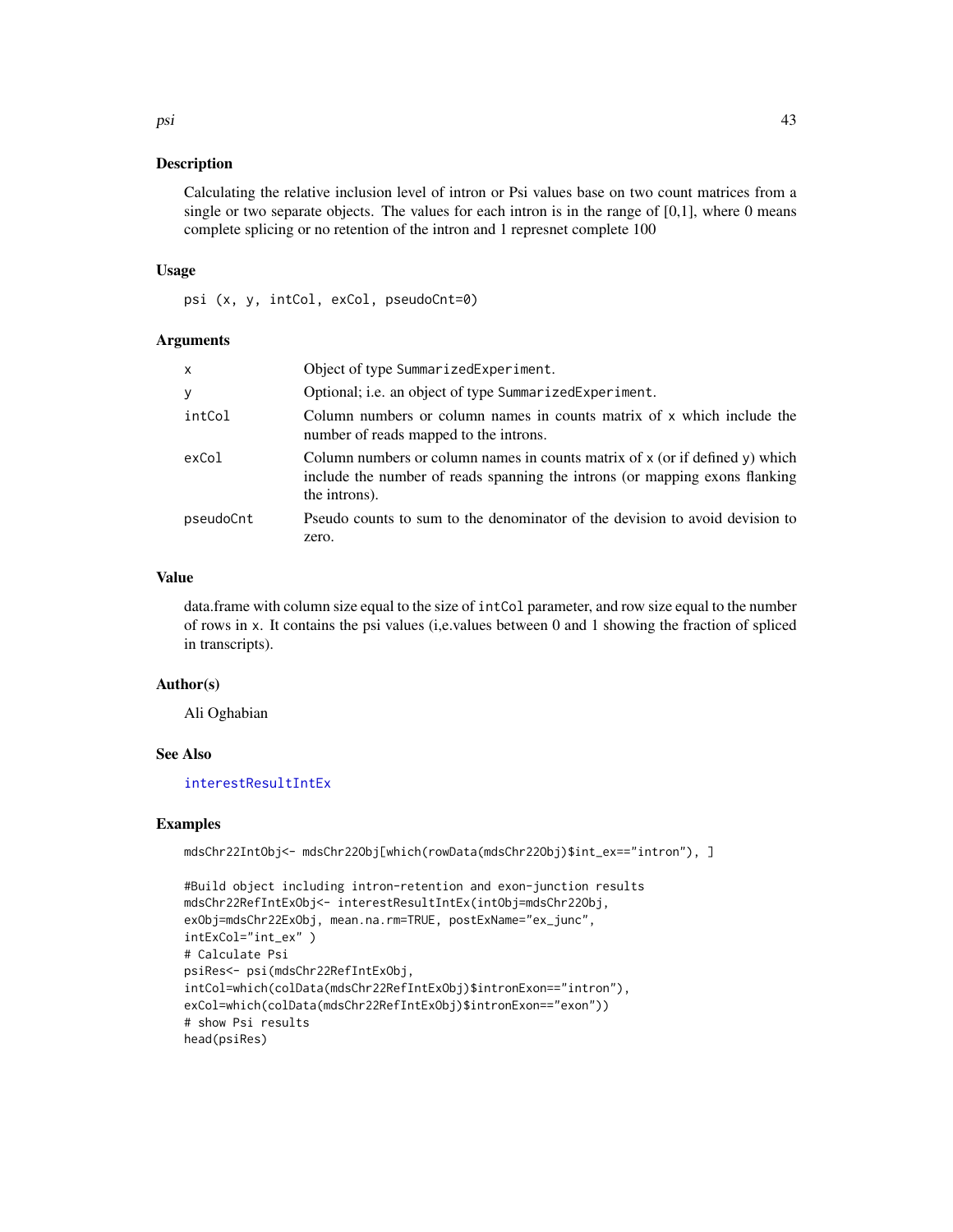<span id="page-43-0"></span>

PWM of U12 and U2-type introns splice sites and it is based on the U12DB database.

#### Usage

data("pwmU12db")

#### Format

A list that contains Position Weight Matrices (PWM) of donor site, branch point and acceptor site of U12-type introns and the PWMs of donor site and acceptor site of U2-type introns. It is based on the U12DB database.

- pwmDonU12 A position weigh matrix for the donor site of the U12-type introns, with 4 rows and 46 columns. The rows of the matrix represent "A", "C", "G", and "T" nucleotides and the columns represent the postions in the genome. Each position in the matrix include a weight (i.e. number between 0 and 1) which indicates how common the corresponding base (represented by the row of the matrix) is observed in the corerespoding position (represented by the colum of the matrix).
- pwmBpU12 A position weigh matrix for the branch point of the U12-type introns, with 4 rows and 9 columns.
- pwmAccU12 A position weigh matrix for the acceptor site of the U12-type introns, with 4 rows and 46 columns.
- pwmDonU2 A position weigh matrix for the donor site of the U2-type introns, with 4 rows and 25 columns.
- pwmAccU2 A position weigh matrix for the acceptor site of the U12-type introns, with 4 rows and 46 columns.

#### Value

List of 5 numeric matrices representing the PWMs of donor site of U12-type introns, branch point site of U12-type introns, acceptor site of U12-type introns, donor site of U2-type introns, and acceptor site of U2-type introns.

#### Source

Alioto, T.S. U12DB: a database of orthologous U12-type spliceosomal introns. Nucleic Acids Research 2006, doi: 10.1093/nar/gkl796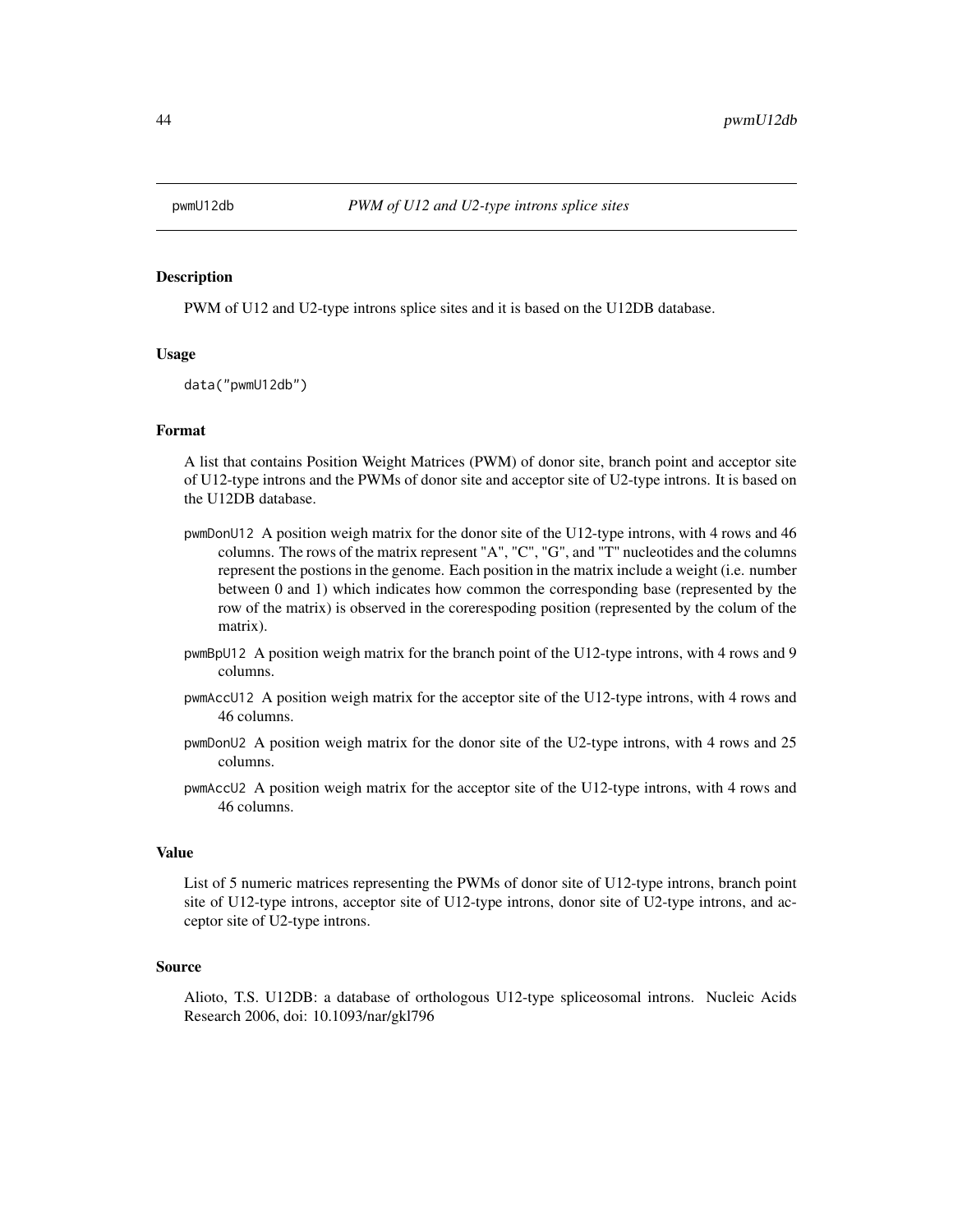<span id="page-44-1"></span><span id="page-44-0"></span>

Compute quasi-likelihood F-test using edgeR package. For more information see glmQLFit and [glmQLFTest](#page-0-0) functions in edgeR package.

# Usage

```
qlfInterest(x, design=c(), silent=TRUE, disp="common",
coef=c(), contrast=NULL,
poisson.bound=TRUE, ...)
```
#### Arguments

| x             | Object of type SummarizedExperiment.                                                                                                                                                         |
|---------------|----------------------------------------------------------------------------------------------------------------------------------------------------------------------------------------------|
| design        | Design matrix.                                                                                                                                                                               |
| silent        | Whether run silently, i.e. without printing the top differential expression tags.<br>The default is TRUE.                                                                                    |
| disp          | The method of estimating the dispersion in the data. Available options are:<br>"common", "trended", "tagwiseInitCommon" and "tagwiseInitTrended". It is<br>also possible to assign a number. |
| coef          | Integer or character vector indicating which coefficients of the linear model are<br>to be tested equal to zero. See glmQLFTest for more information.                                        |
| contrast      | Numeric vector or matrix specifying contrasts of the linear model coefficients to<br>be tested equal to zero. See glmQLFTest for more information.                                           |
| poisson.bound | Logical value, if TRUE (i.e. default) the pvalue would be higher than when<br>obtained fom likelihood ratio test while Negative Binomial dispersion is zero.                                 |
| $\ddots$ .    | Other parameter settings for the glmQLFTest function in the edgeR package.                                                                                                                   |

#### Value

All values produced by [glmQLFTest](#page-0-0) plus the following :

dispersionType The name of the type of dispersion used. dispersion The estimated dispersion values.

#### Author(s)

Ali Oghabian

# See Also

[exactTestInterest](#page-17-1), [glmInterest](#page-21-1), [treatInterest](#page-52-1)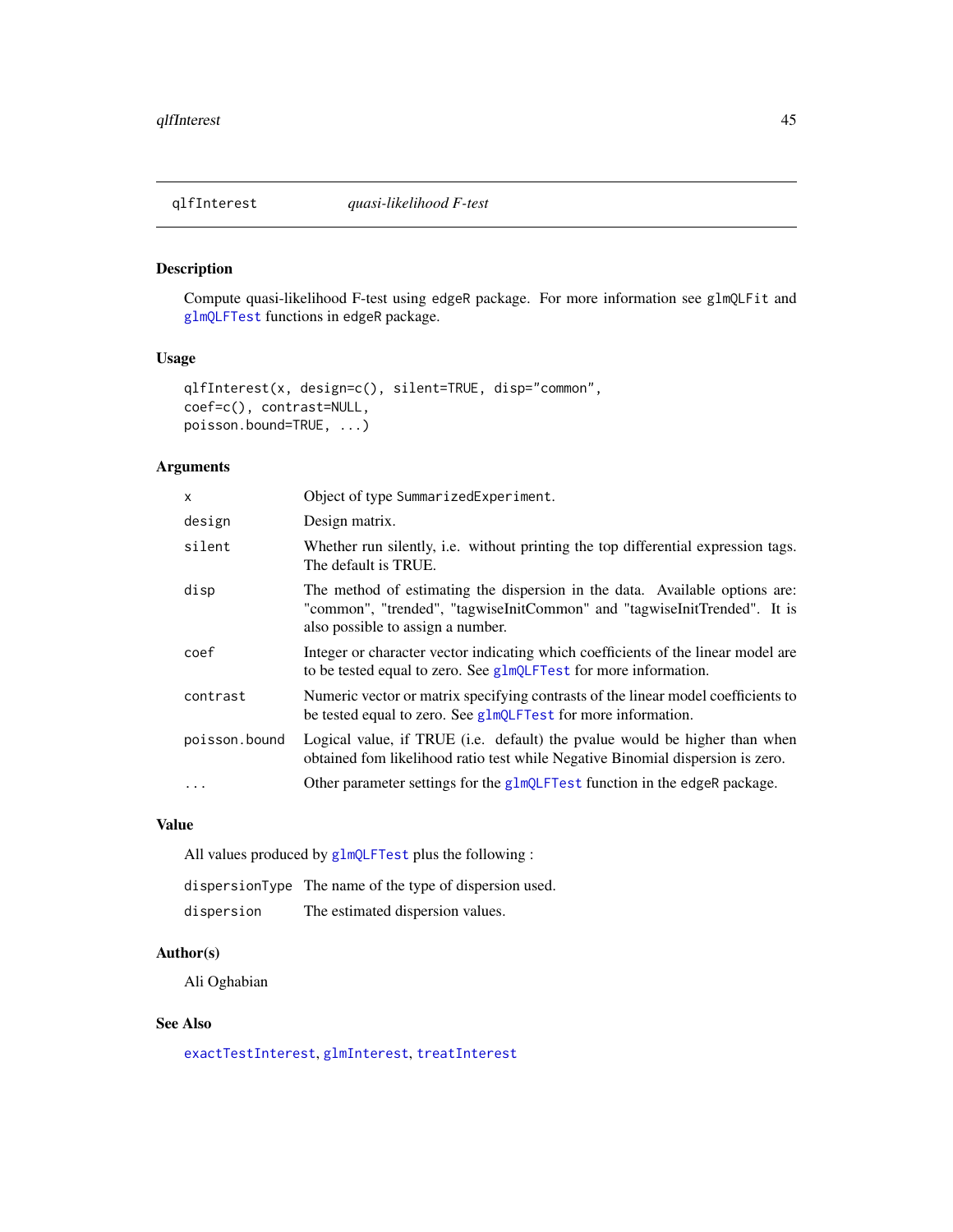# Examples

```
#Test retention differentiation across the 3 types of sampels
group <- getAnnotation(mdsChr22Obj)[,"type"]
qlfRes<- qlfInterest(x=mdsChr22Obj,
design=model.matrix(~group), silent=TRUE,
disp="tagwiseInitTrended", coef=2:3, contrast=NULL)
```
qlfRes

<span id="page-45-1"></span>readInterestResults *Read interest/interest.sequential results text files*

### Description

Reads one or multiple text file results generated by the [interest](#page-22-1) or interest. sequential functions and builds an object of [SummarizedExperiment-class](#page-0-0) class.

# Usage

```
readInterestResults(resultFiles, sampleNames,
sampleAnnotation, commonColumns, freqCol, scaledRetentionCol,
scaleLength, scaleFragment, reScale=FALSE, geneIdCol,
repeatsTableToFilter=c())
```
# Arguments

| resultFiles                   | Vector of character strings which includes the path to the tab-separated files<br>resulted by the interest function.                                                                                                   |  |
|-------------------------------|------------------------------------------------------------------------------------------------------------------------------------------------------------------------------------------------------------------------|--|
| sampleNames                   | Vector of character strings which includes the name of the samples. It should be<br>the same size as the resultFiles parameter.                                                                                        |  |
| sampleAnnotation              |                                                                                                                                                                                                                        |  |
|                               | Data frame with the same row number as the size of result Files and sample Names<br>parameter. The column names represent the annotation names and values in each<br>column represent the annotations of the samples.  |  |
| commonColumns                 | Columns in the result file which include intron/exon annotations and are com-<br>mon across all files defined in resultFiles.                                                                                          |  |
| freqCol<br>scaledRetentionCol | Column in the result file which include the read counts for introns/exons.                                                                                                                                             |  |
|                               | Column in the result file which include the scaled retention values for introns/exons.                                                                                                                                 |  |
| scaleLength                   | Logical value, indicating whether the intron/exon retention levels are scaled to<br>the length of the introns/exons. If reScale is TRUE the scaled retention levels<br>would be rescalculated when reading the data.   |  |
| scaleFragment                 | Logical value, indicating whether the intron/exon retention levels are scaled to<br>the fragments mapped to the genes. If reScale is TRUE the scaled retention<br>levels would be rescalculated when reading the data. |  |

<span id="page-45-0"></span>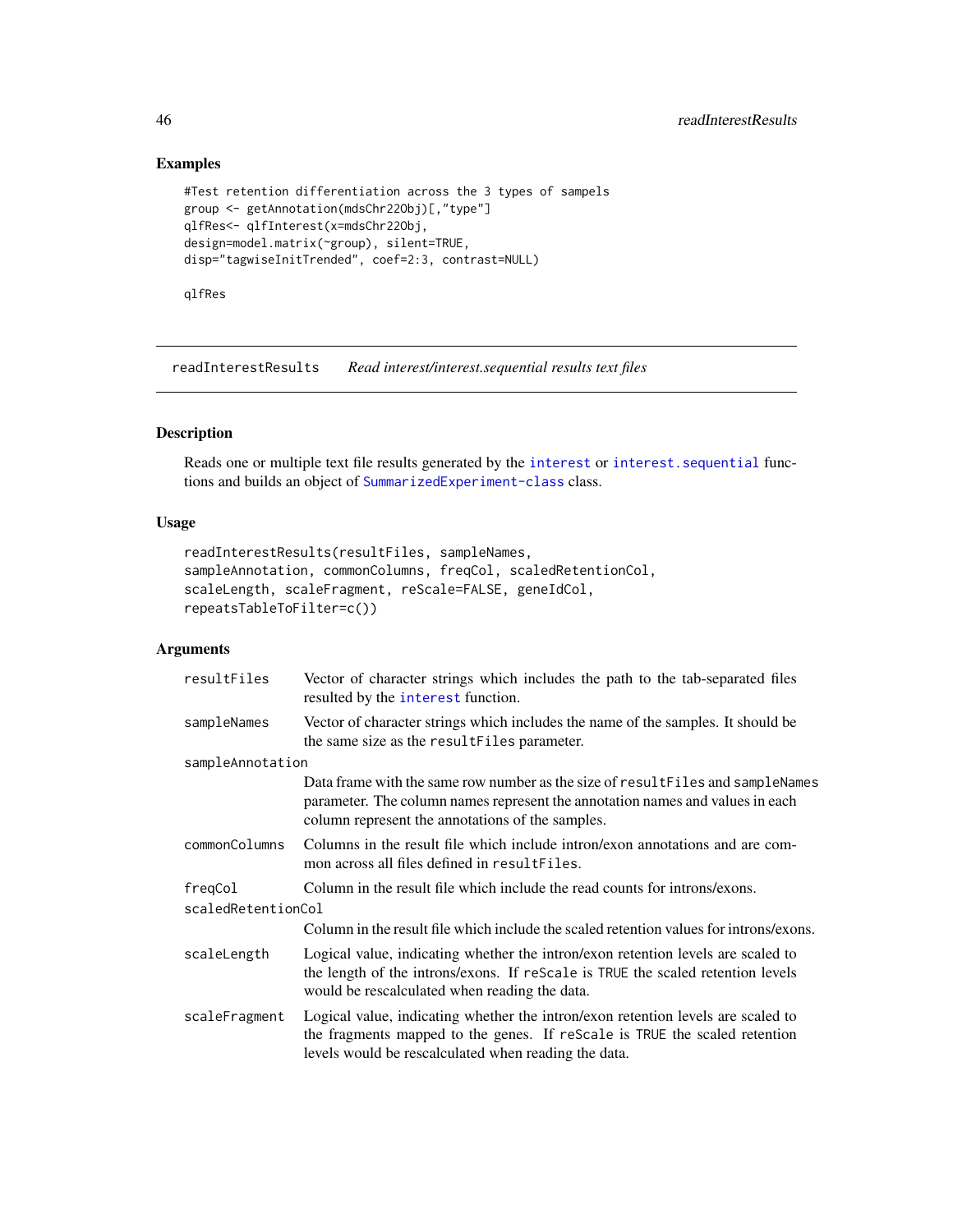<span id="page-46-0"></span>

| reScale              | Logical value, indicating whether the scaled retention levels would be rescalcu-<br>lated when reading the data. By default it does not calculate and trusts the user<br>to set the scaleLength and scaleFragment parameters correctly, i.e. as it was<br>set in the interest() or interest. sequential() analysis.                                                                                |  |
|----------------------|----------------------------------------------------------------------------------------------------------------------------------------------------------------------------------------------------------------------------------------------------------------------------------------------------------------------------------------------------------------------------------------------------|--|
| geneIdCol            | The number or name of the column in result Files which represents the gene/transcript<br>names. It would be used for summing up the number of mapped fragments to<br>the genes when scaling the retention levels. It is only used if rescale and<br>scaleFragment arguments are set TRUE.                                                                                                          |  |
| repeatsTableToFilter |                                                                                                                                                                                                                                                                                                                                                                                                    |  |
|                      | A data frame table with similar stucture to the reference. It includes chr,<br>begin, and end columns. If defined, all reads mapped to the described regions<br>would be ingnored and the Intron/exon lengths would be corrected to exclude the<br>to exclude the regions with repetitive DNA sequences. See getRepeatTable. It<br>is only used if reScale and scaleLength arguments are set TRUE. |  |

# Value

An object of calss [SummarizedExperiment-class](#page-0-0).

### Author(s)

Ali Oghabian

# See Also

[interest](#page-22-1), [InterestResult](#page-28-1).

# Examples

```
geneId<- paste("gene", c(rep(1,7), rep(2,7), rep(3,7), rep(4,7)),
sep="1"readCnt1<- sample(1:100, 28)
readCnt2<- sample(1:100, 28)
readCnt3<- sample(1:100, 28)
readCnt4<- sample(1:100, 28)
fpkm1<- readCnt1/(tapply(readCnt1, geneId, sum))[geneId]
fpkm2<- readCnt2/(tapply(readCnt2, geneId, sum))[geneId]
fpkm3<- readCnt3/(tapply(readCnt3, geneId, sum))[geneId]
fpkm4<- readCnt4/(tapply(readCnt4, geneId, sum))[geneId]
#Create tmp director
tmpDir=file.path(tempdir(),"InterestResult")
dir.create(tmpDir)
# Build text files similar to files resulted by interest
dfTmp=data.frame(
int_ex=rep(c(rep(c("exon","intron"),3),"exon"),4),
int_{ex_{num}} rep(c(1,1,2,2,3,3,4),4),
int_type=rep(c(NA,"U2",NA,"U12",NA,"U2",NA),4),
strand=rep("*",28),
```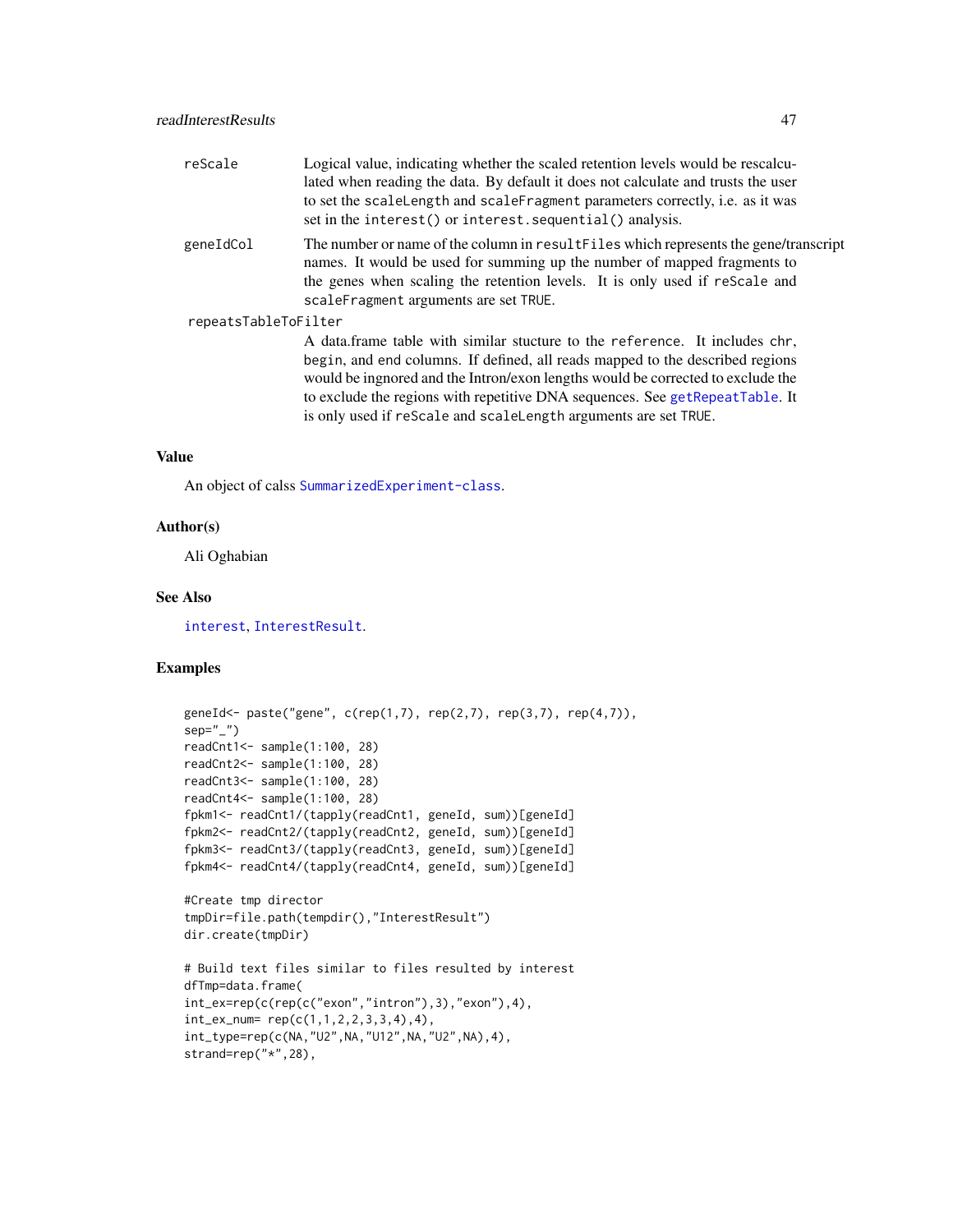```
gene_id= geneId,
sam1_readCnt=readCnt1,
sam2_readCnt=readCnt2,
sam3_readCnt=readCnt3,
sam4_readCnt=readCnt4,
sam1_fpkm=fpkm1,
sam2_fpkm=fpkm2,
sam3_fpkm=fpkm3,
sam4_fpkm=fpkm4
)
writeDf<-function(df, file){
write.table(df, file, col.names=TRUE,
row.names=FALSE, quote=FALSE, sep='\t')
}
writeDf(dfTmp[, c(1:5,6,10)], paste(tmpDir, "df1.tsv", sep="/"))
writeDf(dfTmp[, c(1:5,7,11)], paste(tmpDir, "df2.tsv", sep="/"))
writeDf(dfTmp[, c(1:5,8,12)], paste(tmpDir, "df3.tsv", sep="/"))
writeDf(dfTmp[, c(1:5,9,13)], paste(tmpDir, "df4.tsv", sep="/"))
# Build object from generated text file results
testObj<-readInterestResults(
resultFiles=paste(tmpDir,
c("df1.tsv", "df2.tsv", "df3.tsv", "df4.tsv"), sep="/"),
sampleNames=c("sam1","sam2","sam3","sam4"),
sampleAnnotation= data.frame( gender=c("M","M","F","F"),
health=c("healthy","unhealthy","healthy","unhealthy")),
commonColumns=1:5, freqCol=6, scaledRetentionCol=7,
scaleLength=FALSE, scaleFragment=TRUE, reScale=FALSE)
#View object
testObj
```
<span id="page-47-1"></span>referencePrepare *Creates reference file*

# **Description**

Creates reference file for IntEREst functions, e.g. interest(). The function uses functions of biomaRt library.

#### Usage

```
referencePrepare( outFileTranscriptsAnnotation="",
annotateGeneIds=TRUE,
u12IntronsChr=c(), u12IntronsBeg=c(), u12IntronsEnd=c(),
u12IntronsRef,collapseExons=TRUE, sourceBuild="UCSC",
```
<span id="page-47-0"></span>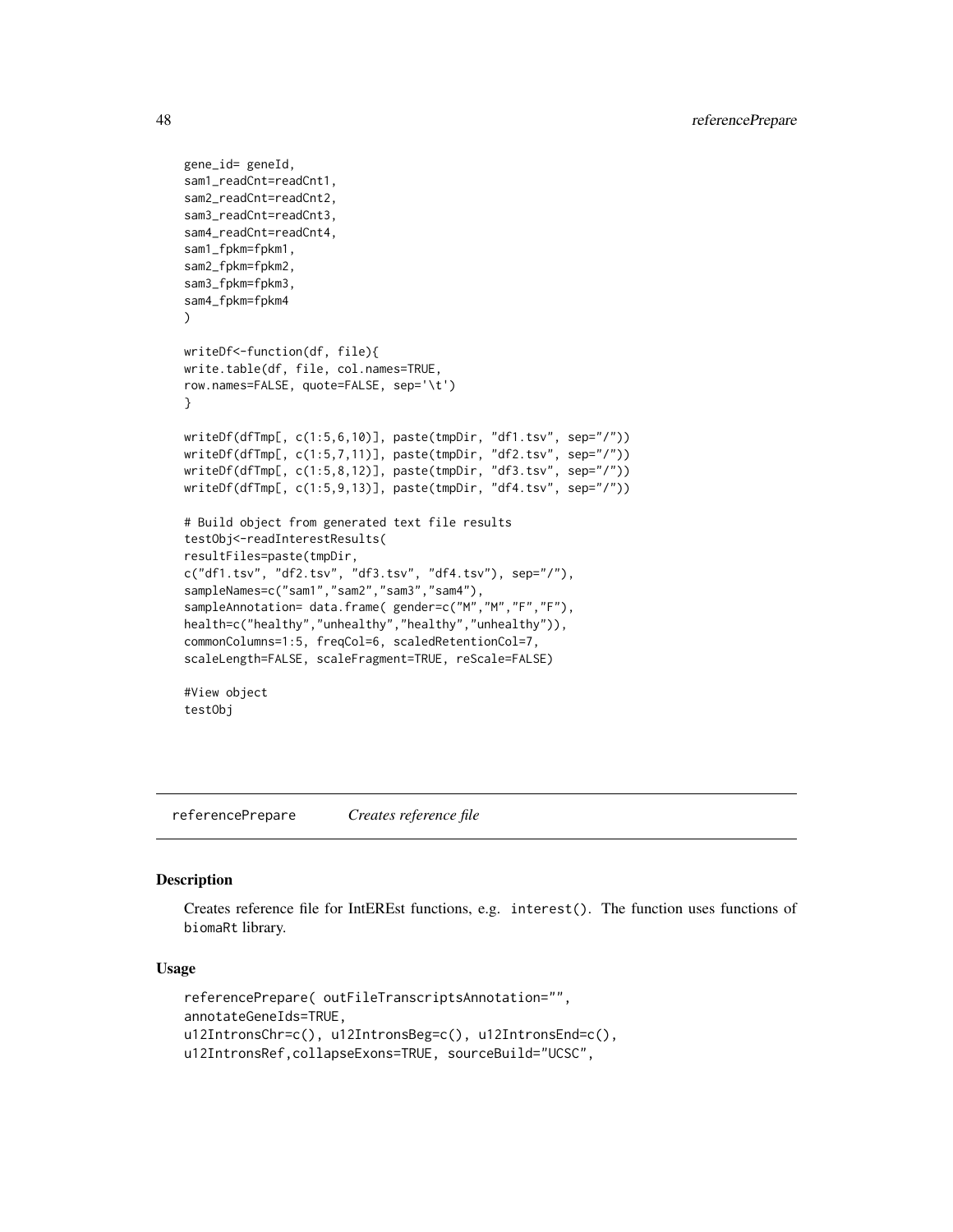# <span id="page-48-0"></span>referencePrepare 49

```
ucscGenome="hg19", ucscTableName="knownGene",
ucscUrl="http://genome-euro.ucsc.edu/cgi-bin/",
biomart="ENSEMBL_MART_ENSEMBL",
biomartDataset="hsapiens_gene_ensembl",
biomartTranscriptIds=NULL, biomartExtraFilters=NULL,
biomartIdPrefix="ensembl_",biomartHost="www.ensembl.org",
biomartPort=80,circSeqs="", miRBaseBuild=NA, taxonomyId=NA,
filePath="", fileFormat=c("auto", "gff3", "gtf"), fileDatSrc=NA,
fileOrganism=NA, fileChrInf=NULL,
fileDbXrefTag=c(), addCollapsedTranscripts=TRUE,
ignore.strand=FALSE )
```
# Arguments

outFileTranscriptsAnnotation If defined outputs transcripts annotations. annotateGeneIds Wether annotate and add the gene ids information. collapseExons Whether collapse (i.e. reduce) the exonic regions. TRUE by default. sourceBuild The source to use to build the reference data, "UCSC", "biomaRt", and "file" (for GFF3 or GTF files) are supported. ucscGenome The genome to use. "hg19" is the default. See genome parameter of [makeTxDbFromUCSC](#page-0-0) function of GenomicFeatures library for more information. ucscTableName The UCSC table name to use. See tablename parameter of [makeTxDbFromUCSC](#page-0-0) function of GenomicFeatures library for more information. ucscUrl The UCSC URL address. See url parameter of [makeTxDbFromUCSC](#page-0-0) function of GenomicFeatures library for more information. u12IntronsChr A vector of character strings that includes chromsomal locations of the U12 type introns. If defined together with u12IntronsBeg and u12IntronsBeg, they would be used to annotate the U12-type introns. u12IntronsBeg A vector of numbers that defines the begin (or start) coordinates of the u12-type introns. u12IntronsEnd A vector of numbers that defines the end coordinates of the u12-type introns. u12IntronsRef A GRanges object that includes the coordinates of the U12 type introns. If defined, it would be used to annotate the U12-type introns. biomart BioMart database name. See biomart parameter of [makeTxDbFromBiomart](#page-0-0) function of GenomicFeatures library for more information. biomartDataset BioMart dataset name; default is "hsapiens\_gene\_ensembl". See dataset parameter of [makeTxDbFromBiomart](#page-0-0) function of GenomicFeatures library for more information. biomartTranscriptIds optional parameter to only retrieve transcript annotation results for a defined set of transcript ids. See transcript\_ids parameter of [makeTxDbFromBiomart](#page-0-0) function of GenomicFeatures library for more information.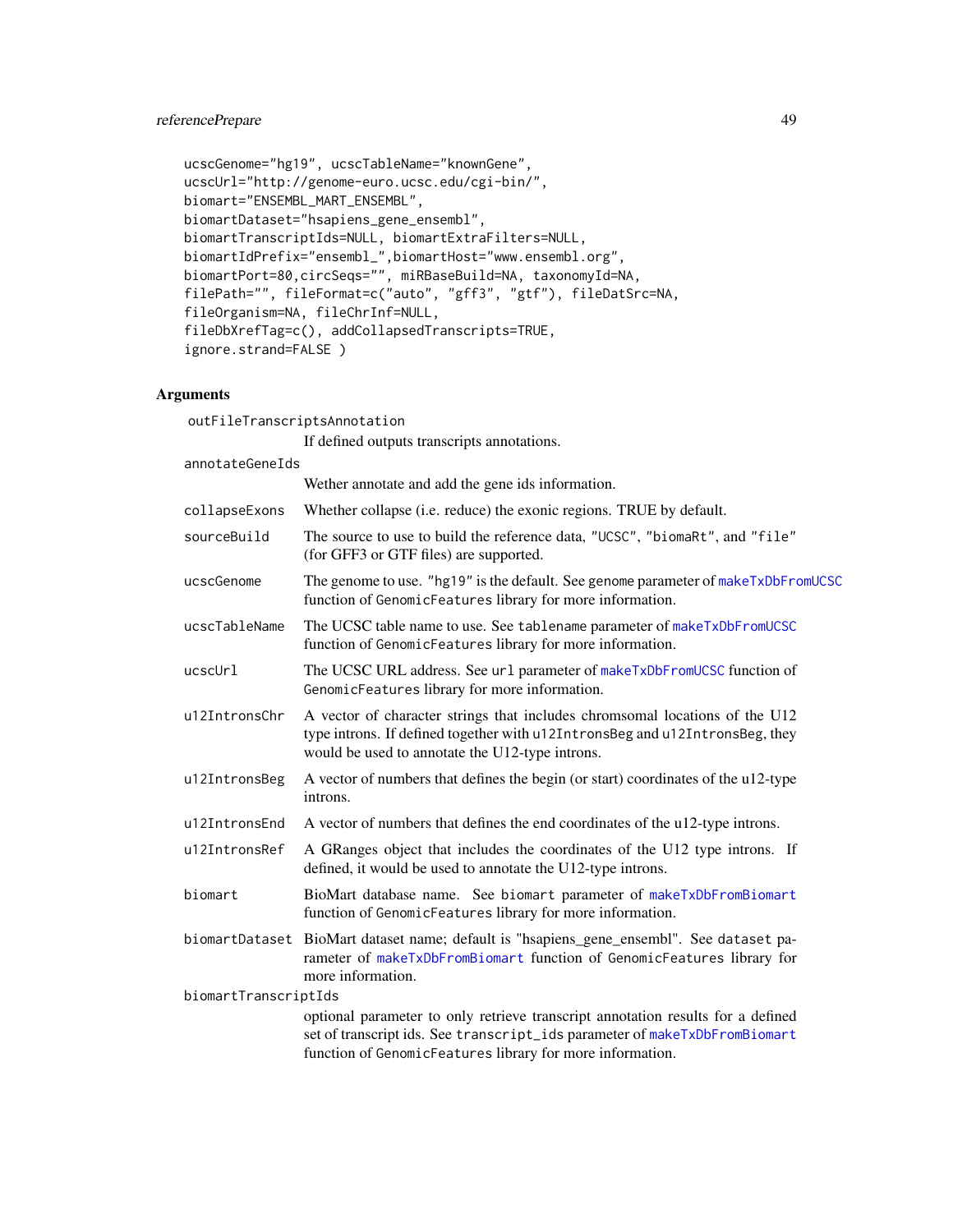<span id="page-49-0"></span>

| biomartExtraFilters                      |                                                                                                                                                                                                                                                                                                                            |
|------------------------------------------|----------------------------------------------------------------------------------------------------------------------------------------------------------------------------------------------------------------------------------------------------------------------------------------------------------------------------|
|                                          | A list of names; i.e. additional filters to use in the BioMart query. See filters<br>parameter of makeTxDbFromBiomart function of GenomicFeatures library for<br>more information.                                                                                                                                         |
| biomartIdPrefix                          |                                                                                                                                                                                                                                                                                                                            |
|                                          | A list of names; i.e. additional filters to use in the BioMart query. See id_prefix<br>parameter of makeTxDbFromBiomart function of GenomicFeatures library for<br>more information.                                                                                                                                       |
| biomartHost                              | Host to connect to; the default is "www.ensembl.org". For older versions of the<br>GRCH you can provide the archive websites, e.g. for GRCH37 you can use<br>"grch37.ensembl.org".                                                                                                                                         |
| biomartPort                              | The port to use in the HTTP communication with the host. Default is 80.                                                                                                                                                                                                                                                    |
| circSeqs                                 | A character vector that includes chromosomes that should be marked as circular.<br>See circ_seqs parameter of makeTxDbFromBiomart and makeTxDbFromUCSC<br>functions of GenomicFeatures library for more information.                                                                                                       |
| miRBaseBuild                             | Set appropriate build Information from mirbase.db to use for microRNAs (de-<br>fault=NA). See miRBaseBuild parameter of makeTxDbFromBiomart and makeTxDbFromUCSC<br>functions of GenomicFeatures library for more information.                                                                                             |
| taxonomyId                               | This parameter can be used to provide taxonomy Ids. It is set to NA by default.<br>You can check the taxonomy Ids with the available. species() function in<br>GenomeInfoDb package. For more information see taxonomyId parameter of<br>makeTxDbFromBiomart and makeTxDbFromUCSC functions of GenomicFeatures<br>library. |
| filePath                                 | Character string i.e. the path to file. Used if sourceBuild is "file".                                                                                                                                                                                                                                                     |
| fileFormat                               | The format of the input file. "auto", "gff3" and "gtf" is supported.                                                                                                                                                                                                                                                       |
| fileDatSrc                               | Character string describing the source of the data file. Used if sourceBuild is<br>"file".                                                                                                                                                                                                                                 |
| fileOrganism                             | The genus and species name of the organism. Used if sourceBuild is "file".                                                                                                                                                                                                                                                 |
| fileChrInf                               | Dataframe that includes information about the chromosome. The first column<br>represents the chromosome name and the second column is the length of the<br>chromosome. Used if sourceBuild is "file".                                                                                                                      |
| fileDbXrefTag<br>addCollapsedTranscripts | A vector of chracater strings which if defined it would be used as feature names.<br>Used if sourceBuild is "file".                                                                                                                                                                                                        |
|                                          | Whether add a column that includes the collapsed transcripts information. Used<br>if collapseExons is TRUE.                                                                                                                                                                                                                |
| ignore.strand                            | Whether consider the strands in the reference. If set TURE the strands would be<br>ingnored.                                                                                                                                                                                                                               |

# Value

Data frame that includes the coordinates and annotations of the introns and exons of the transcripts, i.e. the reference.

# Author(s)

Ali Oghabian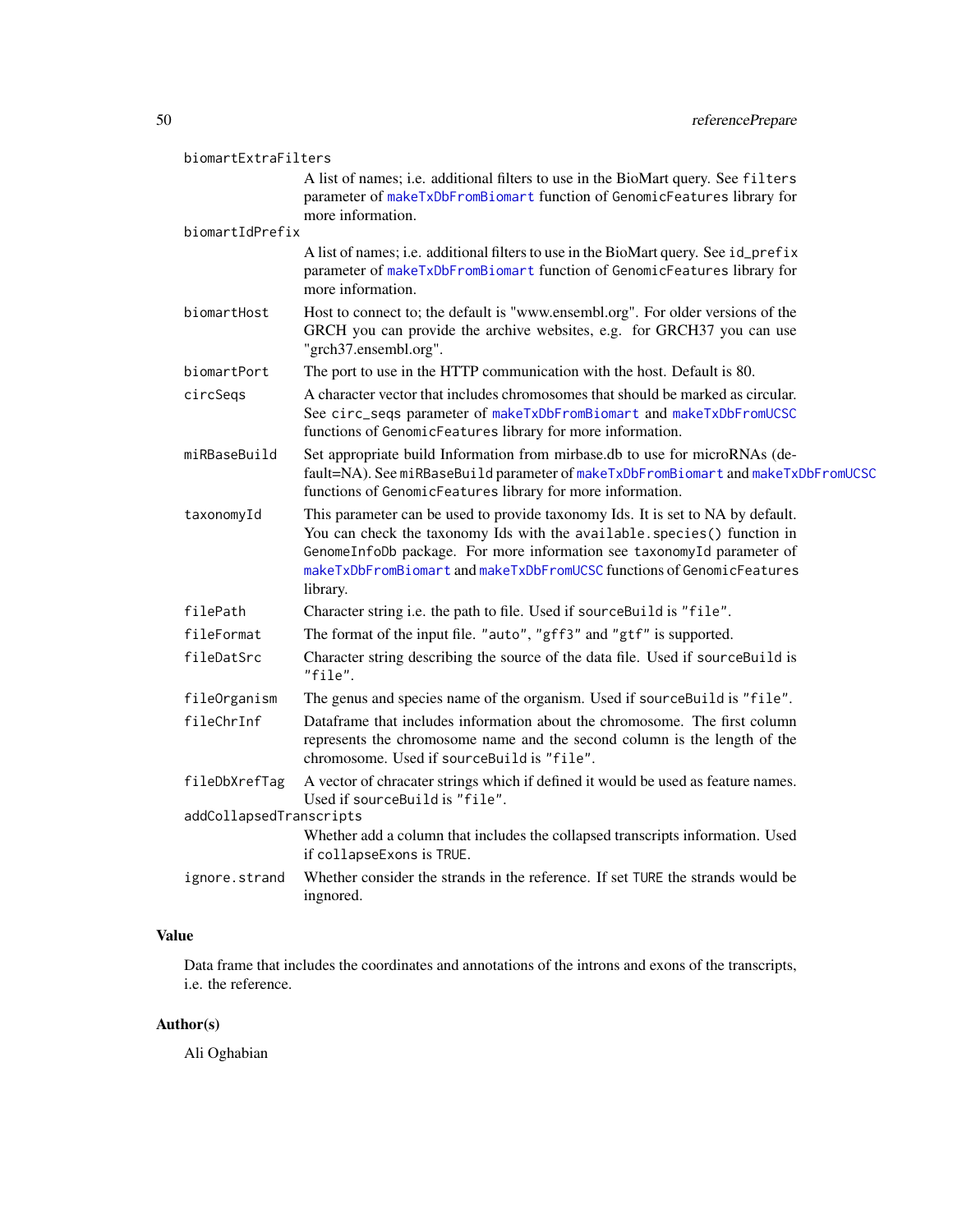# <span id="page-50-0"></span>subInterestResult 51

#### Examples

```
# Build test gff3 data
tmpGen<- u12[u12[,"ens_trans_id"]=="ENST00000413811",]
tmpEx<-tmpGen[tmpGen[,"int_ex"]=="exon",]
exonDat<- cbind(tmpEx[,3], ".",
tmpEx[,c(7,4,5)], ".", tmpEx[,6], ".",paste("ID=exon",
tmpEx[,11], "; Parent=ENST00000413811", sep="") )
trDat<- c(tmpEx[1,3], ".", "mRNA", as.numeric(min(tmpEx[,4])),
as.numeric(max(tmpEx[,5])), ".", tmpEx[1,6], ".",
"ID=ENST00000413811")
outDir<- file.path(tempdir(),"tmpFolder")
dir.create(outDir)
outDir<- normalizePath(outDir)
gff3File=paste(outDir, "gffFile.gff", sep="/")
cat("##gff-version 3\n",file=gff3File, append=FALSE)
cat(paste(paste(trDat, collapse="\t"),"\n", sep=""),
file=gff3File, append=TRUE)
write.table(exonDat, gff3File,
row.names=FALSE, col.names=FALSE,
sep='\t', quote=FALSE, append=TRUE)
# Selecting U12 introns info from 'u12' data
u12Int<-u12[u12$int_ex=="intron"&u12$int_type=="U12",]
# Test the function
refseqRef<- referencePrepare (sourceBuild="file",
filePath=gff3File, u12IntronsChr=u12Int[,"chr"],
u12IntronsBeg=u12Int[,"begin"],
u12IntronsEnd=u12Int[,"end"], collapseExons=TRUE,
fileFormat="gff3", annotateGeneIds=FALSE)
```
subInterestResult *Extract subset of object*

### Description

Build a new object using subset of data in an SummarizedExperiment object.

# Usage

```
subInterestResult(x, selectRow, selectCol,
sampleAnnoCol, sampleAnnotation=c())
```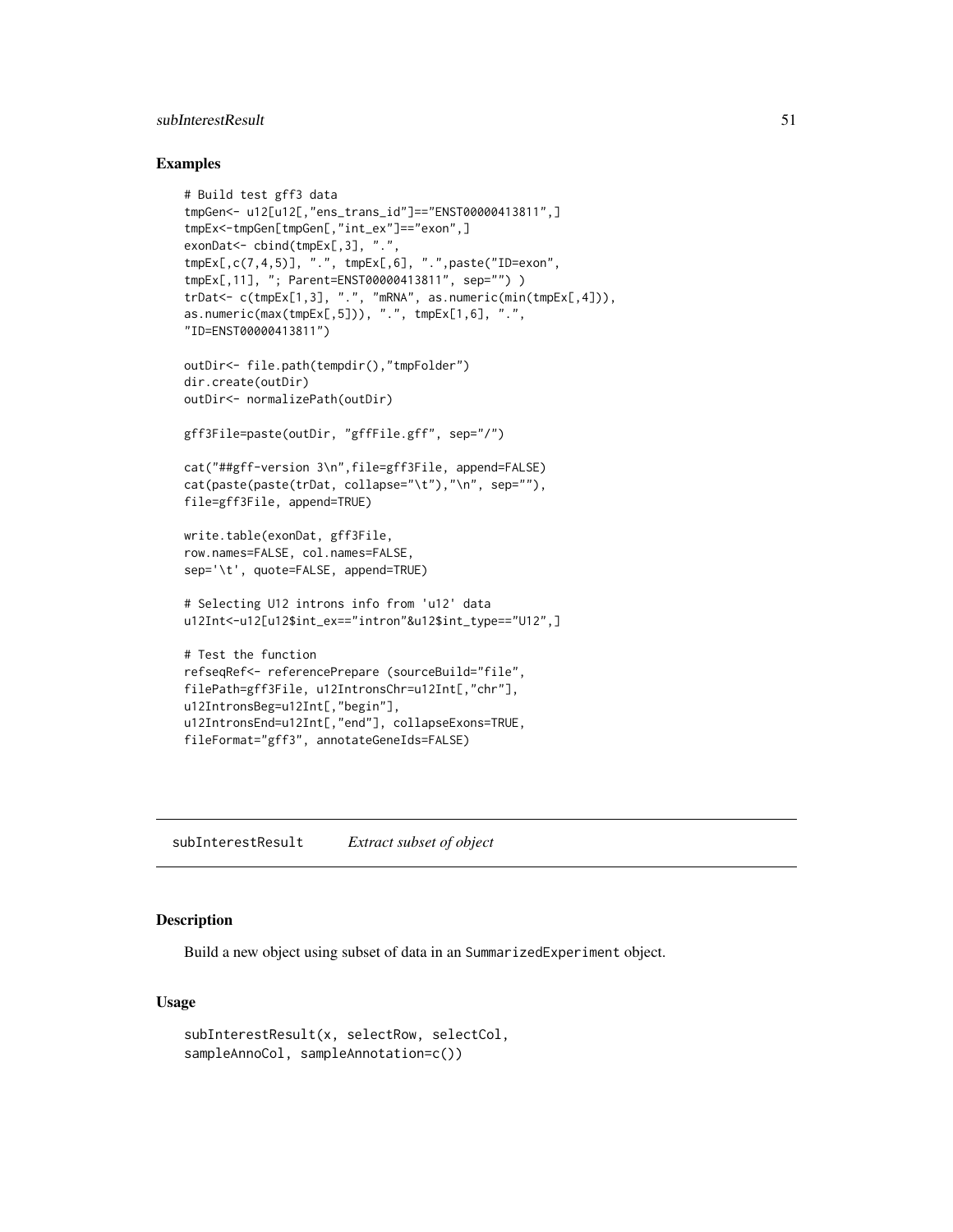#### <span id="page-51-0"></span>Arguments

| $\mathsf{x}$     | Object of type SummarizedExperiment.                                                                                                                |  |
|------------------|-----------------------------------------------------------------------------------------------------------------------------------------------------|--|
| selectRow        | Numeric or TRUE/FALSE Vector indicating what rows to extract.                                                                                       |  |
| selectCol        | A vector with Numeric values, character strings (sample names) or TRUE/FALSE<br>Vector indicating what columns to extract.                          |  |
| sampleAnnoCol    | Which column of coldata of object x to consider for subset data extraction.                                                                         |  |
| sampleAnnotation |                                                                                                                                                     |  |
|                  | Vector including the annotations to consider for subset data extraction. They<br>should be present in the sampleAnnoCol column of the colData of x. |  |

### Value

An object of calss SummarizedExperiment.

#### Author(s)

Ali Oghabian

#### See Also

[interest](#page-22-1), [InterestResult](#page-28-1).

# Examples

```
geneId<- paste("gene", c(rep(1,7), rep(2,7), rep(3,7), rep(4,7)),
sep=""readCnt1<- sample(1:100, 28)
readCnt2<- sample(1:100, 28)
readCnt3<- sample(1:100, 28)
readCnt4<- sample(1:100, 28)
fpkm1<- readCnt1/(tapply(readCnt1, geneId, sum))[geneId]
fpkm2<- readCnt2/(tapply(readCnt2, geneId, sum))[geneId]
fpkm3<- readCnt3/(tapply(readCnt3, geneId, sum))[geneId]
fpkm4<- readCnt4/(tapply(readCnt4, geneId, sum))[geneId]
# Creating object using test data
interestDat<-data.frame(
int\_exp(c(rep(c("exon", "intron"),3), "exon"),4),int\_ex\_num= rep(c(1,1,2,2,3,3,4),4),int_type=rep(c(NA,"U2",NA,"U12",NA,"U2",NA),4),
strand=rep("*",28),
gene_id= geneId,
sam1_readCnt=readCnt1,
sam2_readCnt=readCnt2,
sam3_readCnt=readCnt3,
sam4_readCnt=readCnt4,
sam1_fpkm=fpkm1,
sam2_fpkm=fpkm2,
sam3_fpkm=fpkm3,
sam4_fpkm=fpkm4
```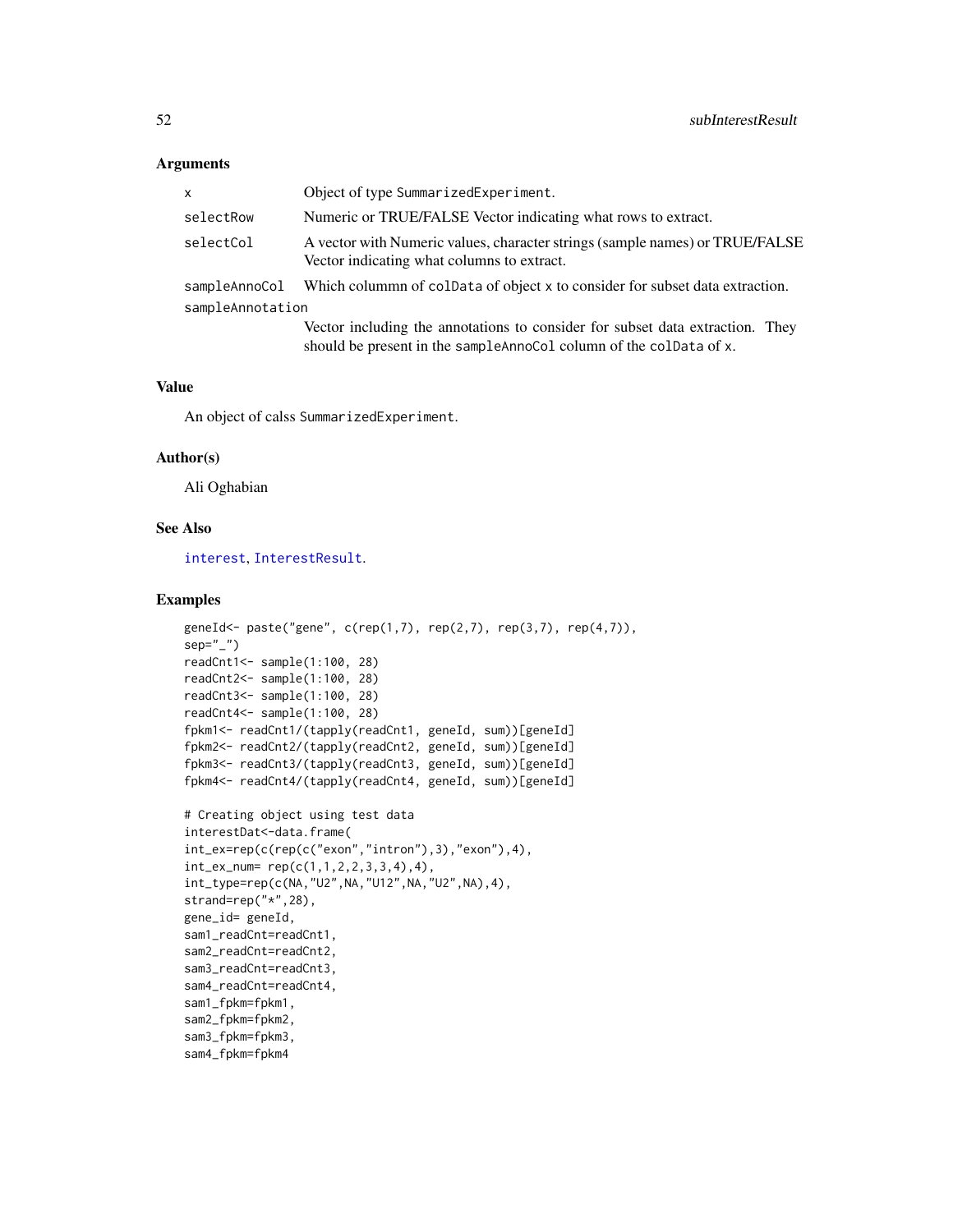<span id="page-52-0"></span>treatInterest 53

```
\lambdareadFreqColIndex<- grep("_readCnt$",colnames(interestDat))
scaledRetentionColIndex<- grep("_fpkm$",colnames(interestDat))
samNames<-paste("sam", 1:4, sep="")
frqTmp<-as.matrix(interestDat[, readFreqColIndex])
sclTmp<-as.matrix(interestDat[, scaledRetentionColIndex])
colnames(frqTmp)<- samNames
colnames(sclTmp)<- samNames
interestResObj<- InterestResult(
resultFiles=paste("file",1:4, sep="_"),
rowData= interestDat[, -c(readFreqColIndex,
scaledRetentionColIndex)],
counts= frqTmp,
scaledRetention= sclTmp ,
scaleLength=TRUE,
scaleFragment=FALSE,
sampleAnnotation=data.frame(
sampleName=paste("sam",1:4, sep=""),
gender=c("M","M","F","F"),
health=c("healthy","unhealthy","healthy","unhealthy"),
row.names=samNames
)
)
#Build new object
newObj<- subInterestResult(interestResObj, selectRow=1:20)
#View newObj
print(newObj)
```
<span id="page-52-1"></span>treatInterest *Differential retention test relative to a threshold*

#### Description

Compute a genewise statistical test relative to a fold-change threshold using edgeR package. For more information see [glmTreat](#page-0-0) function in edgeR package.

#### Usage

```
treatInterest(x, design=c(), silent=TRUE, disp="common",
coef=c(), contrast=NULL, lfc=0, ...)
```
#### Arguments

| X      | Object of class SummarizedExperiment. |
|--------|---------------------------------------|
| design | Design matrix.                        |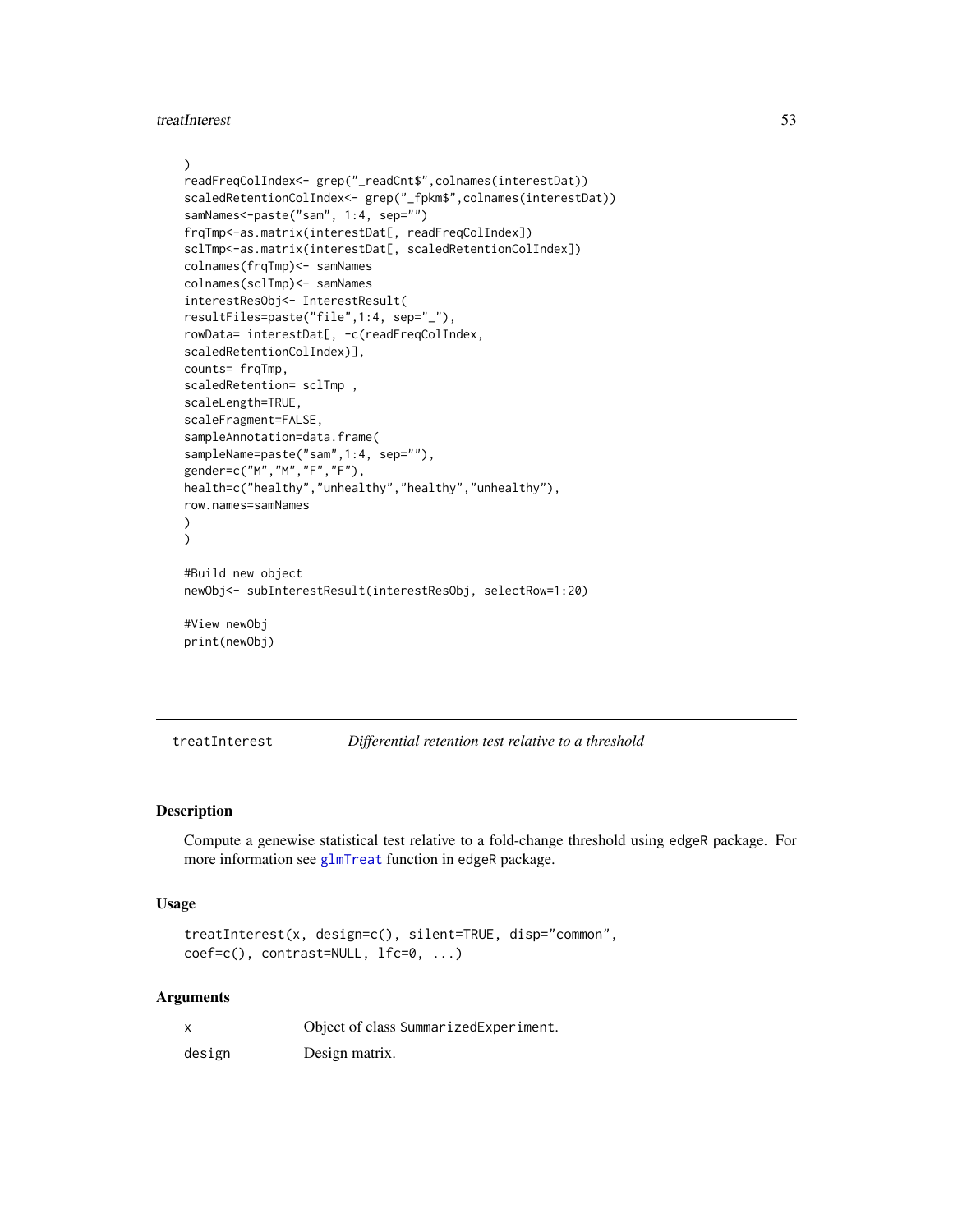<span id="page-53-0"></span>

| silent    | Whether run silently, i.e. without printing the top differential expression tags.<br>Default is TRUE.                                                                                        |
|-----------|----------------------------------------------------------------------------------------------------------------------------------------------------------------------------------------------|
| disp      | The method of estimating the dispersion in the data. Available options are:<br>"common", "trended", "tagwiseInitCommon" and "tagwiseInitTrended". It is<br>also possible to assign a number. |
| coef      | Integer or character vector indicating which coefficients of the linear model are<br>to be tested equal to zero. See glmTreat for more information.                                          |
| contrast  | Numeric vector or matrix specifying contrasts of the linear model coefficients to<br>be tested equal to zero. See glmTreat for more information.                                             |
| 1fc       | Numeric scalar <i>i.e.</i> the log fold change threshold.                                                                                                                                    |
| $\ddotsc$ | Other parameter settings for the glmFit function in the edgeR package.                                                                                                                       |

# Value

All values produced by [glmTreat](#page-0-0) plus the following :

|            | dispersionType The name of the type of dispersion used. |
|------------|---------------------------------------------------------|
| dispersion | The estimated dispersion values.                        |

#### Author(s)

Ali Oghabian

# See Also

[exactTestInterest](#page-17-1), [qlfInterest](#page-44-1), [glmInterest](#page-21-1)

# Examples

```
group <- getAnnotation(mdsChr22Obj)[,"type"]
```

```
#Test retention differentiation across the 3 types of sampels
# The log fold change threshold is 0
treatRes<- treatInterest(x=mdsChr22Obj,
design=model.matrix(~group), silent=TRUE,
disp="tagwiseInitTrended", coef=2:3, contrast=NULL, lfc=0)
treatRes
```
u12 *U12 data*

### Description

Intron/exon annotations of genes featuring U12 introns. It is based on HG19/GRCh37 (converted from hg17/NCBI35). Moreover the u12 genes are based on the U12DB database.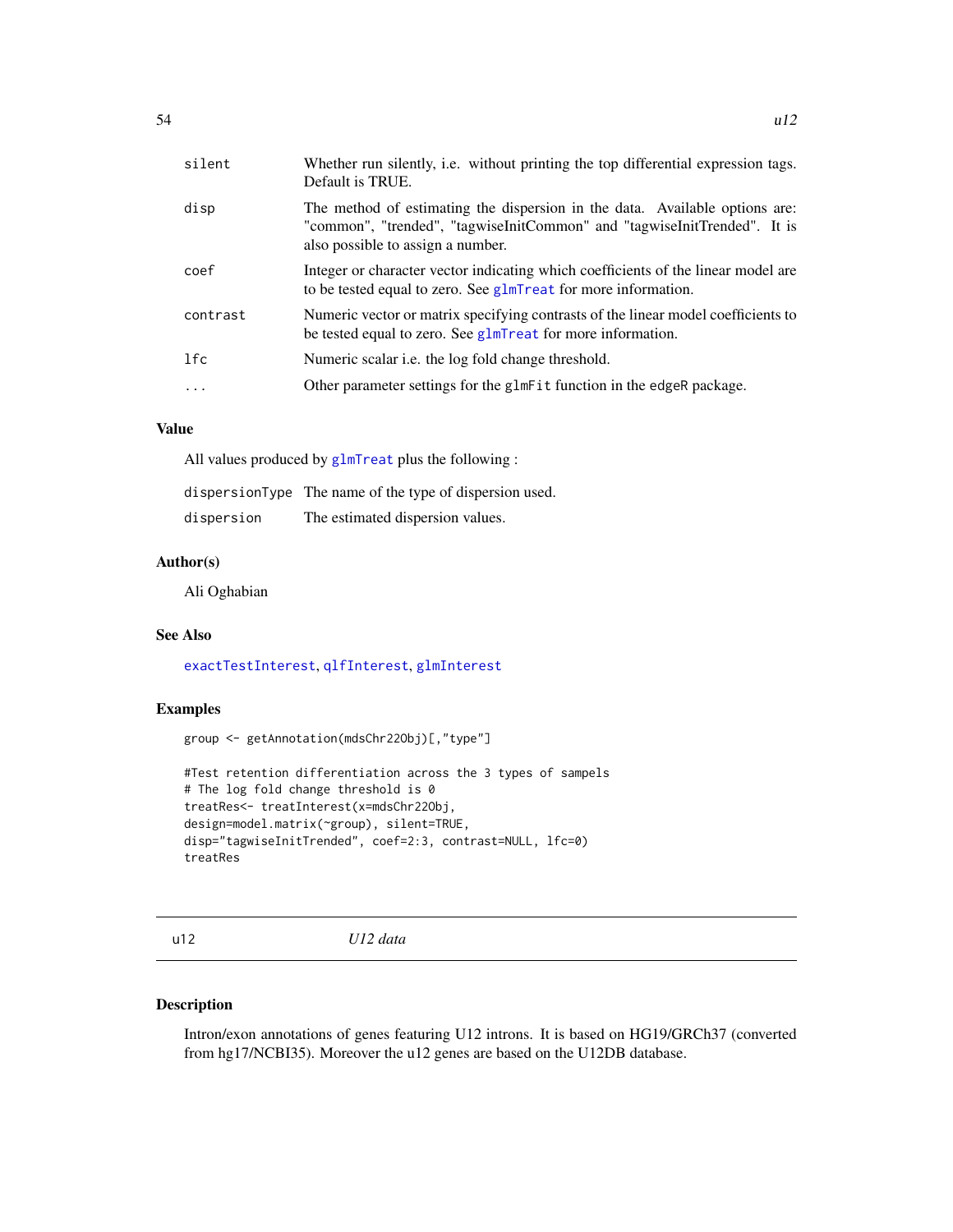#### $u12$  55

# Usage

data("u12")

# Format

A data frame with 22713 observations on the following 17 variables.

id a numeric vector int\_ex\_id a character vector chr a character vector begin a numeric vector end a numeric vector strand a numeric vector int\_ex a character vector trans\_type a character vector ens\_gene\_id a character vector ens\_trans\_id a character vector int\_ex\_num a numeric vector gene\_name a character vector trans\_name a character vector overlap\_no a numeric vector int\_type a character vector

int\_subtype a character vector

# Value

Data frame that includes the coordinates and annotations of the introns and exons of the transcripts, i.e. the reference.

# Source

Alioto, T.S. U12DB: a database of orthologous U12-type spliceosomal introns. Nucleic Acids Research 2006, doi: 10.1093/nar/gkl796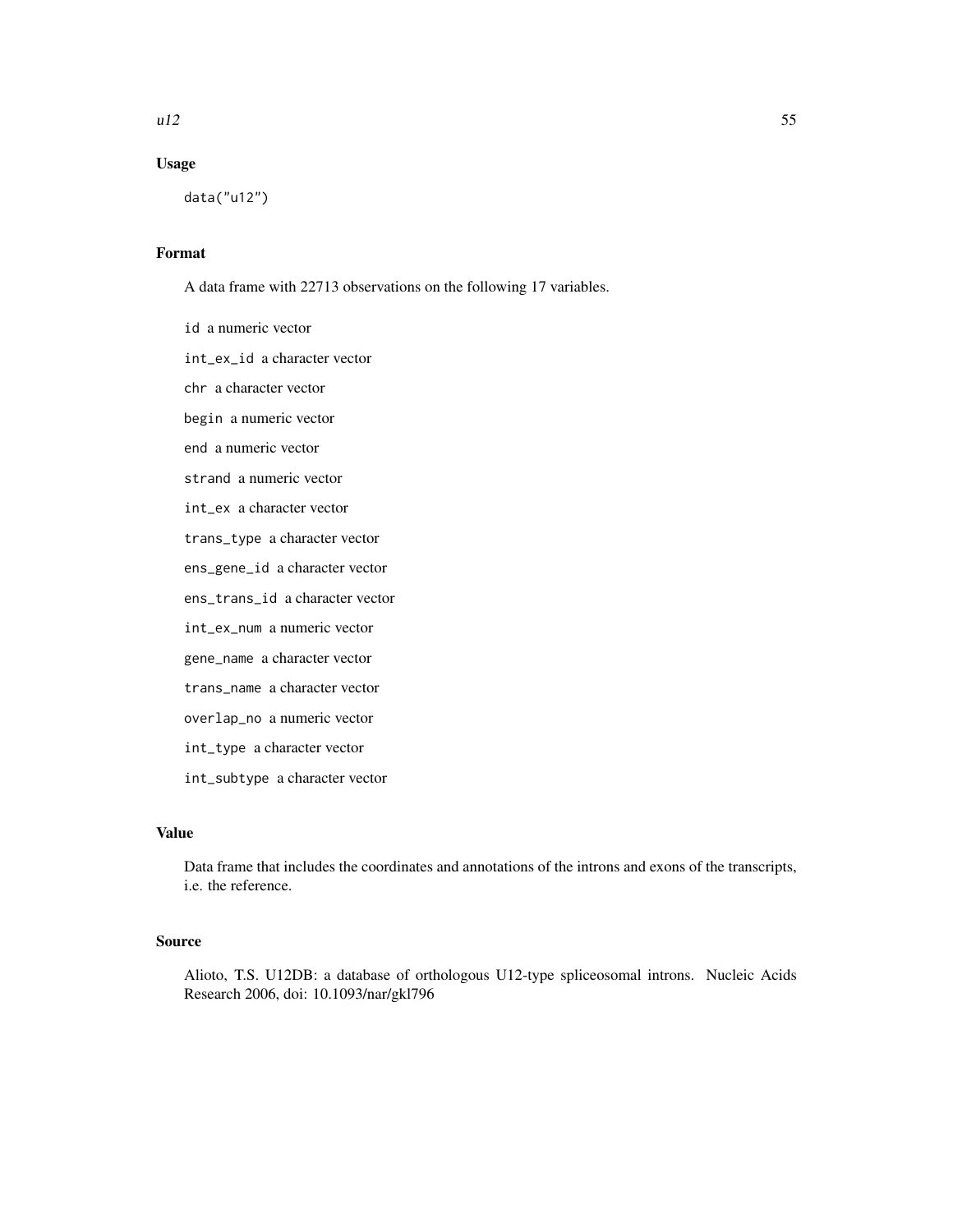<span id="page-55-1"></span><span id="page-55-0"></span>u12Boxplot *U12 boxplot*

# Description

A boxplot method for U12 and U2-type introns of SummarizedExperiment objects.

#### Usage

```
u12Boxplot(x, sampleAnnoCol=NA, intExCol="int_ex",
intTypeCol="int_type", intronExon, col="white",
boxplotNames=c(), lasNames=3, outline=FALSE, addGrid=FALSE, ...)
```
# Arguments

| x             | Object of type SummarizedExperiment.                                                                                                                    |
|---------------|---------------------------------------------------------------------------------------------------------------------------------------------------------|
| sampleAnnoCol | Which colummn of coldata in x to consider for plotting.                                                                                                 |
| intExCol      | Column name (or number) that represents whether each row of x assays is "in-<br>tron" or "exon".                                                        |
| intTypeCol    | Column name (or number) that represents what type of intron each row of x<br>assays represents.                                                         |
| intronExon    | Whether plot intron retention (set intronExon="intron") or exon-exon junc-<br>tion (set intronExon="exon") levels.                                      |
| col           | Vector showing box colours. It is either of size 1 or the same size as the number<br>of groups to be plotted.                                           |
| boxplotNames  | Names to write under boxes. If not defined, as names, it pastes U12/U2 (intron<br>annotation) to the sample group annotations separated by a space " ". |
| lasNames      | Orientation of the box names.                                                                                                                           |
| outline       | If outline is TRUE the outlier points are drawn otherwise if FALSE (default)<br>they are not.                                                           |
| addGrid       | Whether add a grid under the boxplots (FALSE by default).                                                                                               |
| .             | Other arguments to pass to the boxplot () function.                                                                                                     |

# Value

A SummarizedExperiment object.

# Author(s)

Ali Oghabian

# See Also

[u12BoxplotNb](#page-56-1)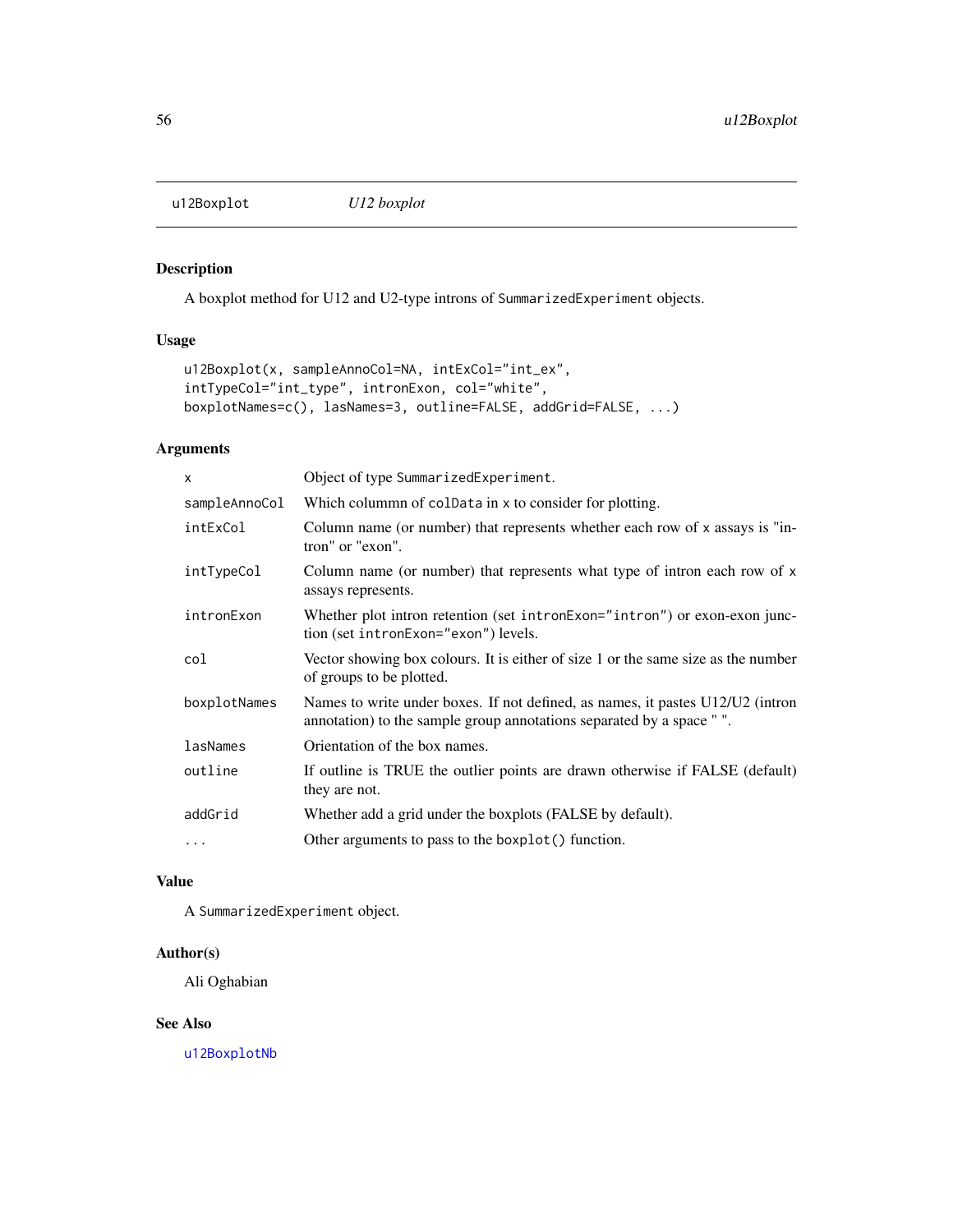# <span id="page-56-0"></span>u12BoxplotNb 57

# Examples

```
u12Boxplot(mdsChr22Obj, sampleAnnoCol="type",
    intExCol="int_ex", intTypeCol="intron_type", intronExon="intron",
   col=rep(c("orange", "yellow"),3) , lasNames=3,
   outline=FALSE, ylab="FPKM", cex.axis=0.8)
```
<span id="page-56-1"></span>

| u12BoxplotNb | boxplot U12 introns retention levels (or flanking exons junction levels) |
|--------------|--------------------------------------------------------------------------|
|              | and (up/down)stream U2 introns (or exons junction levels)                |

# Description

boxplot U12 introns and (Up/Down)stream U2 introns in SummarizedExperiment objects.

### Usage

```
u12BoxplotNb(x, sampleAnnoCol=2, intExCol="int_ex",
intTypeCol="int_type", intronExon, strandCol="strand", geneIdCol,
col=c(), names=c(), lasNames=1, outline=FALSE, plotLegend=TRUE,
cexLegend=1, xLegend="topright", yLegend=NULL, bgLegend="transparent",
legend=c(), addGrid=FALSE, ...)
```
# Arguments

| x             | Object of type SummarizedExperiment.                                                                                                                                        |
|---------------|-----------------------------------------------------------------------------------------------------------------------------------------------------------------------------|
| sampleAnnoCol | Which colummn of colData of x to consider for plotting.                                                                                                                     |
| intExCol      | Column name (or number) that represents whether each row of x assays is "in-<br>tron" or "exon".                                                                            |
| intTypeCol    | Column name (or number) that represents what type of intron each row of x<br>assays represents.                                                                             |
| intronExon    | Whether plot intron retention (set intronExon="intron") or exon-exon junc-<br>tion (set intronExon="exon") levels.                                                          |
| strandCol     | Column name (or number) that represents the strand of each row of assays in x.<br>The values in the column are either " $+$ ", " $-$ " or " $*$ ".                          |
| geneIdCol     | Column name (or number) that represents the gene ID of each row of assays in<br>X.                                                                                          |
| col           | Vector containing box colours. It is either of size 1 or the same size as the<br>number of boxes resulted based on the grouping of the samples defined by<br>sampleAnnoCol. |
| names         | Names to write under group of boxes.                                                                                                                                        |
| lasNames      | Orientation of the box names.                                                                                                                                               |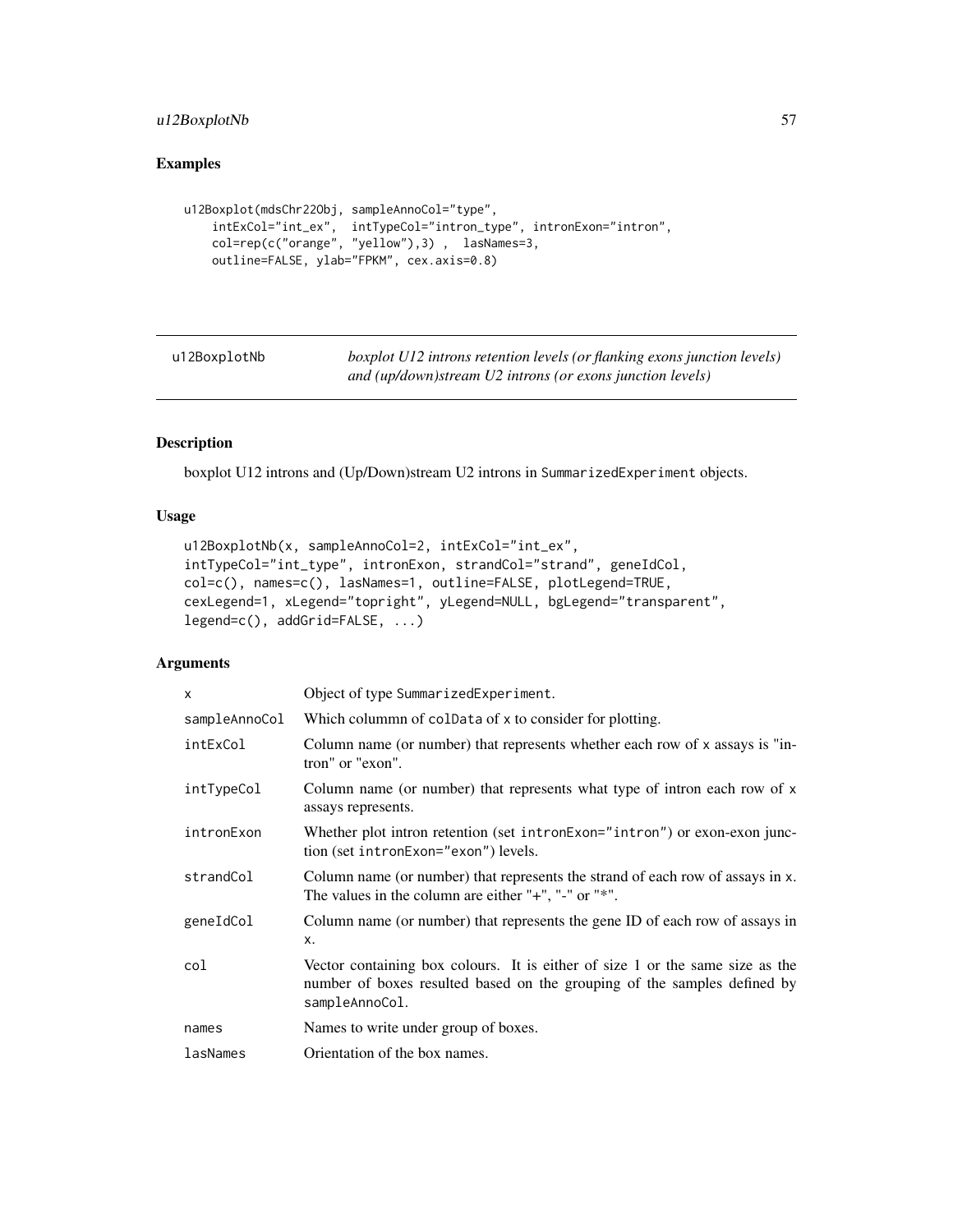<span id="page-57-0"></span>

| outline          | If outline is TRUE the outlier points are drawn otherwise if FALSE (default)<br>they are not. |
|------------------|-----------------------------------------------------------------------------------------------|
| plotLegend       | Whether show legend (TRUE by default).                                                        |
| cexLegend        | Size of the text in legend.                                                                   |
| xLegend, yLegend |                                                                                               |
|                  | Position of legend in the plot. For more info see x and y parameters in legend.               |
| bgLegend         | Bakeground colour of the legend box. It is "transparent" by default.                          |
| legend           | The replacement texts to be used in legend.                                                   |
| addGrid          | Whether add a grid under the boxplots (FALSE by default).                                     |
| $\cdots$         | Other arguments to pass to the boxplot () function.                                           |

#### Value

Returns NULL

#### Author(s)

Ali Oghabian

### See Also

[u12Boxplot](#page-55-1)

# Examples

```
u12BoxplotNb(mdsChr22Obj, sampleAnnoCol="type", lasNames=1,
    intExCol="int_ex", intTypeCol="intron_type", intronExon="intron",
   boxplotNames=c(), outline=FALSE, plotLegend=TRUE,
   geneIdCol="collapsed_transcripts_id", xLegend="topleft",
    col=c("pink", "lightblue", "lightyellow"), ylim=c(0,600000),
    ylab="FPKM", cex.axis=0.8)
```
u12DensityPlot *Density plot of fld changes of intron retention and exon-exon junction levels*

# <span id="page-57-1"></span>Description

Density plot of fold change of the retention levels of U12- vs U2- type intron, or exon-exon junction levels of the flanking exons. For the density plot of the foldchange of intron retention levels the u12DensityPlotIntron() function or u12DensityPlot() function with intronExon= "intron" can be used. For density plot of the foldchange of exon-exon junction levels use u12DensityPlot() function with intronExon= "exon".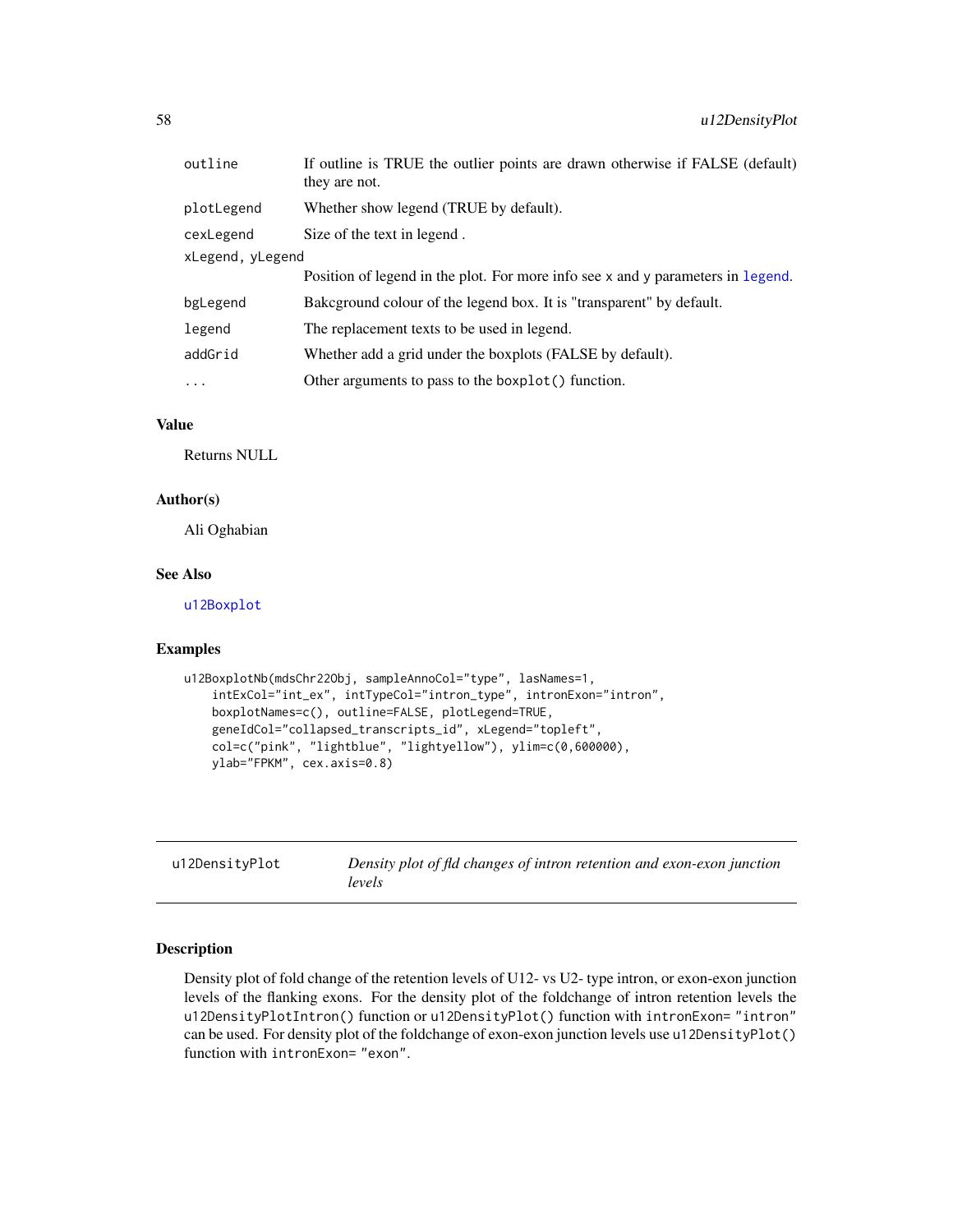# u12DensityPlot 59

# Usage

```
u12DensityPlot(x,
type=c("U12", "U2Up", "U2Dn", "U2UpDn", "U2Rand"),
fcType="edgeR", sampleAnnotation=c(), sampleAnnoCol=c(),
group=c(), intExCol="int_ex", intTypeCol="int_type", intronExon,
strandCol="strand", geneIdCol="collapsed_transcripts",
naUnstrand=FALSE, col=1, lty=1, lwd=1, plotLegend=TRUE,
cexLegend=1, xLegend="topright", yLegend=NULL, legend=c(),
randomSeed=NULL, xlab="", ...)
u12DensityPlotIntron(x,
type= c("U12", "U2Up", "U2Dn", "U2UpDn", "U2Rand"),
fcType= "edgeR", sampleAnnotation=c(), sampleAnnoCol=c(),
group=c(), intExCol="int_ex", intTypeCol="int_type",
strandCol= "strand", geneIdCol= "collapsed_transcripts",
naUnstrand=FALSE, col=1, lty=1, lwd=1, plotLegend=TRUE,
cexLegend=1, xLegend="topright", yLegend=NULL, legend=c(),
```

```
randomSeed=NULL, xlab="", ...)
```
# Arguments

| x                | Object of type SummarizedExperiment.                                                                                                                                                                                                                                                                                                                                                                                                                                                                                                                                                                                 |
|------------------|----------------------------------------------------------------------------------------------------------------------------------------------------------------------------------------------------------------------------------------------------------------------------------------------------------------------------------------------------------------------------------------------------------------------------------------------------------------------------------------------------------------------------------------------------------------------------------------------------------------------|
| type             | A vector that includes the type of introns to plot. Available options are U12<br>introns "U12", U2 introns at downstream of U12 introns "U2Dn", U2 introns<br>at upstream of U12 introns "U2Up", U2 introns at upstream or downstream<br>of U12 introns suitable for when the coorduinates in object x are unstranded<br>(their strand is "*") "U2UpDn", random U2 introns from object x "U2Rand".<br>Settings "U2Up", "U2Dn" and "U2UpDn" are useful only if the refernce is lin-<br>early ordered. References with exons only resulted by referencePrepare and<br>unionRefTr are NOT necessarily linearly ordered. |
| fcType           | Available as "fpkm" or "edgeR" (as default) corresponding to either log fold<br>change of fpkm values or degeR normalized log fold change values.                                                                                                                                                                                                                                                                                                                                                                                                                                                                    |
| sampleAnnoCol    | Which colummn of colData of x to consider for plotting.                                                                                                                                                                                                                                                                                                                                                                                                                                                                                                                                                              |
| sampleAnnotation |                                                                                                                                                                                                                                                                                                                                                                                                                                                                                                                                                                                                                      |
|                  | A vector of size 2 which cotains values from colData of SummarizedExperiment<br>object; e.g. if getAnnotation(x)[, sampleAnnoCol]= c("test", "test", "ctrl", "ctrl",<br>), and the goal is to compare "test" and "ctrl" samples, sampleAnnotation<br>should either be c("test", "ctrl") or c("ctrl", "test").                                                                                                                                                                                                                                                                                                        |
| group            | Vector to manually define the sample groups (or annotations). It is ignored if<br>sampleAnnoCol is defined.                                                                                                                                                                                                                                                                                                                                                                                                                                                                                                          |
| intExCol         | Column name (or number) that represents whether each row of x assays is "in-<br>tron" or "exon".                                                                                                                                                                                                                                                                                                                                                                                                                                                                                                                     |
| intTypeCol       | Column name (or number) that represents what type of intron each row of x<br>assays represents.                                                                                                                                                                                                                                                                                                                                                                                                                                                                                                                      |
| intronExon       | Whether plot intron retention (set intronExon="intron") or exon-exon junc-<br>tion (set intronExon="exon") levels.                                                                                                                                                                                                                                                                                                                                                                                                                                                                                                   |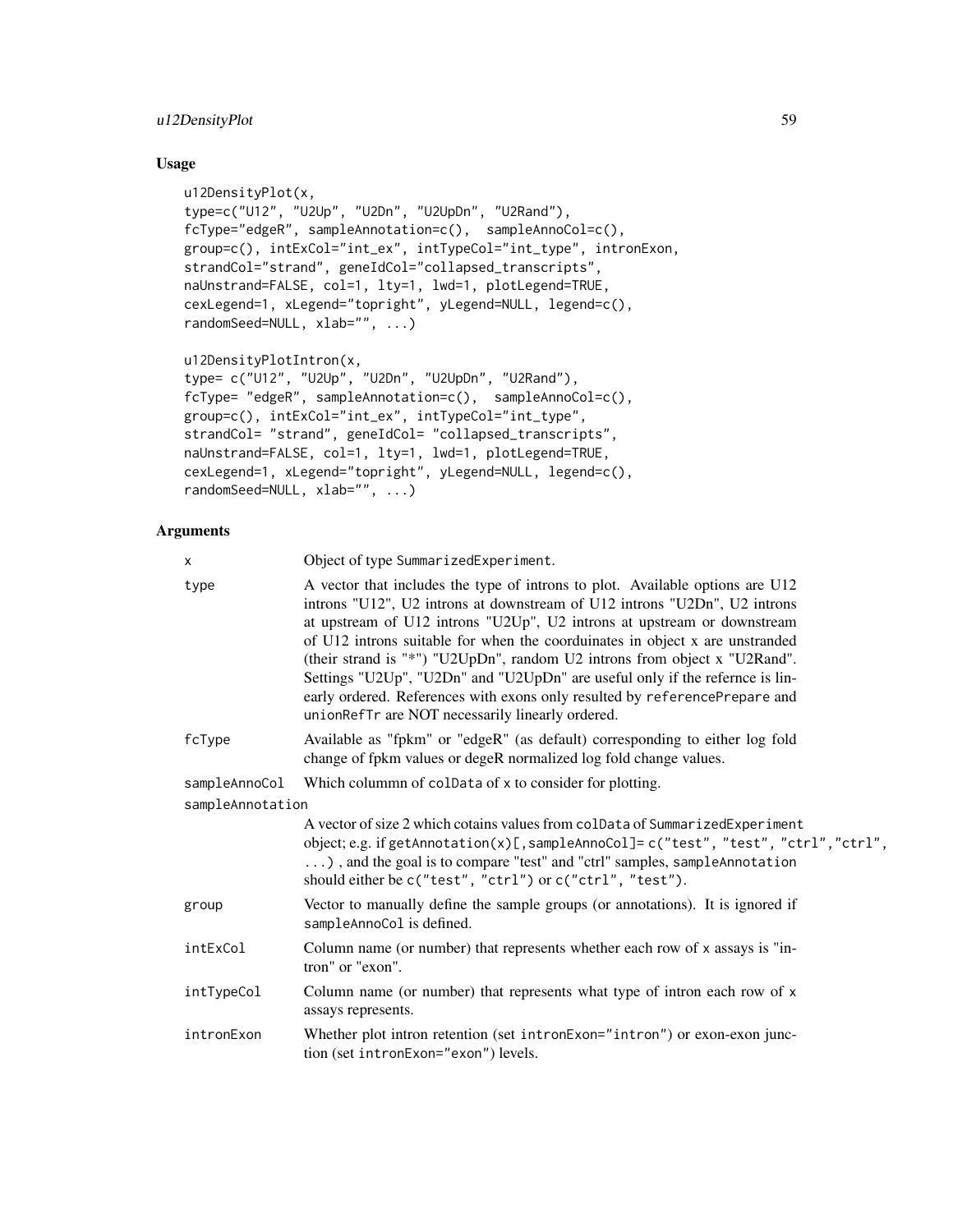<span id="page-59-0"></span>

| Column name (or number) that represents the strand of each row of assays in x.<br>The values in the column are either " $+$ ", " $-$ " or " $*$ ". |
|----------------------------------------------------------------------------------------------------------------------------------------------------|
| Column name (or number) that represents the gene ID of each row of assays in<br>X.                                                                 |
| Replace unstranded results, i.e. introns or exon with "*" strand, with NA (to be<br>excluded).                                                     |
| A vector with the size of 1 or the same size as the type parameter which includes<br>the colour/colours of the plotted density lines (default=1).  |
| A vector with the size of 1 or the same size as the type parameter which includes<br>the type of the plotted density lines (default=1).            |
| A vector with the size of 1 or the same size as the type parameter which includes<br>the width of the plotted density lines (default=1).           |
| Whether show legend (TRUE by default).                                                                                                             |
| Size of the text in legend.                                                                                                                        |
| xLegend, yLegend                                                                                                                                   |
| Position of legend in the plot. For more info see x and y parameters in legend.                                                                    |
| The replacement texts to be used in legend.                                                                                                        |
| Seed value for random number generator.                                                                                                            |
| The lable of the $X$ axis of the plot; by default it is "".                                                                                        |
| Other parameter settings from the plot function.                                                                                                   |
|                                                                                                                                                    |

# Value

Returns NULL.

#### Author(s)

Ali Oghabian

#### See Also

[exactTestInterest](#page-17-1), [lfc](#page-33-1)

# Examples

```
u12DensityPlotIntron(mdsChr22Obj,
    type= c("U12", "U2Up", "U2Dn", "U2UpDn", "U2Rand"),
    fcType= "edgeR", sampleAnnoCol="test_ctrl",
    sampleAnnotation=c("ctrl","test"), intExCol="int_ex",
    intTypeCol="intron_type", strandCol= "strand",
   geneIdCol= "collapsed_transcripts_id", naUnstrand=FALSE, col=c(2,3,4,5,6),
   lty=c(1,2,3,4,5), lwd=1, plotLegend=TRUE, cexLegend=0.7,
   xLegend="topright", yLegend=NULL, legend=c(), randomSeed=10,
   ylim=c(0,0.6), xlab=expression("log"[2]*" fold change FPKM"))
```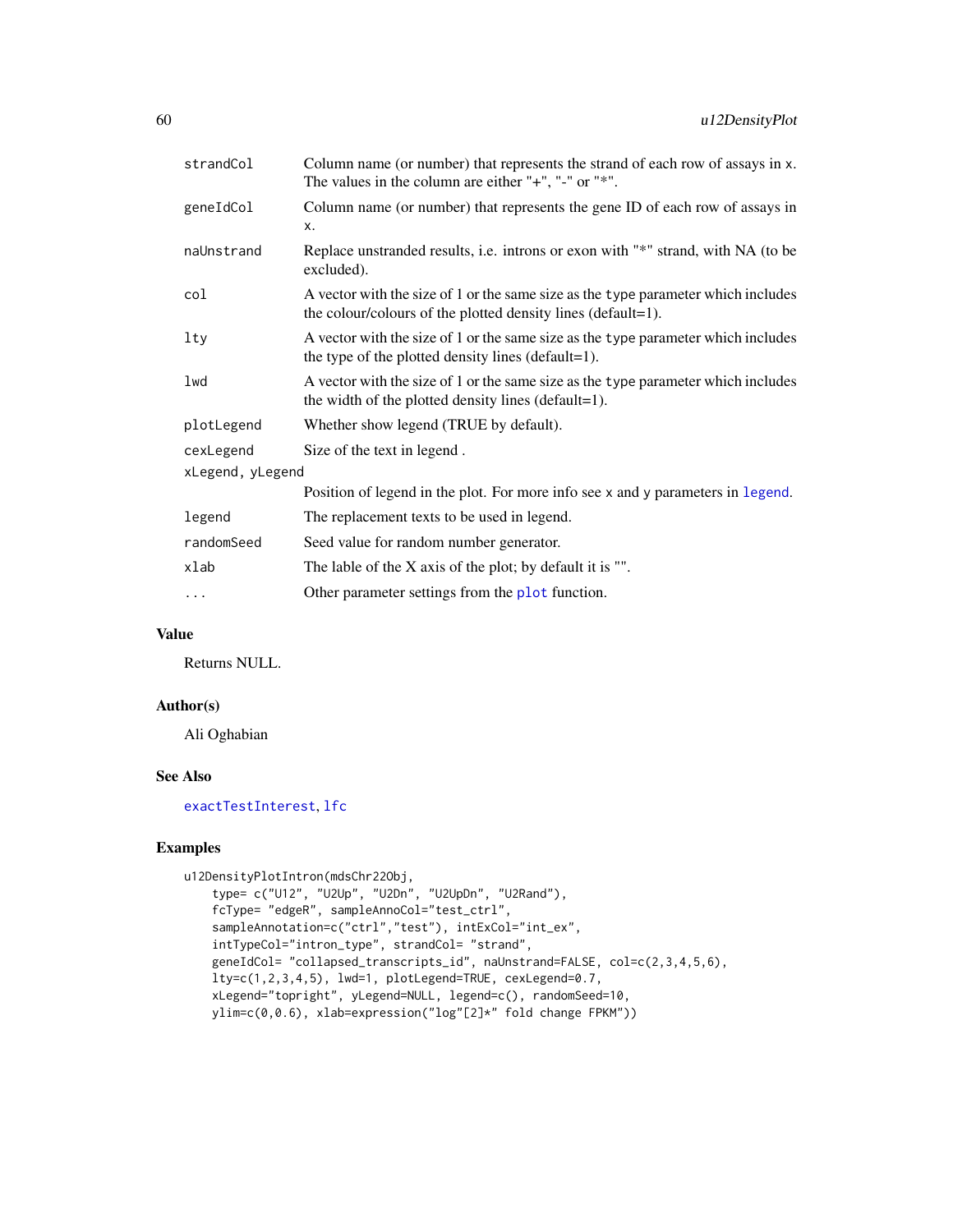<span id="page-60-1"></span><span id="page-60-0"></span>

Extract row numbers of U12 introns in an object of class SummarizedExperiment.

# Usage

```
u12Index(x, intExCol="int_ex", intTypeCol="int_type", intronExon="intron")
```
# Arguments

| x          | Object of type SummarizedExperiment.                                                                                              |
|------------|-----------------------------------------------------------------------------------------------------------------------------------|
| intExCol   | Column name (or number) that represents whether each row of $x$ assays is "in-<br>tron" or "exon".                                |
| intTypeCol | Column name (or number) that represents what type of intron each row of x<br>assays represents.                                   |
| intronExon | Whether extract U12 type introns (set intronExon="intron") or exon-exon<br>junction (set intronExon="exon") flanking U12 introns. |

# Value

A numeric vector which includes the index of U12 introns.

# Author(s)

Ali Oghabian

# See Also

[u12NbIndex](#page-61-1)

# Examples

head(u12Index(mdsChr22Obj, intTypeCol="intron\_type"))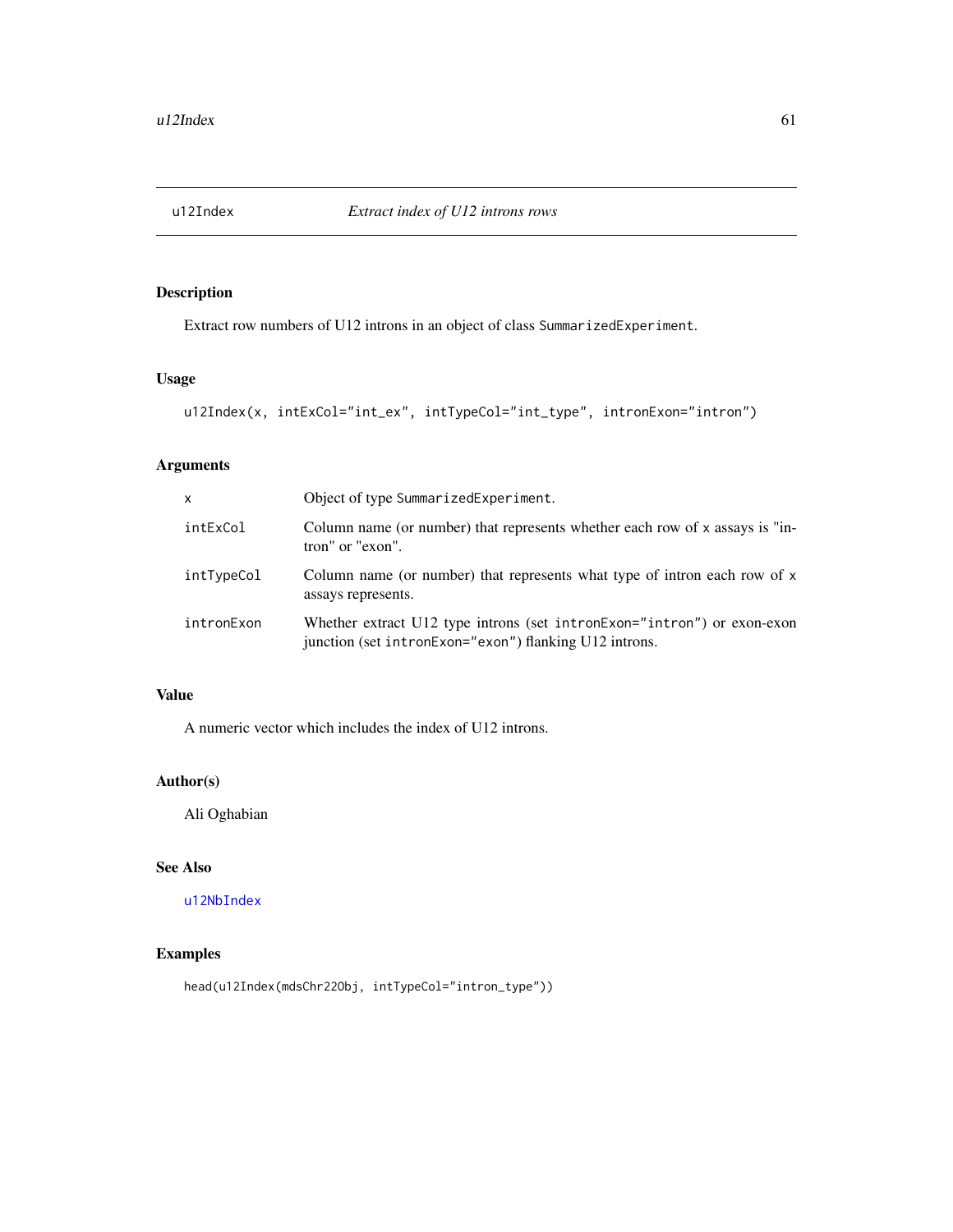<span id="page-61-1"></span><span id="page-61-0"></span>

Extract row numbers of U2-type introns (up/down)stream of U12-type introns (in the @interestDf attribute of an object of class SummarizedExperiment).

# Usage

```
u12NbIndex(x, intExCol="int_ex", intTypeCol="int_type",
strandCol="strand", geneIdCol="collapsed_transcripts",
naUnstrand=FALSE)
```
# Arguments

| Object of type SummarizedExperiment.                                                                                                               |
|----------------------------------------------------------------------------------------------------------------------------------------------------|
| Column name (or number) that represents whether each row of x assays is "in-<br>tron" or "exon".                                                   |
| Column name (or number) that represents what type of intron each row of x<br>assays represents.                                                    |
| Column name (or number) that represents the strand of each row of assays in x.<br>The values in the column are either " $+$ ", " $-$ " or " $*$ ". |
| Column name (or number) that represents the gene ID of each row of assays in<br>Χ.                                                                 |
| Replace unstranded results, i.e. introns or exon with "*" strand, with NA. If set<br>as FALSE (default) "*" strand would be same as "+" strand.    |
|                                                                                                                                                    |

## Value

| upIntron   | A numeric vector which includes the index of U2-type intron upstream the U12-<br>type introns.  |
|------------|-------------------------------------------------------------------------------------------------|
| downIntron | A numeric vector which includes the index of U2-type intron downstream the<br>U12-type introns. |
| upExon     | A numeric vector which includes the index of exon upstream the U12-type in-<br>trons.           |
| downExon   | A numeric vector which includes the index of exon downstream the U12-type<br>introns.           |

# Author(s)

Ali Oghabian

### See Also

[u12Index](#page-60-1)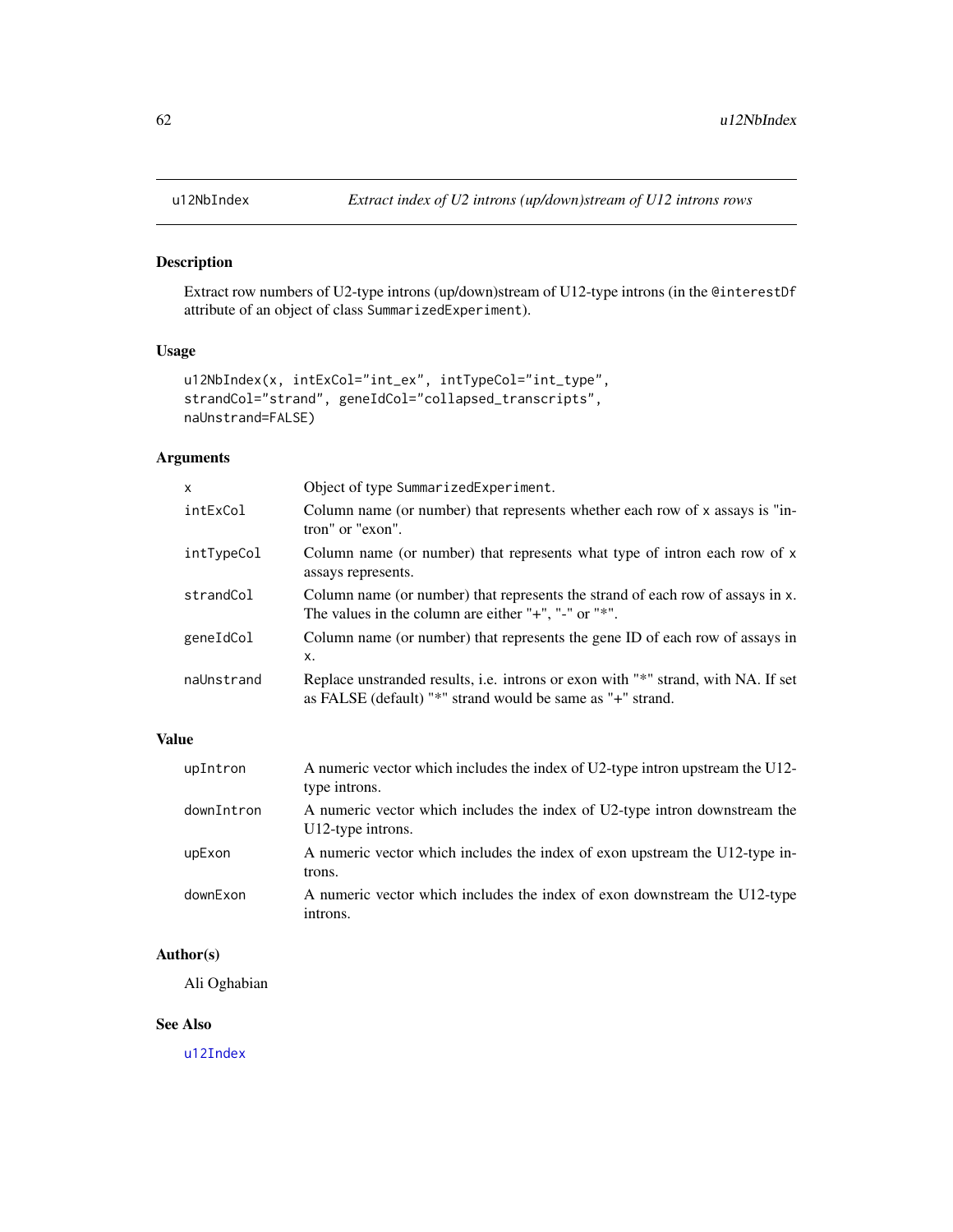#### <span id="page-62-0"></span> $\mu$  unionRefTr 63

# Examples

```
head(u12NbIndex(mdsChr22Obj, intExCol="int_ex",
intTypeCol="intron_type", strandCol="strand",
geneIdCol="collapsed_transcripts_id", naUnstrand=FALSE))
# Return NA if no strand information available
head(u12NbIndex(mdsChr22Obj, intExCol="int_ex",
intTypeCol="intron_type", strandCol="strand",
geneIdCol="collapsed_transcripts_id", naUnstrand=TRUE))
```

```
unionRefTr Union introns/exons of transcripts
```
# Description

Performs union on the overlapping introns/exons so that the final merged transcripts would feature from each exon or intron, one copy.

# Usage

```
unionRefTr( referenceChr, referenceBegin, referenceEnd, referenceTr,
referenceIntronExon, intronExon="exon", silent=FALSE)
```
# Arguments

|                     | referenceChr Chromosome names of the references (e.g. introns).                                                                                                                                                                                                 |
|---------------------|-----------------------------------------------------------------------------------------------------------------------------------------------------------------------------------------------------------------------------------------------------------------|
|                     | reference Begin A vector that corresponds to the begin coordinates of the reference.                                                                                                                                                                            |
| referenceEnd        | A vector that corresponds to the end coordinates of the reference.                                                                                                                                                                                              |
| referenceTr         | A character vector that includes transcription IDs.                                                                                                                                                                                                             |
| referenceIntronExon |                                                                                                                                                                                                                                                                 |
|                     | A vector with the same size as the referenceChr, referenceBegin and referenceEnd<br>which contains 'intron' and 'exon' describing what (either intron or exon)<br>each element of the 3 vectors represents.                                                     |
| intronExon          | Should be assigned either 'intron' or 'exon' or c('intron', 'exon') based<br>on whether match the PWM to the intronic, exonic, or intronic and exonic<br>regions of the reference. By default it seeks matches in intronic regions (in-<br>$tronExon='intron'.$ |
| silent              | Whether run silently.                                                                                                                                                                                                                                           |
|                     |                                                                                                                                                                                                                                                                 |

# Value

Data frame containing merged transcripts structure. The merged transcripts feature from each intron or exon, one copy ONLY.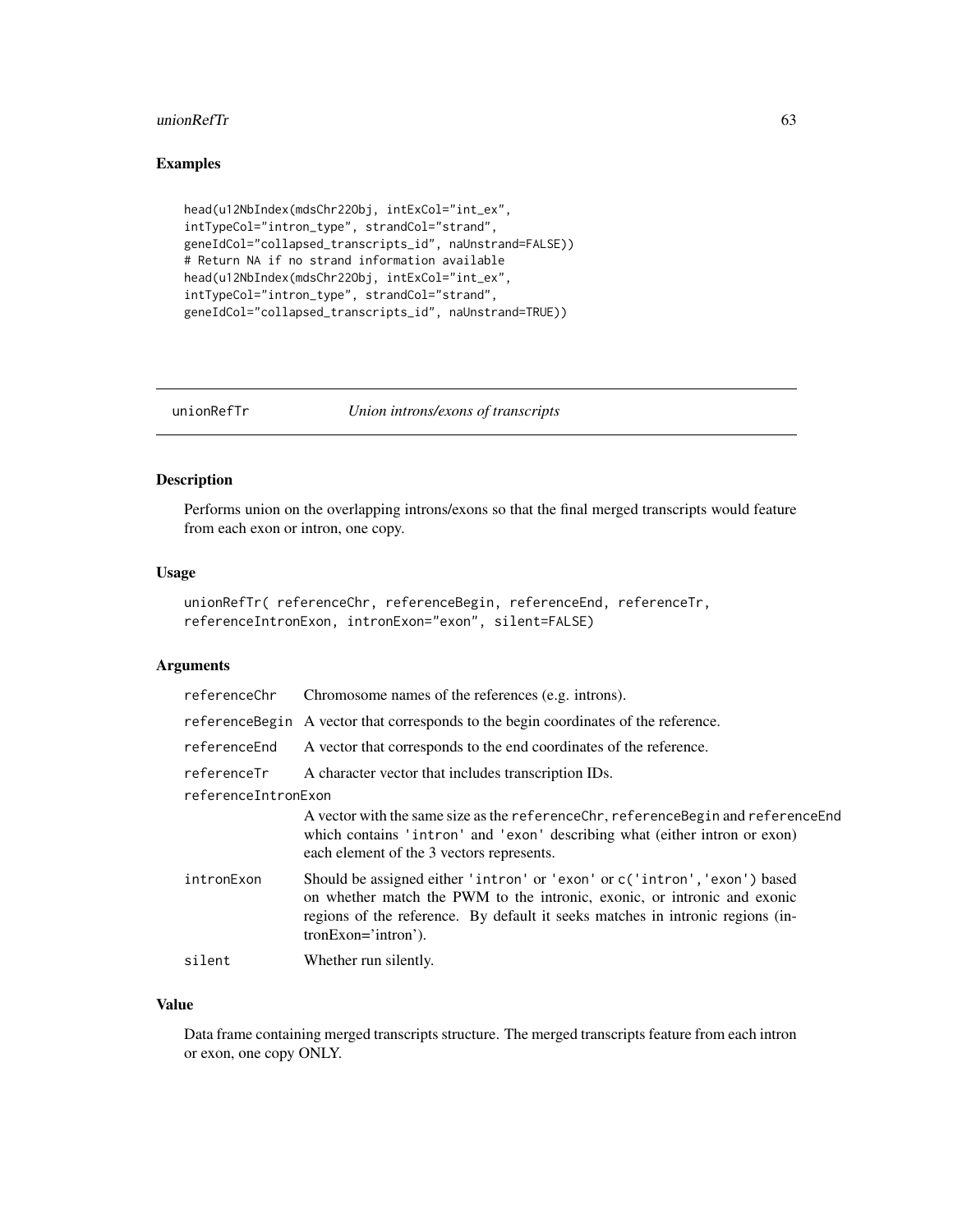#### Author(s)

Ali Oghabian

### See Also

[annotateU12](#page-3-1).

# Examples

```
unU12Ex<-unionRefTr( referenceChr=u12[1:94,"chr"],
referenceBegin=u12[1:94,"begin"], referenceEnd=u12[1:94,"end"],
referenceTr=u12[1:94,"trans_name"],
referenceIntronExon=u12[1:94,"int_ex"], intronExon="exon", silent=TRUE)
unU12Int<-unionRefTr( referenceChr=u12[1:94,"chr"],
referenceBegin=u12[1:94,"begin"], referenceEnd=u12[1:94,"end"],
referenceTr=u12[1:94,"trans_name"],
referenceIntronExon=u12[1:94,"int_ex"], intronExon="intron", silent=TRUE)
unU12IntEx<-unionRefTr( referenceChr=u12[1:94,"chr"],
referenceBegin=u12[1:94,"begin"], referenceEnd=u12[1:94,"end"],
referenceTr=u12[1:94,"trans_name"],
referenceIntronExon=u12[1:94,"int_ex"], intronExon=c("intron","exon"),
silent=TRUE)
```
updateRowDataCol *Updating contents of* rowData *of* SummarizedExperiment *objects*

# Description

Updates the values in a single column of the rowData of SummarizedExperiment objects.

## Usage

```
updateRowDataCol(x, updateCol, value)
```
### Arguments

| X         | Object of type SummarizedExperiment.                                                                                                                                                 |
|-----------|--------------------------------------------------------------------------------------------------------------------------------------------------------------------------------------|
| updateCol | Name or the number of the column in the rowData of x to be updated with the<br>new values. if the update Col does not match to any column names it will be<br>added as a new column. |
| value     | The new Replacing values.                                                                                                                                                            |

# Value

Returns an object of type SummarizedExperiment.

<span id="page-63-0"></span>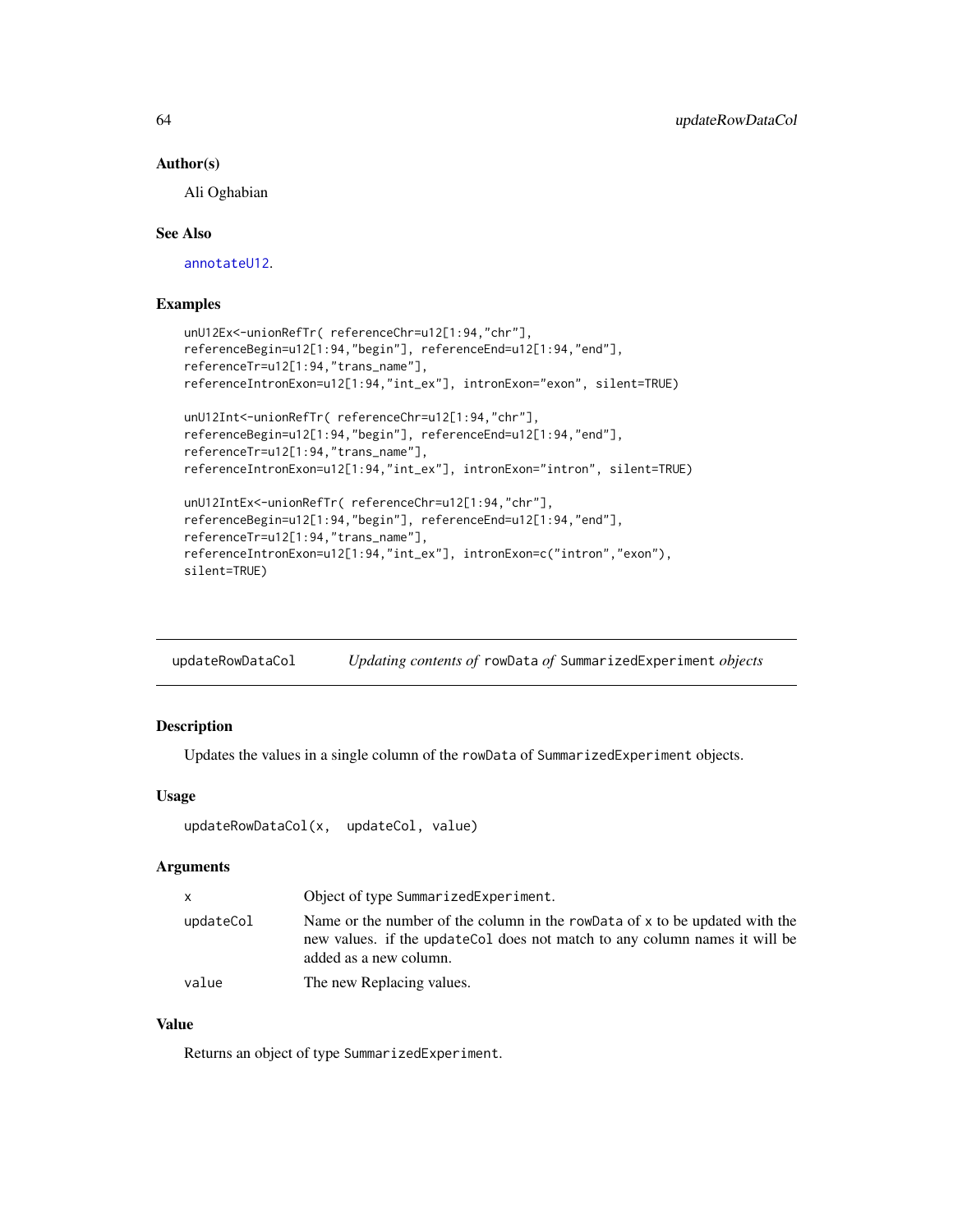# <span id="page-64-0"></span>updateRowDataCol 65

# Author(s)

Ali Oghabian

# See Also

[annotateU12](#page-3-1)

# Examples

```
test<- mdsChr22Obj
# See the the frequency of each intron type annotation
table(rowData(test)$intron_type)
```

```
#Change U2 to u2
newIntType<- as.character(rowData(test)$intron_type)
newIntType[newIntType=="U2" &
!is.na(newIntType=="U2")]<- "u2"
#Updating values
test<- updateRowDataCol(test, updateCol="intron_type",
value=newIntType)
#See the frequency of the updated intron type annotations
table(rowData(test)$intron_type)
```

```
#Adding a new column
test<- updateRowDataCol(test, updateCol="new_column",
value=rep(NA, nrow(rowData(test))) )
head(rowData(test))
```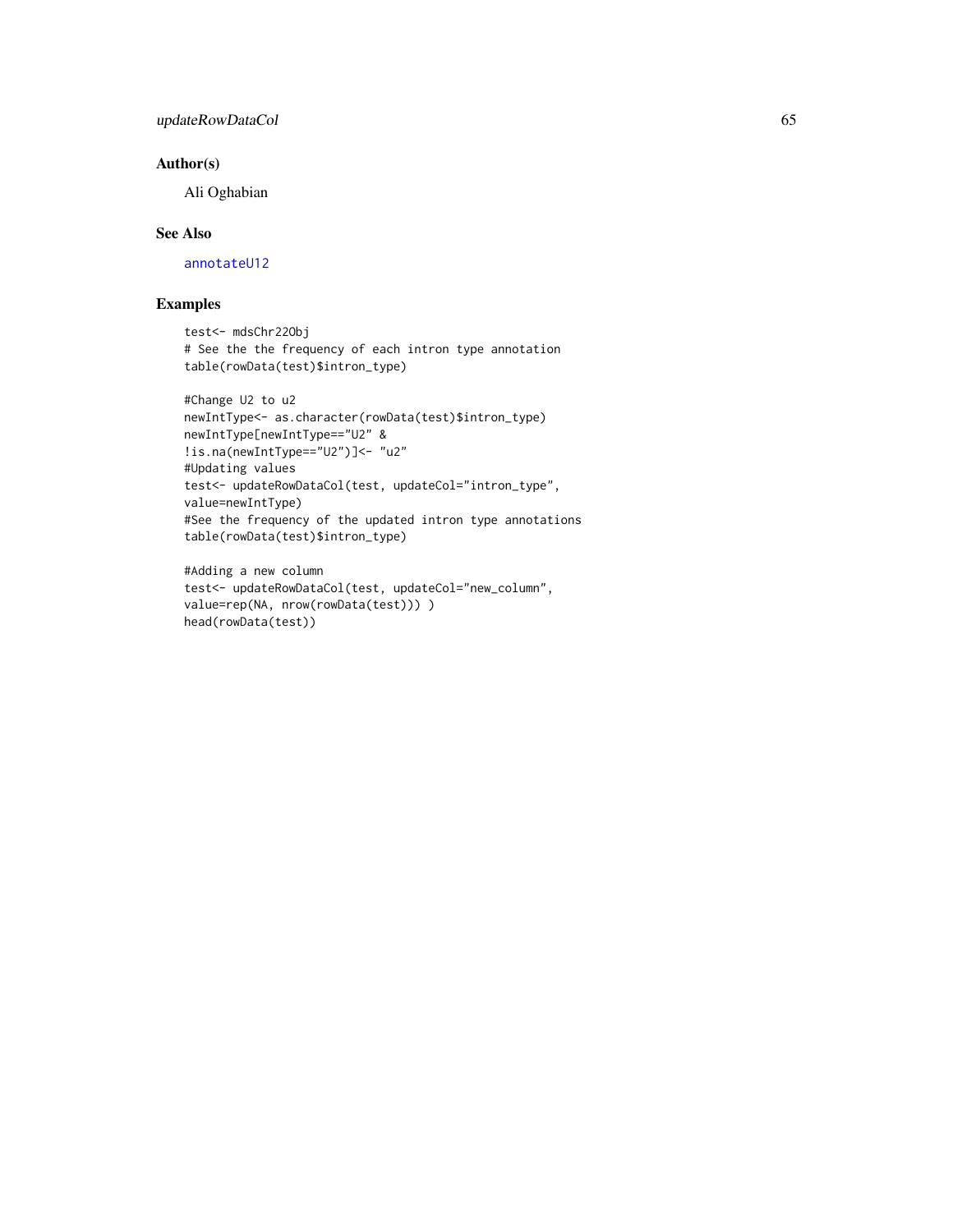# <span id="page-65-0"></span>**Index**

∗ datasets mdsChr22ExObj, [35](#page-34-0) mdsChr22IntSpObj, [36](#page-35-0) mdsChr22Obj, [37](#page-36-0) pwmU12db, [44](#page-43-0) u12, [54](#page-53-0) ∗ expression IntEREst-package, [3](#page-2-0) ∗ intron IntEREst-package, [3](#page-2-0) ∗ package IntEREst-package, [3](#page-2-0) ∗ retention IntEREst-package, [3](#page-2-0) ∗ rna-seq IntEREst-package, [3](#page-2-0) ∗ sequencing IntEREst-package, [3](#page-2-0) ∗ splicing IntEREst-package, [3](#page-2-0)

addAnnotation, [3,](#page-2-0) *[9](#page-8-0)*, *[30](#page-29-0)*, *[32](#page-31-0)* annotateU12, [4,](#page-3-0) *[13](#page-12-0)*, *[64,](#page-63-0) [65](#page-64-0)* applyOverlap, [7](#page-6-0) attributes, [9,](#page-8-0) *[30](#page-29-0)*, *[32](#page-31-0)*

boxplot,SummarizedExperiment-method *(*boxplot-method*)*, [10](#page-9-0) boxplot-method, [10](#page-9-0) buildSsTypePwms, *[6](#page-5-0)*, [11](#page-10-0)

cor, *[41](#page-40-0)* counts,SummarizedExperiment-method *(*counts-method*)*, [14](#page-13-0) counts-method, [14](#page-13-0) counts.InterestResults *(*counts-method*)*, [14](#page-13-0)

deseqInterest, [16](#page-15-0) DEXSeq, *[17](#page-16-0)*

DEXSeqDataSet, *[17,](#page-16-0) [18](#page-17-0)* DEXSeqIntEREst, *[17](#page-16-0)*, [17,](#page-16-0) *[19](#page-18-0)*

estimateDisp, *[19](#page-18-0)* exactTest, *[19](#page-18-0)*, *[34](#page-33-0)* exactTestInterest, *[17,](#page-16-0) [18](#page-17-0)*, [18,](#page-17-0) *[23](#page-22-0)*, *[34,](#page-33-0) [35](#page-34-0)*, *[45](#page-44-0)*, *[54](#page-53-0)*, *[60](#page-59-0)*

findOverlaps-methods, *[8](#page-7-0)*

getAnnotation, *[4](#page-3-0)* getAnnotation *(*attributes*)*, [9](#page-8-0) getRepeatTable, [21,](#page-20-0) *[24](#page-23-0)*, *[27](#page-26-0)*, *[47](#page-46-0)* glmfit, *[22](#page-21-0)* glmInterest, *[19](#page-18-0)*, [22,](#page-21-0) *[45](#page-44-0)*, *[54](#page-53-0)* glmQLFTest, *[45](#page-44-0)* glmTreat, *[53,](#page-52-0) [54](#page-53-0)*

IntEREst *(*IntEREst-package*)*, [3](#page-2-0) interest, *[8](#page-7-0)*, [23,](#page-22-0) *[29](#page-28-0)*, *[38](#page-37-0)*, *[46,](#page-45-0) [47](#page-46-0)*, *[52](#page-51-0)* IntEREst-package, [3](#page-2-0) interest.sequential, *[8](#page-7-0)*, *[25](#page-24-0)*, [26,](#page-25-0) *[46](#page-45-0)* InterestResult, [29,](#page-28-0) *[38](#page-37-0)*, *[47](#page-46-0)*, *[52](#page-51-0)* interestResultIntEx, [31,](#page-30-0) *[43](#page-42-0)* intexBoxplot *(*boxplot-method*)*, [10](#page-9-0) intexIndex, [33](#page-32-0)

legend, *[58](#page-57-0)*, *[60](#page-59-0)* lfc, *[19](#page-18-0)*, [34,](#page-33-0) *[60](#page-59-0)*

makeTxDbFromBiomart, *[49,](#page-48-0) [50](#page-49-0)* makeTxDbFromUCSC, *[49,](#page-48-0) [50](#page-49-0)* mdsChr22ExObj, [35](#page-34-0) mdsChr22IntSpObj, [36](#page-35-0) mdsChr22Obj, [37](#page-36-0) mergeInterestResult, [38](#page-37-0)

p.adjust, *[16](#page-15-0)* plot, *[60](#page-59-0)* plot, SummarizedExperiment, ANY-method *(*plot-method*)*, [40](#page-39-0)